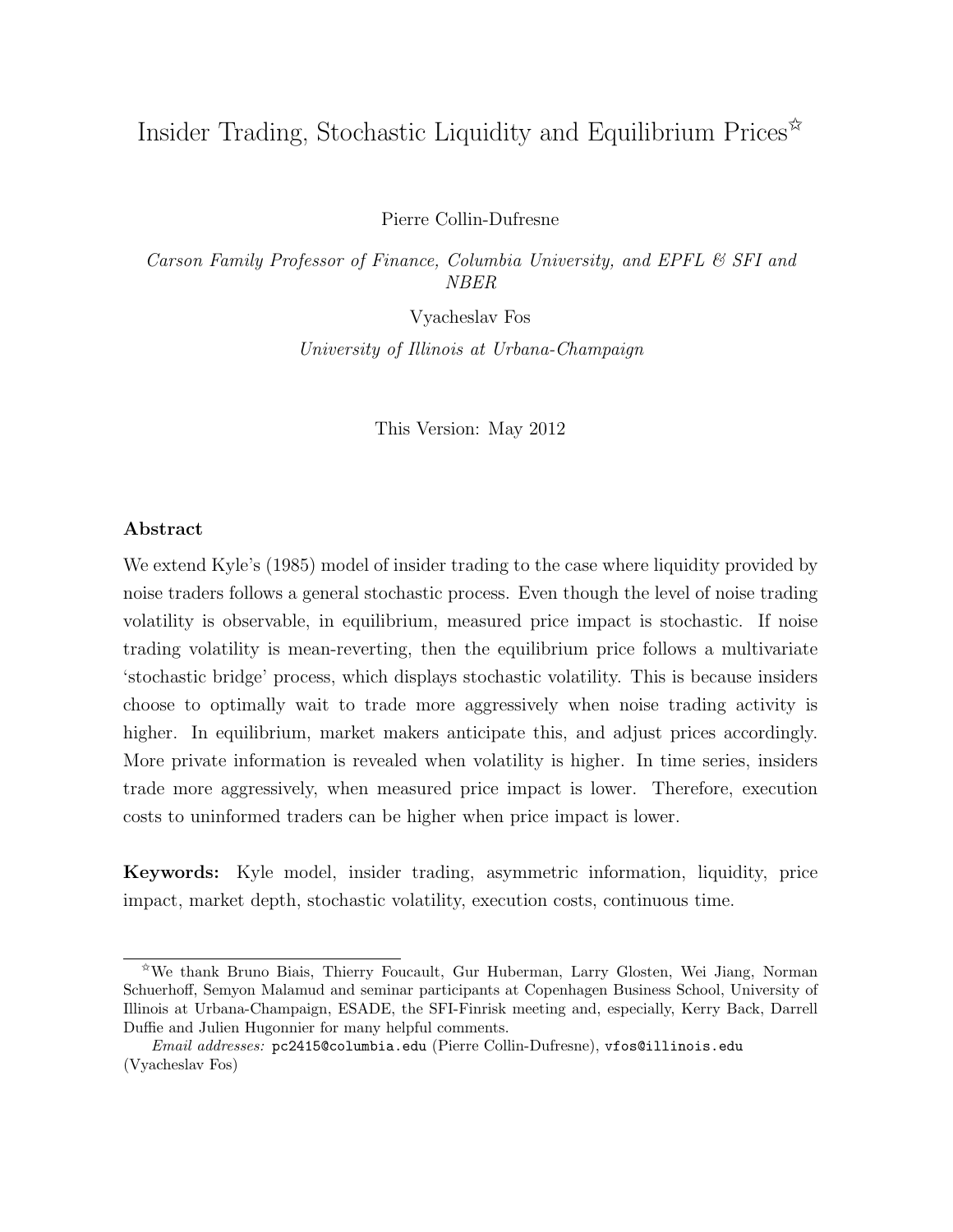# 1. Introduction

In his seminal contribution, Kyle (1985) derives the equilibrium price dynamics in a model where a large trader possesses long-lived private information about the value of a stock that will be revealed at some known date, and optimally trades into the stock to maximize his expected profits. Risk-neutral market makers try to infer from aggregate order flow the information possessed by the insider. Because order flow is also driven by uninformed 'noise traders,' who trade solely for liquidity purposes, prices are not fully revealing. Instead, prices respond linearly to order flow. Kyle's lambda, which measures the equilibrium price impact of order flow is constant in the model. In the cross-section, stocks with more insider trading relative to noise trading experience larger price impact. More precisely, Kyle's lambda, which can be estimated from a regression of price change on order flow, is higher for stocks with more private information (relative to the amount of liquidity trading).

Recent empirical results (Collin-Dufresne and Fos (CF 2012)) suggest however, that informed traders may condition their trades on such measures of price-impact, thus leading to selection biases in estimates of liquidity measures. Specifically, CF document that informed traders tend to trade more aggressively, when measures of stock price liquidity are better (and measured price impact is lower). In Kyle's model (and indeed in many extensions, such as Back, 1992; Foster and Viswanathan, 1990) this cannot happen because measures of market depth are constant in equilibrium (as discussed in Back and Pedersen, 1998).

In this paper, we propose an extension of Kyle's model that helps explain some of these findings. We generalize Kyle's model (in the continuous time formulation given by Back, 1992) to allow noise trading volatility to change stochastically over time. The main (economic) restriction we put on the process is that it be independent of the insider's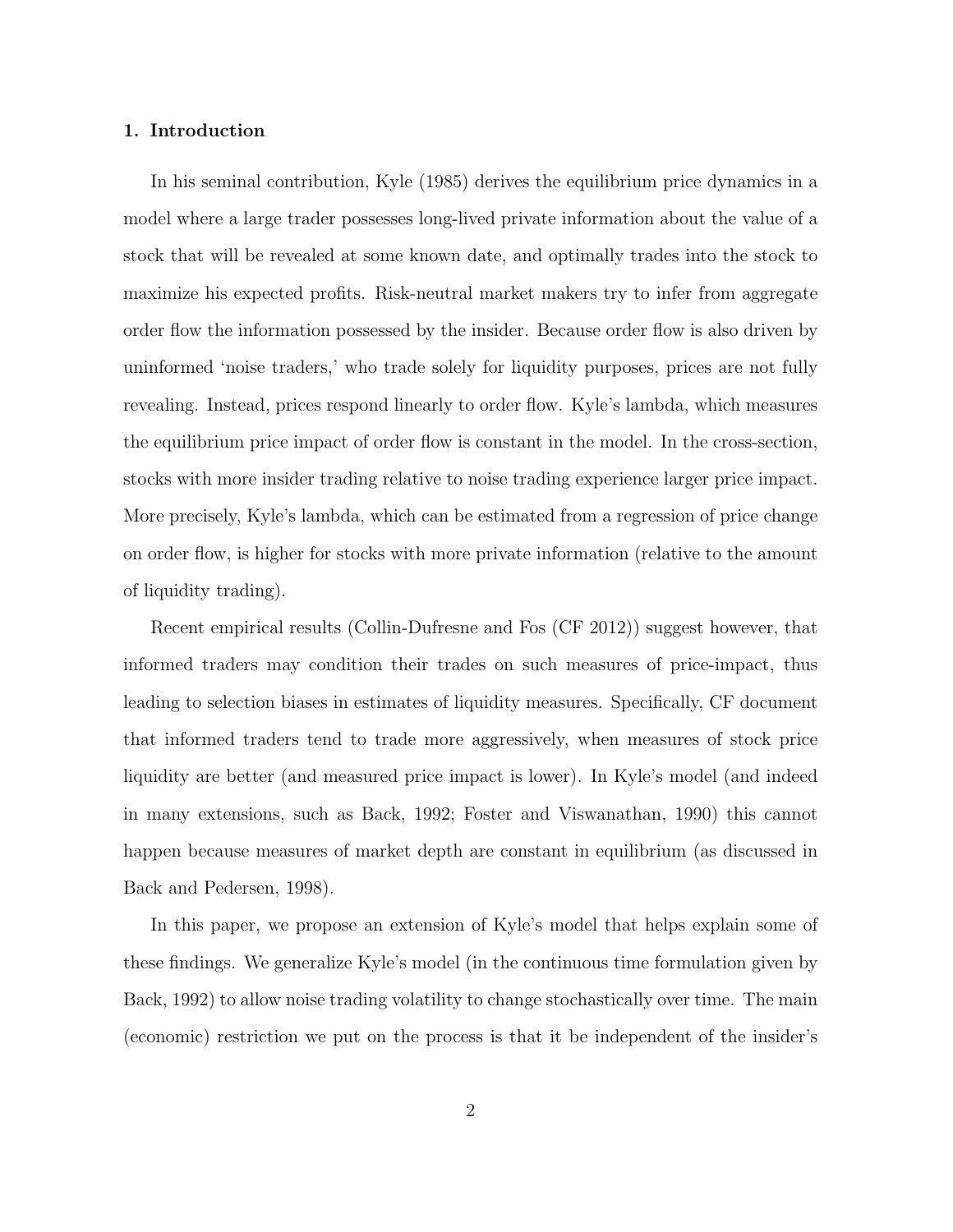private information and of shocks to the order flow.

We ask the following questions. How does the insider adapt his optimal trading strategy to account for these time-varying noise trader liquidity shocks? How are the equilibrium price dynamics affected by these shocks, which are by assumption orthogonal to the private information of the insider, and to the aggregate order flow dynamics?

Kyle's model provides the insight that the larger the noise trading liquidity for a given amount of private information, the more aggressive the insider will trade, since, in equilibrium, his optimal trading rule is inversely related to Kyle's lambda (a measure of price impact). The insider makes more profits when there is more noise trading, since the market maker can recoup more profits himself from the greater volume of uninformed traders. In a dynamic setting where 'noise trader volume' changes stochastically, one therefore expects price impact measures to move over time, and the insider to adjust his trading to take advantage of those moments when 'liquidity' is greater.

At first, this problem may seem like a simple extension of the Back (1992) model, as one might conjecture that one can simply 'paste together' Kyle economies with different levels of noise-trading volatility. However, this is not so. Indeed, the insider will optimally choose to trade less in the lower liquidity states than he would were these to last forever, because he anticipates the future opportunity to trade more when liquidity is better and he can reap a larger profit. Of course, in a rational expectations' equilibrium, the market maker foresees this, and adjusts prices accordingly.

Therefore, price dynamics are more complex than in the standard Kyle model.

First, in equilibrium, price impact measures are stochastic. Price impact is larger when noise-trading volatility is lower. When noise trading volatility is lower, the informed trader trades less aggressively. Thus, in equilibrium, the probability of facing an informed trader, may actually decrease in price impact (Kyle's lambda).

Second, market depth (the inverse of price impact) is a martingale in equilibrium,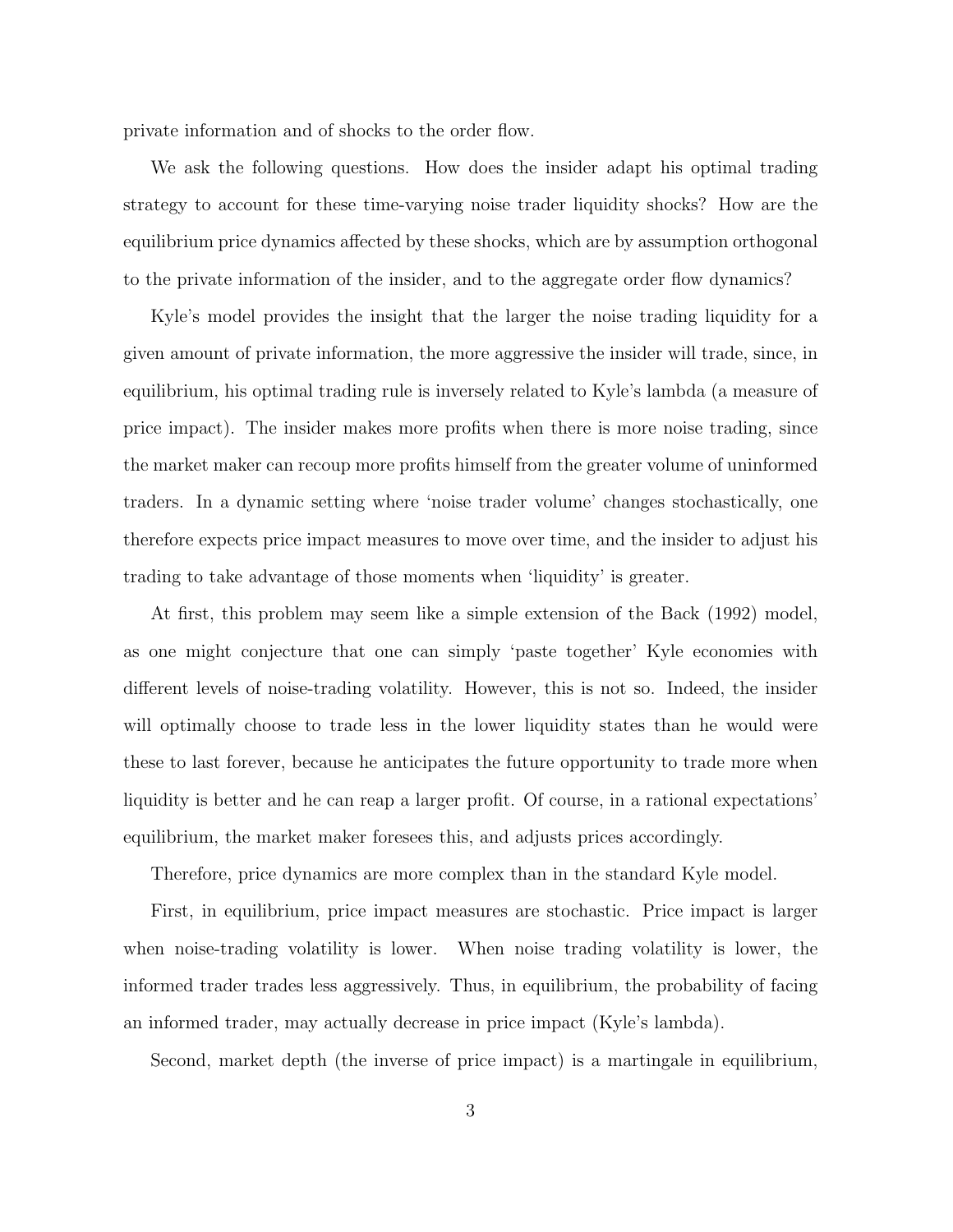which implies that price impact (Kyle's lambda) is a submartingale, i.e., is expected to increase on average. This is in contrast to much of the previous theoretical models (e.g., Baruch, 2002; Back and Baruch, 2004; Back and Pedersen, 1998; Admati and Pfleiderer, 1988; Caldentey and Stacchetti,  $2010$ <sup>1</sup>. The prediction of our model that price impact is expected to rise on average is consistent with the empirical evidence in Madhavan et al. (1997) who find that estimated execution costs rise significantly on average over the day.

Third, when noise trading volatility is predictable, then equilibrium price dynamics display time-varying volatility. Because, the insider has an incentive to wait and trade during higher 'liquidity' states, in equilibrium, the price follows a multi-variate 'stochastic bridge' process, whose volatility is stochastic and driven by both noise trader volatility and the posterior variance of the insider's private information. Mathematically, the price process resembles the Brownian Bridge process used, for example, in Back (1992). However, the dynamics are more complex in that they are multi-variate and exhibit stochastic volatility. These dynamics should also be useful for applications outside the current model. Interestingly, when noise trader volatility is a martingale (i.e., it is unforecastable), equilibrium prices are identical to the original Kyle/Back equilibrium, even-though market depth is stochastic.

Fourth, when noise trader volatility is predictable, then information revelation, as measured by the decrease in the posterior variance of the informed's signal, is faster when price volatility is higher. In particular, when there is more noise trading, more information gets into prices. This is consistent with the evidence in Foster and Viswanathan (1993) who find a positive relation between their estimates of the adverse

<sup>&</sup>lt;sup>1</sup>In Baruch (2002) and Back and Baruch (2004) Kyle's lambda is actually a super-martingale. As discussed in these papers, this arises because the insider faces a random deadline or is risk-averse. See the discussion in Back and Pedersen (1998) page 387.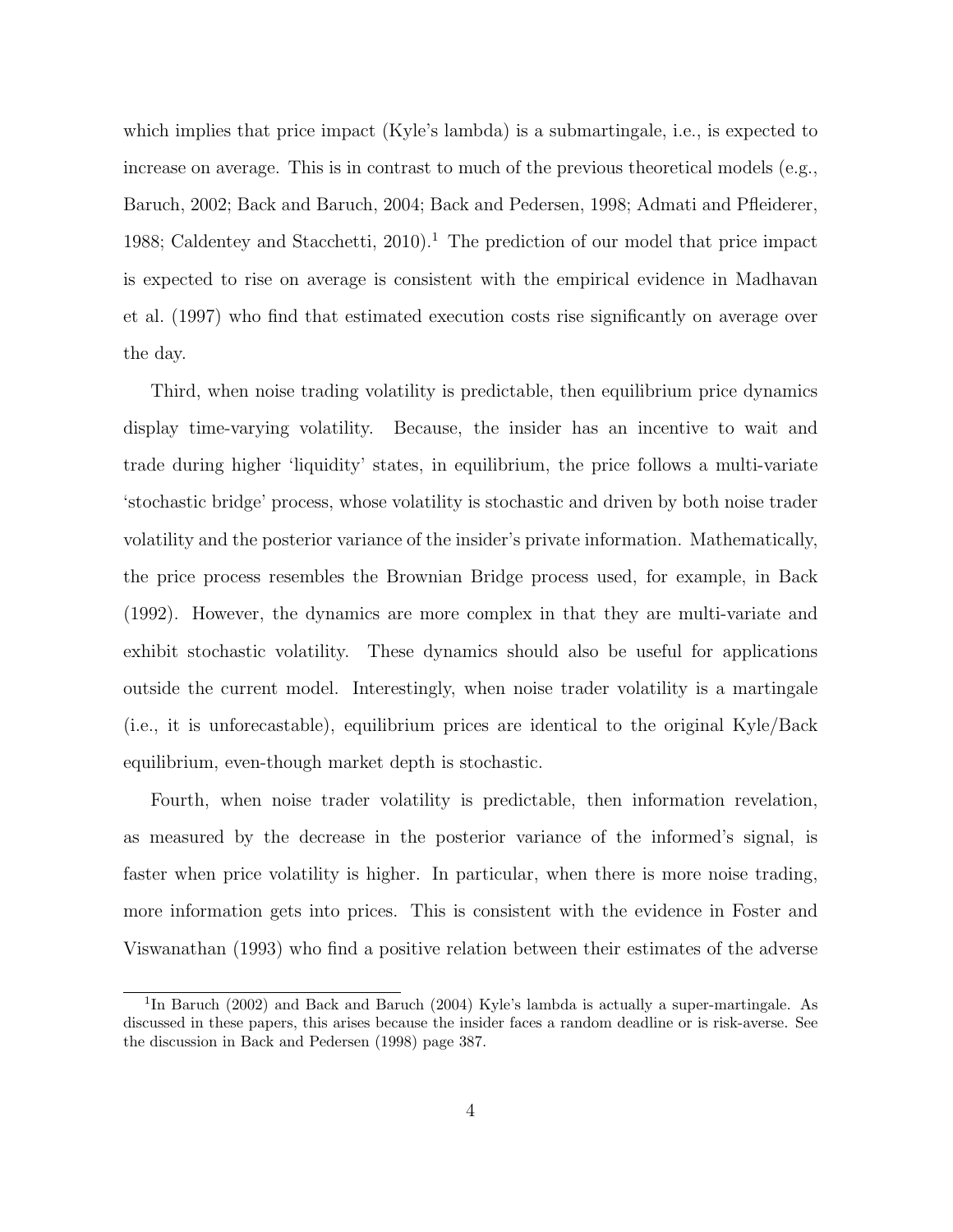selection component of trading costs and volume (for actively traded stocks).

The model highlights the fact that, as often, 'liquidity,' has several facets. Empirical measures of price impact may not be good proxies for the level of 'adverse selection risk' (as measured by the arrival rate of private information) if the volatility of noise trading liquidity fluctuates over time. For example, in a regime switching model of noise trading volatility, execution costs for uninformed traders are lower in the low noise trading volatility regime than in the high noise trading volatility regime. However, the high noise trading volatility regime is also the one where measured price impact is lower.

This paper is primarily related to work by Back and Pedersen (1998) who extend Kyle's original model to allow for deterministically changing noise trader volatility to capture intra-day patterns (clustering) of liquidity trading. They also find that the informativeness of orders and the volatility of prices follow the same pattern as the liquidity trading. However, in their setting there are no systematic patterns in the price impact of orders. This implies that 'expected execution costs of liquidity traders do not depend on the timing of their trades' (BP p. 387). Instead, in our model, equilibrium price impact is a submartingale, i.e., is expected to increase on average. Expected execution costs of noise traders tend to be higher when noise trader volatility is lower.

Our paper is also related to a long list of papers investigating the impact of asymmetric information on asset prices and volatility (see Brunnermeier (2001) for a survey). For example, Admati and Pfleiderer (1988) investigate a dynamic economy, with myopic agents (essentially a sequence of one-period Kyle models), where they generate time variation in price volatility. In their model, price volatility is stochastic because the amount of private information changes from period to period, not because noise trading volatility is time varying.<sup>2</sup>

<sup>&</sup>lt;sup>2</sup>Indeed, in the standard Kyle model, price volatility only depends on the volatility of private information and not on noise trading volatility. Since Admati and Pfleiderer (1988) consider a sequence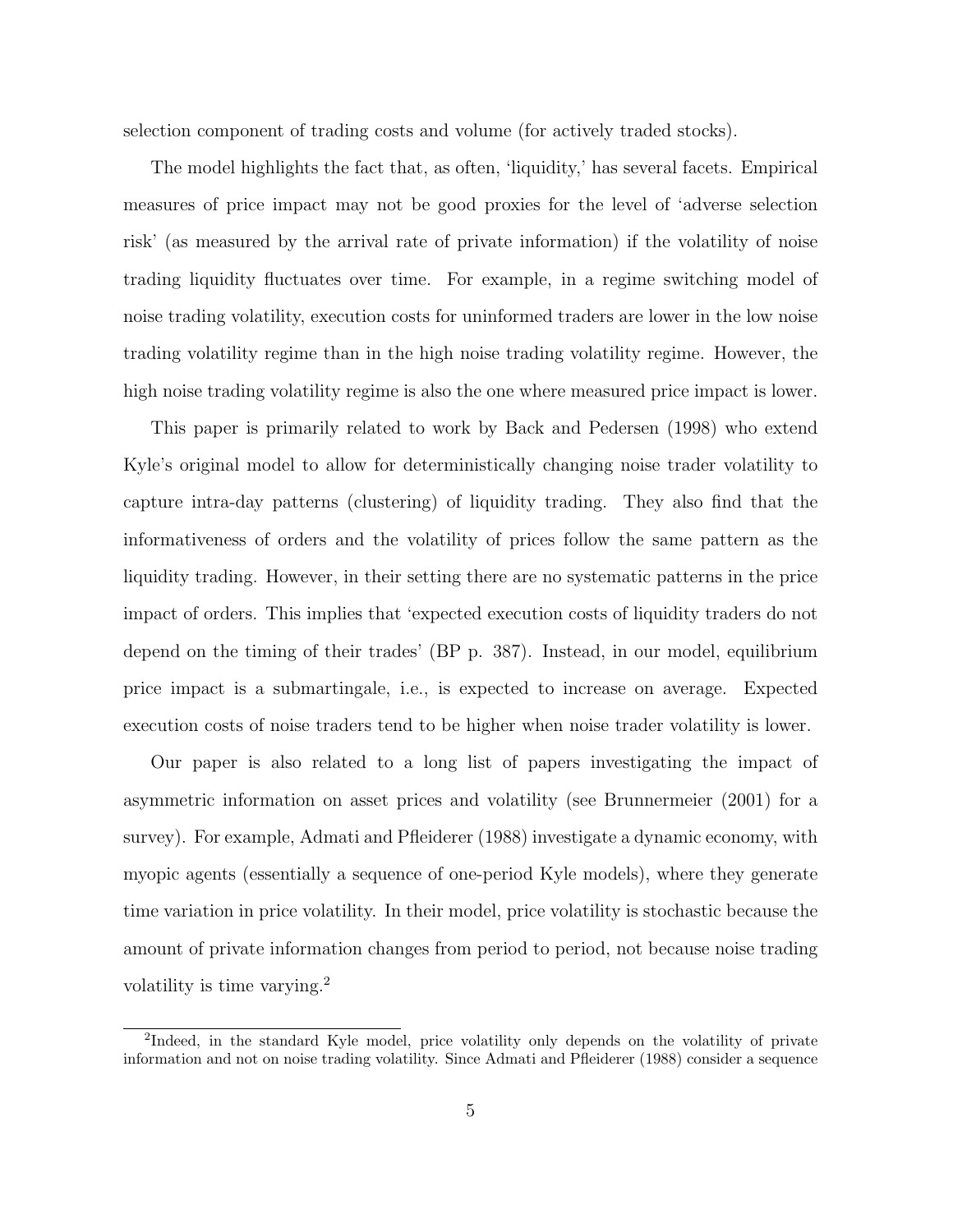Foster and Viswanathan (1990) also propose a model with discrete jumps in noise trader volume. In their framework, market depth is also constant over time (as proved in Back and Pedersen, 1998).

As pointed out in Kyle and Vila (1991), noise trading liquidity (which one typically thinks of as a measure of market inefficiency) can incite traders with private information to act on their information, and thus, paradoxically, to make markets more efficient. We find, somewhat related, that more information (as measured by the decrease in private information posterior variance) gets into prices when price level volatility is higher, which tends to occur when the level of noise trading volatility is higher.

Section 2 introduces the general model and solves for an equilibrium. Section 3 investigates a few special cases, arbitrary deterministic noise trading volatility, and continuous time Markov Chain, to show some numerical simulations of equilibrium quantities. Section 4 concludes.

# 2. Informed Trading with Stochastic Liquidity Shocks

We extend Kyle's (1985) model (in the continuous time formulation given by Back, 1992) to allow for time varying volatility of noise trader liquidity shocks. As in Kyle, we assume there is an insider trading in the stock with perfect knowledge of the terminal value v. The insider is risk-neutral and maximizes the expectation of his terminal profit:

$$
\max_{\theta_t} \mathbf{E} \left[ \int_0^T (v - P_t) \theta_t dt \, | \mathcal{F}_t^Y, v \right],\tag{1}
$$

of such one period models, where informed traders have short-lived private information, all variation in price volatility arises because of variation in the private information volatility. (Watanabe, 2008, extends their work to capture GARCH features in equilibrium prices, by directly incorporating stochastic volatility in the (short-lived) private information process.) This is very different from our model where the insider has long-lived information and optimally chooses to trade when noise trading volatility is high, thus generating a link between noise trading volatility and price volatility.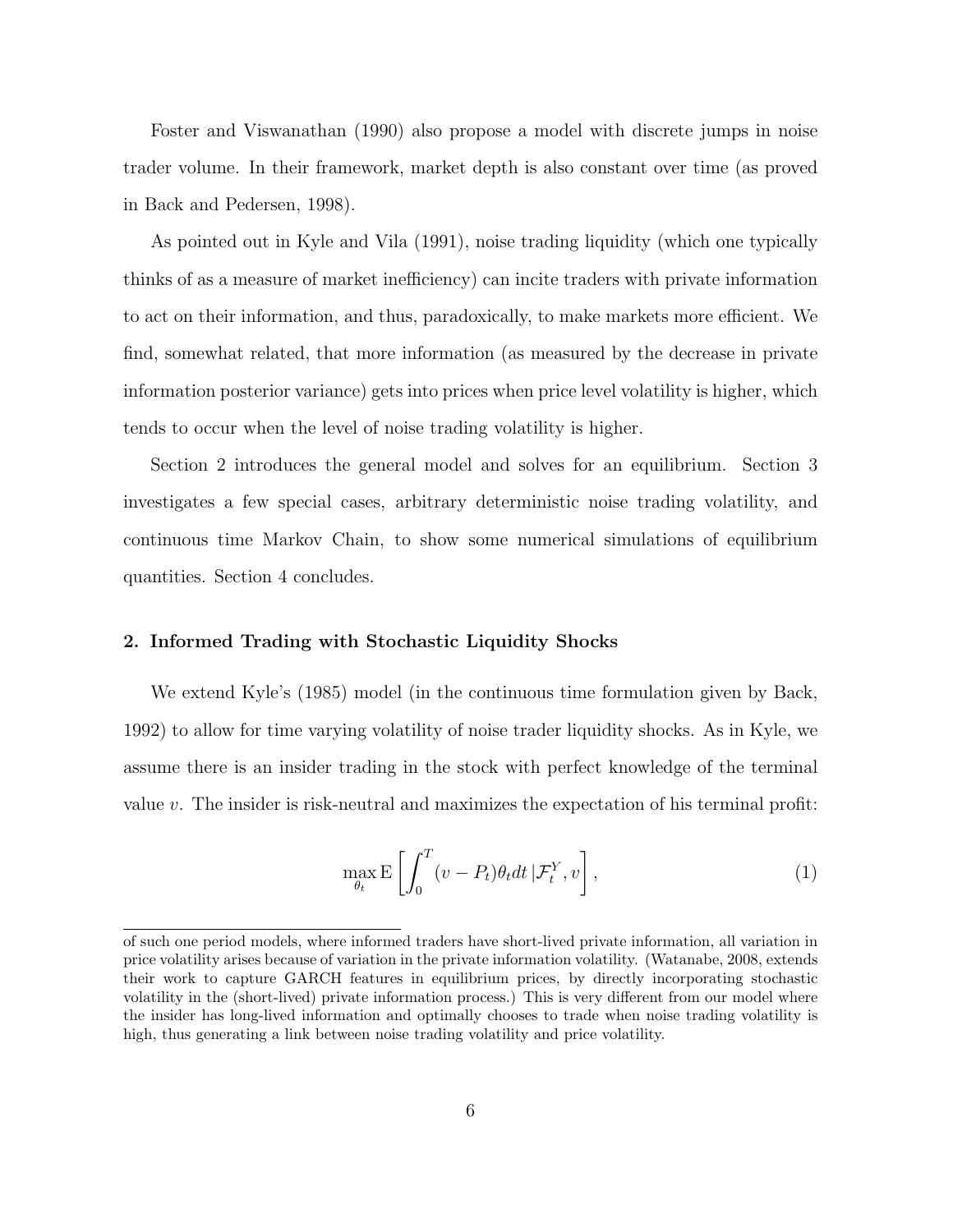where we denote by  $\mathcal{F}_t^Y$  the information filtration generated by observing the entire past history of aggregate order flow Y (which we denote by  $Y^t = \{Y_s\}_{s \leq t}$ ).<sup>3</sup> In addition, the insider knows the actual value  $v$  of the stock, and, of course, his own trading. Following Back (1992) we assume that the insider chooses an absolutely continuous trading rule  $\theta$ that satisfies  $E[\int_0^T \theta_s^2 ds] < \infty.^4$ 

The market maker is also risk-neutral, but does not observe the terminal value. Instead, he has a prior that the value v is normally distributed  $N(\mu_0, \Sigma_0)$ .

The market maker only observes the aggregate order flow arrival:

$$
dY_t = \theta_t dt + \sigma_t dZ_t, \qquad (2)
$$

where  $Z_t$  is a standard Brownian motion independent of v. We assume that the uninformed order flow volatility,  $\sigma_t$ , follows a general process, that is independent of the Brownian motion driving order flow. Specifically, we assume there is a Brownian motion  $M_t$ , which is independent both of v and of Z, such that:

$$
d\sigma_t = m(t, \sigma^t)dt + \nu(t, \sigma^t)dM_t,
$$
\n(3)

where the drift and diffusion of  $\sigma$  can depend on the past history of  $\sigma$ , but not on the

<sup>&</sup>lt;sup>3</sup>In the standard Kyle-Back model, assuming that the informed observes total order flow is innocuous, since if the insider only observes equilibrium prices, he can typically recover the total order flow (and, given his own trading, the uninformed order flow). In our setting, when uniformed order flow has stochastic volatility, this assumption is important for our equilibrium construction. Alternatively, we could assume that the informed agent observes prices and uninformed order flow volatility. The point is that observing total order flow allows to recover uninformed order flow volatility, whereas observing only prices may not (we give some examples below, where equilibrium prices are independent of noise trading volatility, even though the insider's trades depend on it). The assumption that insiders observe noise-trader volatility, seems reasonable given that volume information is available in many markets.

<sup>&</sup>lt;sup>4</sup>A shown in Back, it is optimal for the insider to choose an absolutely continuous trading strategy, since, in continuous time, the market maker can immediately infer from the quadratic variation of the order flow the informed component with infinite variation.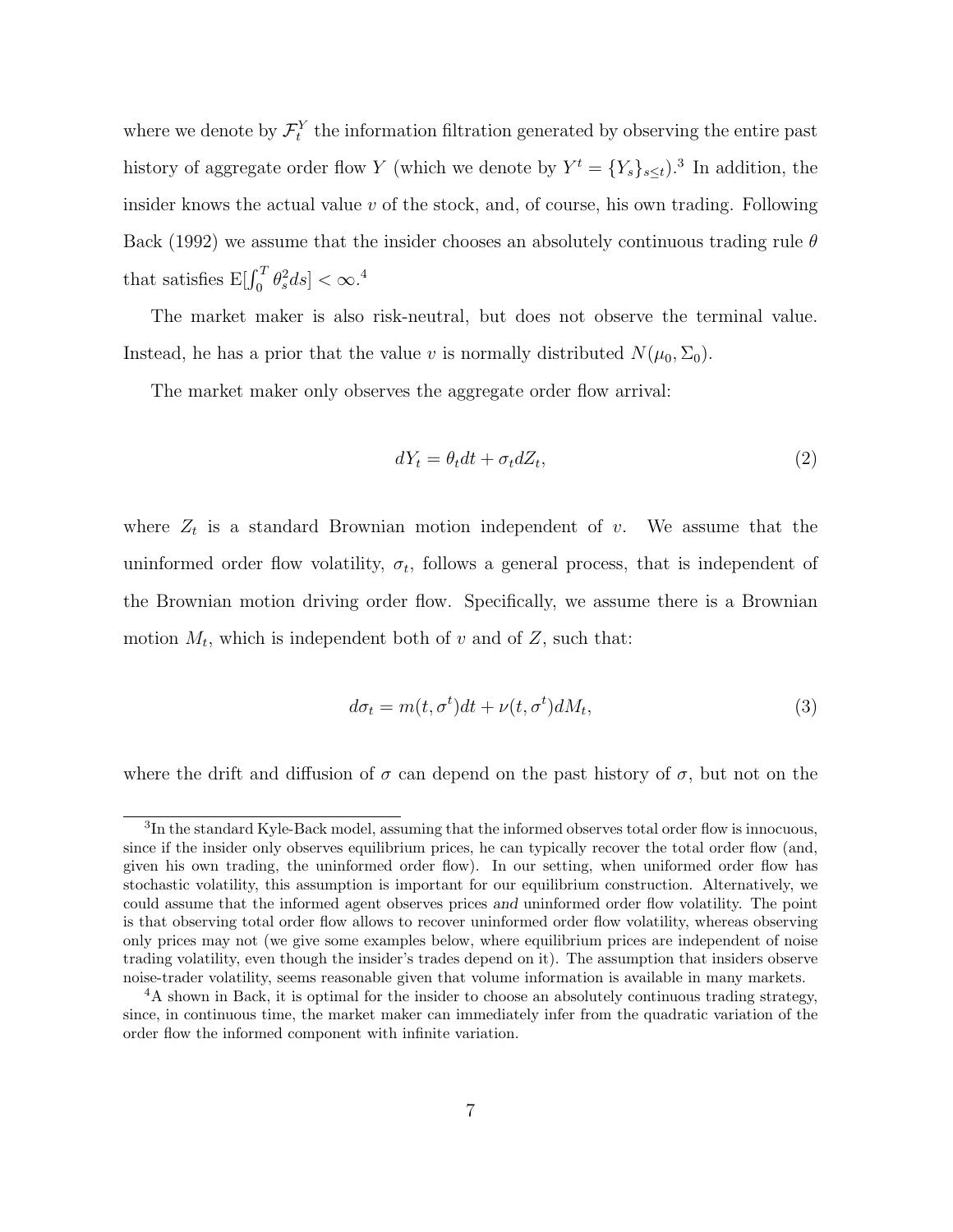history of Y (or  $Z$ ). Further, we assume they satisfy standard integrability requirements for the SDE to admit a unique strong solution and allow standard filtering tools to be used (specifically, the technical conditions imposed in theorem 12.1 p. 22 in Liptser and Shiryaev (LS 2001)). Importantly, we assume that the volatility process is uniformly bounded away from zero (to avoid the case of 'degenerate learning').<sup>5</sup> For simplicity we also assume that the volatility is bounded above uniformly.<sup>6</sup> Specifically, we assume there are two constants  $\underline{\sigma}, \overline{\sigma}$  such that  $0 < \underline{\sigma} \leq \sigma_t \leq \overline{\sigma}$ .

We assume that both the market maker and the insider observe the history of  $\sigma$ perfectly. This is natural, since by observing aggregate order flow in continuous time, its quadratic variation is perfectly observed. Thus the filtration  $\mathcal{F}^Y_t$  contains both histories of order flow  $(Y^t)$ , and of volatility  $(\sigma^t)$ .

We ask the following questions. How does the insider adapt his optimal trading strategy to account for these time-varying noise trader liquidity shocks? How is the equilibrium price dynamics affected by these shocks, which are by assumption orthogonal to the private information of the insider, and to the aggregate order flow dynamics?

At first, this problem may seem like a trivial extension of the Kyle (1985) model, as one might conjecture that one can simply 'paste together' Kyle economies with different levels of noise-trading volatility. However, this is not so. Indeed, the insider will optimally choose to trade less in the lower liquidity states than he would were these to last forever, because he anticipates the future opportunity to trade more when liquidity is better and he can reap a larger profit. Of course, in a rational expectations' equilibrium, the market maker foresees this, and adjusts prices accordingly.

To solve for an equilibrium, we proceed in a few steps. First, we derive the

<sup>&</sup>lt;sup>5</sup>The positive lower bound is uniform across all  $(t, \omega)$ , see condition 11.6 page 2 in LS (2001).

<sup>&</sup>lt;sup>6</sup>The assumptions are stronger than necessary, but simplify the derivation of the equilibrium in the general case. In the last section, we relax some of these assumptions. Specifically, we construct equilibria where  $M_t$  is not a purely continuous martingale, and where  $\sigma_t$  is not bounded uniformly.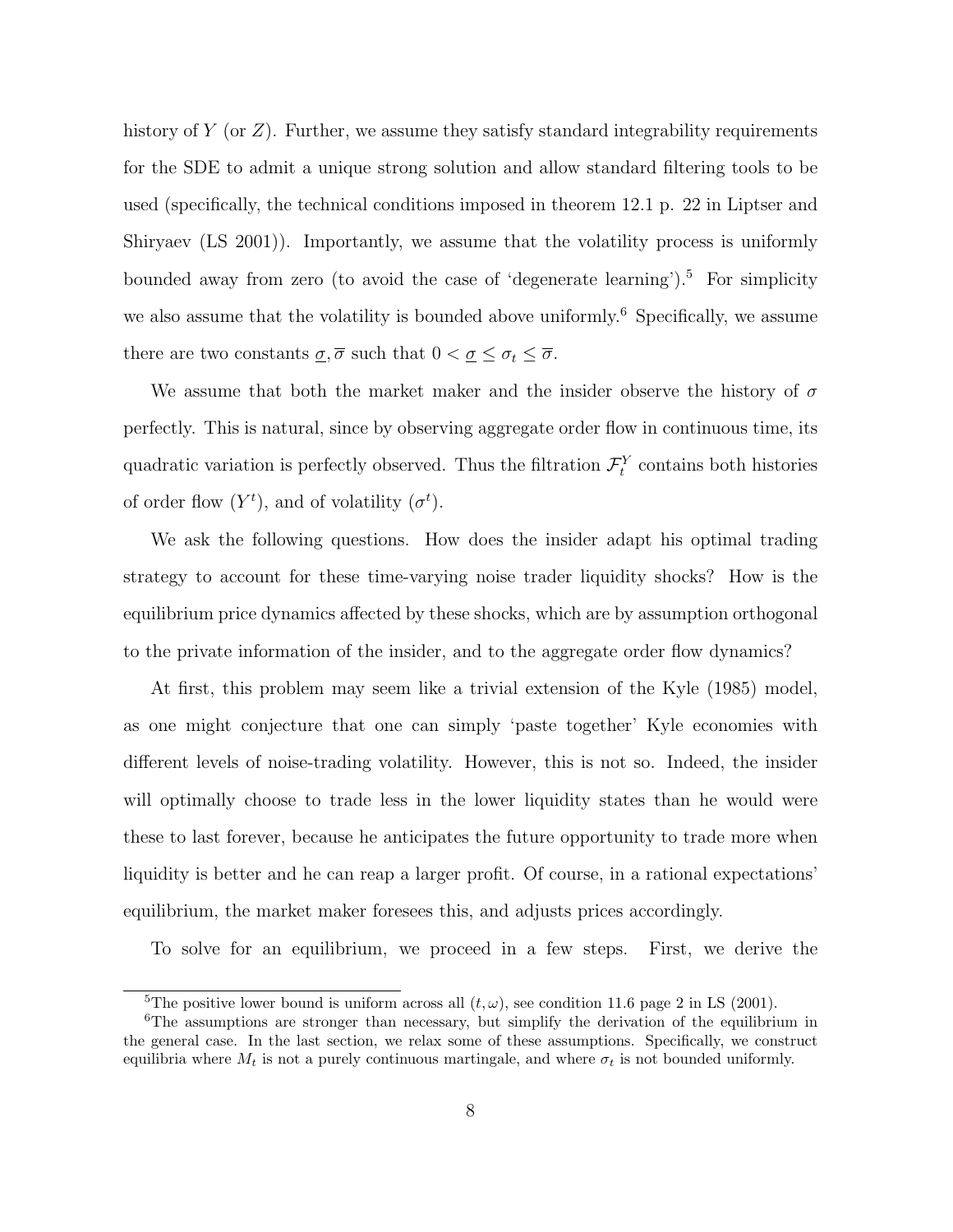dynamics of the stock price consistent with the market maker's risk-neutral filtering rule, conditional on a conjectured trading rule followed by the insider. Then we solve the insider's optimal portfolio choice problem, given the assumed dynamics of the equilibrium price. Finally, we show that the conjectured rule by the market maker is indeed consistent with the insider's optimal choice.

Since the market maker is risk-neutral, equilibrium imposes that

$$
P_t = \mathcal{E}\left[v \,|\, \mathcal{F}_t^Y\right].\tag{4}
$$

We further, conjecture that the trading strategy of the insider will be linear in his per period profit, i.e.,

$$
\theta_t = \beta(t, \sigma^t, \Sigma_t)(v - P_t),\tag{5}
$$

where  $\beta$  measures the speed at which the insider decides to close the gap between the fundamental value  $v$  (known only to him) and the market price  $P_t$  and where we define  $\Sigma_t$  as the conditional variance of the terminal payoff:

$$
\Sigma_t = \mathcal{E}\left[ (v - P_t)^2 \, | \, \mathcal{F}_t^Y \right].\tag{6}
$$

Given our assumptions, this is a standard conditionally gaussian filtering problem, as treated in LS (2001) Chapter 12. We can prove the following result:

**Lemma 1.** If the insider adopts a trading strategy of the form given in  $(5)$ , then the stock price given by equation (4) satisfies  $P_0 = \mu_0$  and:

$$
dP_t = \lambda(t, \sigma^t, \Sigma_t) dY_t,\tag{7}
$$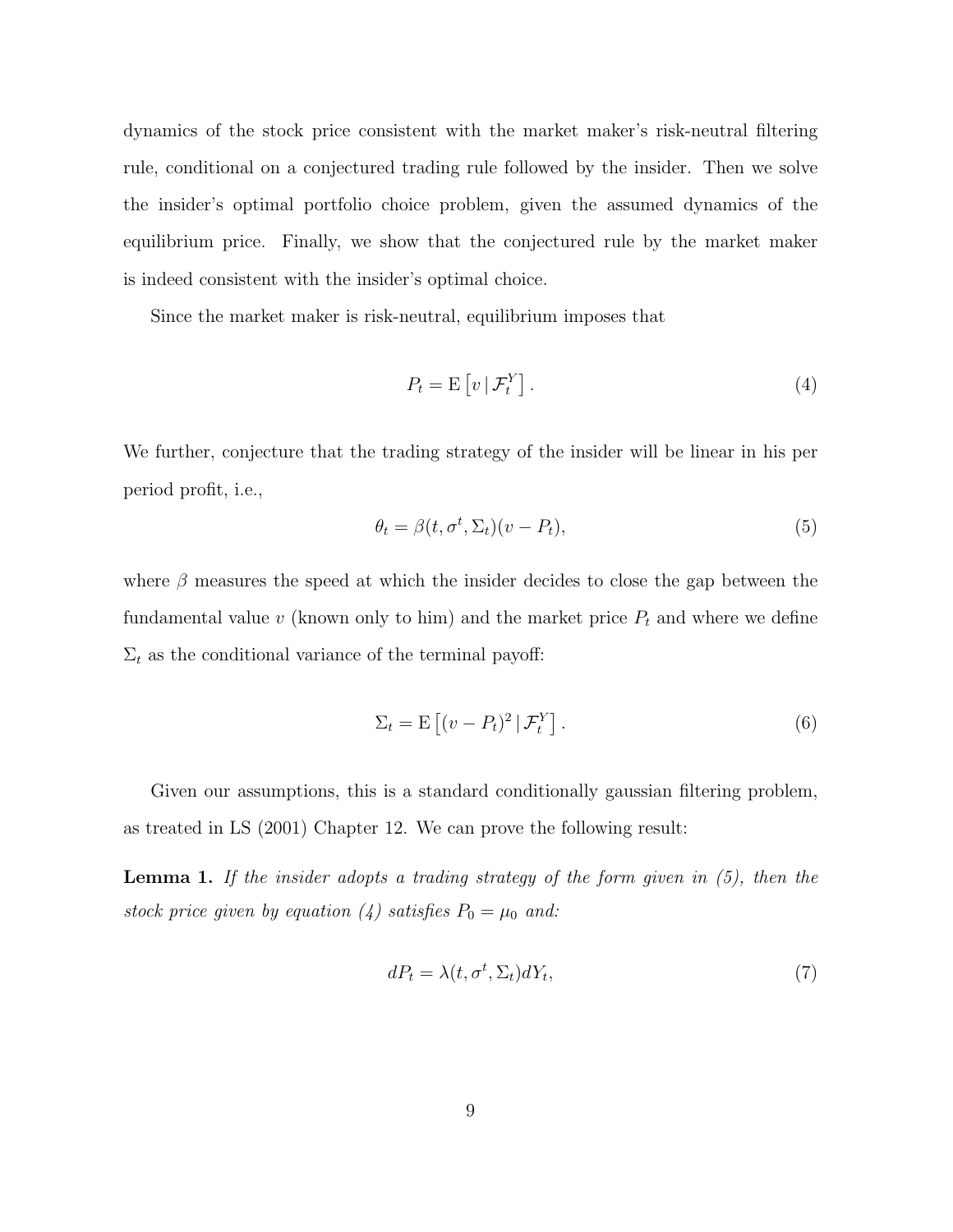where the price impact is a function of the conjectured trading rule:

$$
\lambda(t, \sigma^t, \Sigma_t) = \frac{\beta(t, \sigma^t, \Sigma_t) \Sigma_t}{\sigma_t^2}.
$$
\n(8)

Further, the dynamics of the posterior variance are given by:

$$
d\Sigma_t = -\lambda(t, \sigma^t, \Sigma_t)^2 \sigma_t^2 dt. \tag{9}
$$

Proof 1. This follows directly from an application of theorems 12.6, 12.7 in LS 2001. We provide a simple 'heuristic' motivation of the result using standard Gaussian projection theorem below.

$$
P_{t+dt} = \mathbf{E}\left[v \mid Y^t, Y_{t+dt}, \sigma^t, \sigma_{t+dt}\right]
$$
\n
$$
= \mathbf{E}\left[v \mid Y^t, Y_{t+dt}, \sigma^t, \sigma_{t+dt}\right]
$$
\n
$$
= \mathbf{C}ov(v, Y_{t+dt} - Y_t) \mathbf{Y}^t, \sigma^t) \mathbf{Y} = \mathbf{E}[V] \mathbf{Y} \mathbf{Y} \mathbf{Y}^t, \mathbf{Y}^t \mathbf{Y}^t, \mathbf{Y}^t]
$$
\n
$$
= \mathbf{E}\left[v \mid Y^t, Y_{t+dt}, \sigma^t, \sigma_{t+dt}\right]
$$
\n
$$
= \mathbf{C}ov(v, Y_{t+dt} - Y_t) \mathbf{Y}^t, \sigma^t) \mathbf{Y} \mathbf{Y} \mathbf{Y}^t, \mathbf{Y}^t \mathbf{Y}^t, \mathbf{Y}^t \mathbf{Y}^t, \mathbf{Y}^t \mathbf{Y}^t, \mathbf{Y}^t \mathbf{Y}^t, \mathbf{Y}^t \mathbf{Y}^t, \mathbf{Y}^t \mathbf{Y}^t, \mathbf{Y}^t \mathbf{Y}^t, \mathbf{Y}^t \mathbf{Y}^t, \mathbf{Y}^t \mathbf{Y}^t, \mathbf{Y}^t \mathbf{Y}^t, \mathbf{Y}^t \mathbf{Y}^t, \mathbf{Y}^t \mathbf{Y}^t, \mathbf{Y}^t \mathbf{Y}^t, \mathbf{Y}^t \mathbf{Y}^t, \mathbf{Y}^t \mathbf{Y}^t, \mathbf{Y}^t \mathbf{Y}^t, \mathbf{Y}^t \mathbf{Y}^t, \mathbf{Y}^t \mathbf{Y}^t, \mathbf{Y}^t \mathbf{Y}^t, \mathbf{Y}^t \mathbf{Y}^t, \mathbf{Y}^t \mathbf{Y}^t, \mathbf{Y}^t \mathbf{Y}^t, \mathbf{Y}^t \mathbf{Y}^t, \mathbf{Y}^t \mathbf{Y}^t, \mathbf{Y}^t \mathbf{Y}^t, \mathbf{Y}^t \mathbf{Y}^t, \mathbf{Y}^t \mathbf{Y}^t, \math
$$

$$
= \mathbb{E}\left[v\left|Y^t,\sigma^t\right.\right] + \frac{Cov(v, t_{t+dt} - t_t | Y^t, \sigma^t)}{V(Y_{t+dt} - Y_t | Y^t, \sigma^t)}(Y_{t+dt} - Y_t - \mathbb{E}[Y_{t+dt} - Y_t | Y^t, \phi^t])
$$

$$
= P_t + \frac{\beta \Sigma_t dt}{\beta^2 \Sigma_t dt^2 + \sigma_t^2 dt} (Y_{t+dt} - Y_t)
$$
\n(12)

$$
\approx P_t + \frac{\beta \Sigma_t}{\sigma_t^2} dY_t. \tag{13}
$$

The second line uses the fact that the dynamics of  $\sigma_t$  is independent of the asset value distribution and of the innovation in order flow. The third line uses the fact that the expected change in order flow is zero for the conjectured policy. The last line follows from going to the continuous time limit (with  $dt^2 \approx 0$ ). Similarly, by the projection theorem, we have:

$$
Var\left[v\left|Y^t, Y_{t+dt}, \sigma^t, \sigma_{t+dt}\right.\right] = Var\left[v\left|Y^t, \sigma^t\right.\right] - \left(\frac{\beta \Sigma_t}{\sigma_t}\right)^2 Var\left[Y_{t+dt} - Y_t\left|Y^t, \sigma^t\right.\right],\tag{14}
$$

which gives:

$$
\Sigma_{t+dt} = \Sigma_t - \lambda_t^2 \sigma_t^2 dt. \tag{15}
$$

In the spirit of a rational expectation's equilibrium, we now conjecture a price impact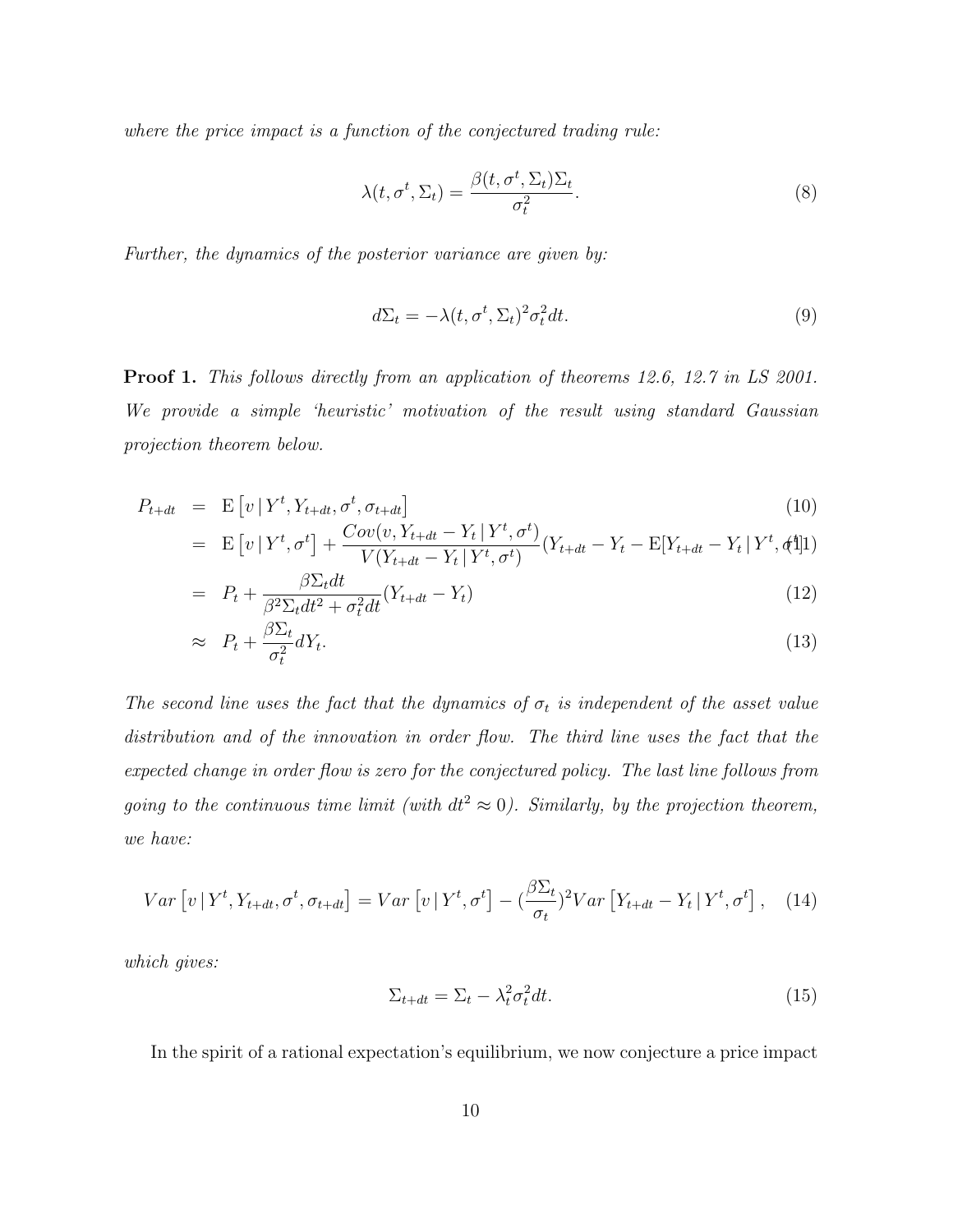function of the form:

$$
\lambda(t, \sigma^t, \Sigma_t) = \sqrt{\frac{\Sigma_t}{G_t}},\tag{16}
$$

where  $G_t$  solves the following recursive stochastic differential equation:

$$
\sqrt{G_t} = \mathcal{E} \left[ \int_t^T \frac{\sigma_s^2}{2\sqrt{G_s}} ds | \sigma^t \right]. \tag{17}
$$

We can show the following lemma

**Lemma 2.** There exists a maximal bounded solution  $G_t$  to the recursive equation (17). Further, that solution satisfies

$$
\underline{\sigma}^2 (T - t) \le G_t \le \overline{\sigma}^2 (T - t) \tag{18}
$$

**Proof 2.** We note that  $y_t =$ √  $\overline{G_t}$  solves the Backward stochastic differential equation

$$
dy_t = -f(t, y_t)dt - \Lambda_t dM_t
$$

with  $f(t, y_t) = \frac{\sigma_t^2}{2y_t}$  and with terminal condition  $y_T = 0$ . Now  $f(t, y_t) \leq \ell(y_t) \ \forall (t, \omega)$ where we define the function  $\ell(y) = \frac{\overline{\sigma}^2}{2y}$  $\frac{\overline{\sigma}^2}{2y}$ . We can thus compute  $\int_0^\infty$  $\frac{dx}{\ell(x)} = \int_{-\infty}^{0}$  $\frac{dx}{\ell(x)} = \infty.$ Thus  $\ell(x)$  is super-linear as shown in lemma 1 of Lepeltier and San Martin (1997). Their theorem 1 then applies, which gives us the existence of a maximal bounded solution for  $y_t$  (and therefore for  $G_t$ ).

Now consider the solution to the following Backward equation

$$
dx_t = -\frac{\underline{\sigma}^2}{2x_t}dt - \tilde{\Lambda}_t dM_t
$$

with terminal condition  $x_T = 0$ . It can be computed straightforwardly as  $x_t = \underline{\sigma}$ √  $T - t$ (note  $\tilde{\Lambda}_t = 0$ ). Since  $\forall (t, \omega); f(t, y) \geq \frac{\sigma^2}{2n}$  $\frac{\sigma^2}{2y}$  we can use the comparison result Corollary 2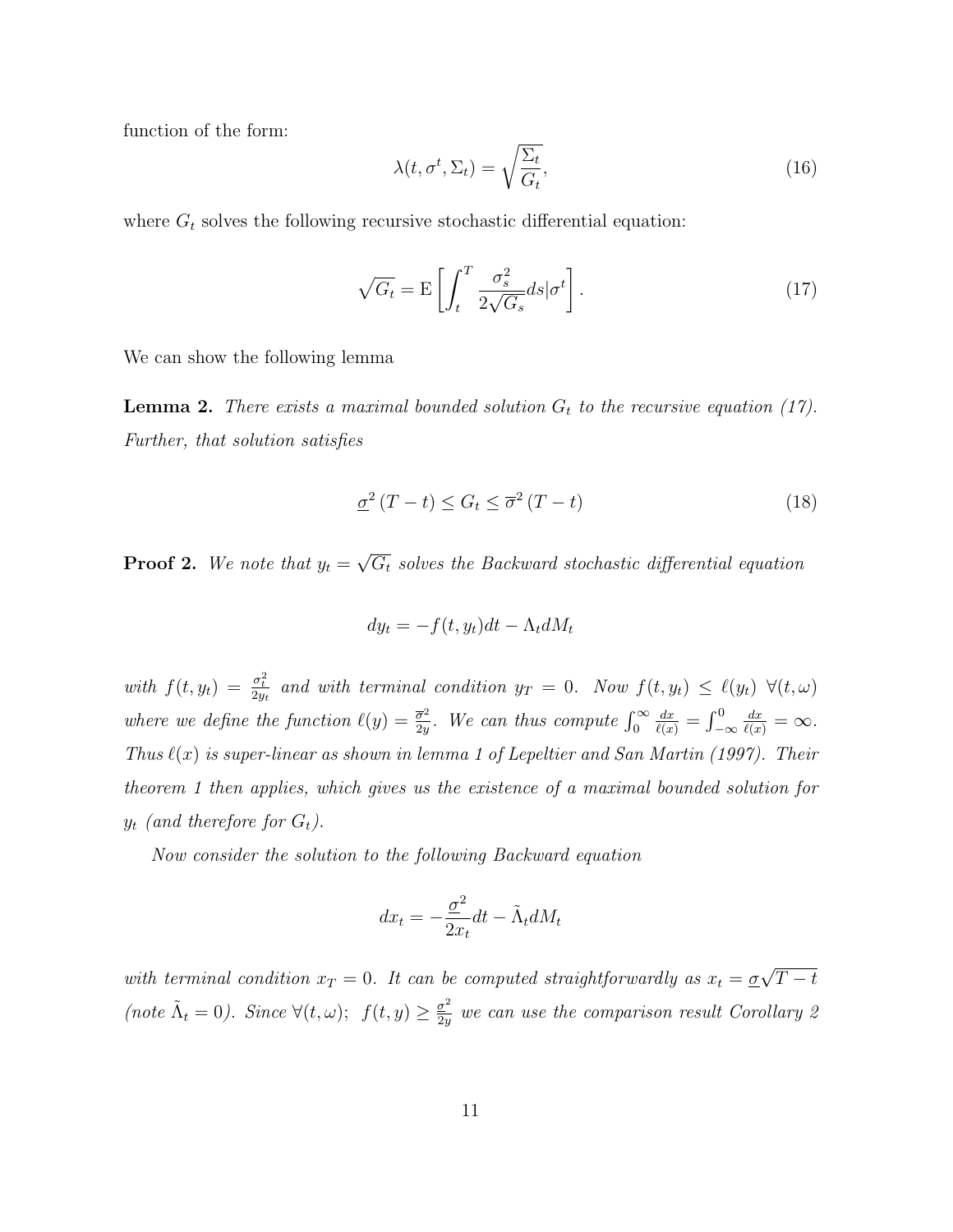of Lepeltier and San Martin (1997) to obtain

$$
y_t \ge x_t \ \forall (t, \omega) \tag{19}
$$

which gives the lower bound on the maximal solution for  $G_t$ . The upper bound follows immediately from a slightly more general bound on G that we derive in lemma 5 below (see equation  $(70)$ ).

Remark 1. The theorem in Lepeltier and San Martin (1997) does not guarantee the uniqueness of the solution to the BSDE. However, the use of the maximal solution in the construction of the equilibrium seems sensible since it achieves the highest value function for the insider, as we show below.

We assume that the insider takes the price dynamics given by equations  $(7), (9), (16),$ and (17) as given to solve his 'partial equilibrium' problem:

$$
J(t) = \max_{\theta_t} \mathbb{E}\left[\int_0^T (v - P_t)\theta_t dt \, | \, v, \mathcal{F}_t^Y\right].\tag{20}
$$

Then, we will verify that his optimal trading strategy is indeed of the form conjectured in (5).

We first prove an important property of our conjectured equilibrium price process. Namely that it converges almost surely to the value  $v$ , known (only) to the insider, at maturity  $T$ . This guarantees that all private information will have been incorporated in equilibrium prices at maturity. This property is analogous to the result proved in Back (1992), that equilibrium prices in the continuous time Kyle model follow a standard Brownian Bridge. In our framework, equilibrium prices follow a kind of 'stochastic bridge' process, in that the price converges to the known value, but the process may display stochastic volatility due to the stochastic noise trader volatility shocks.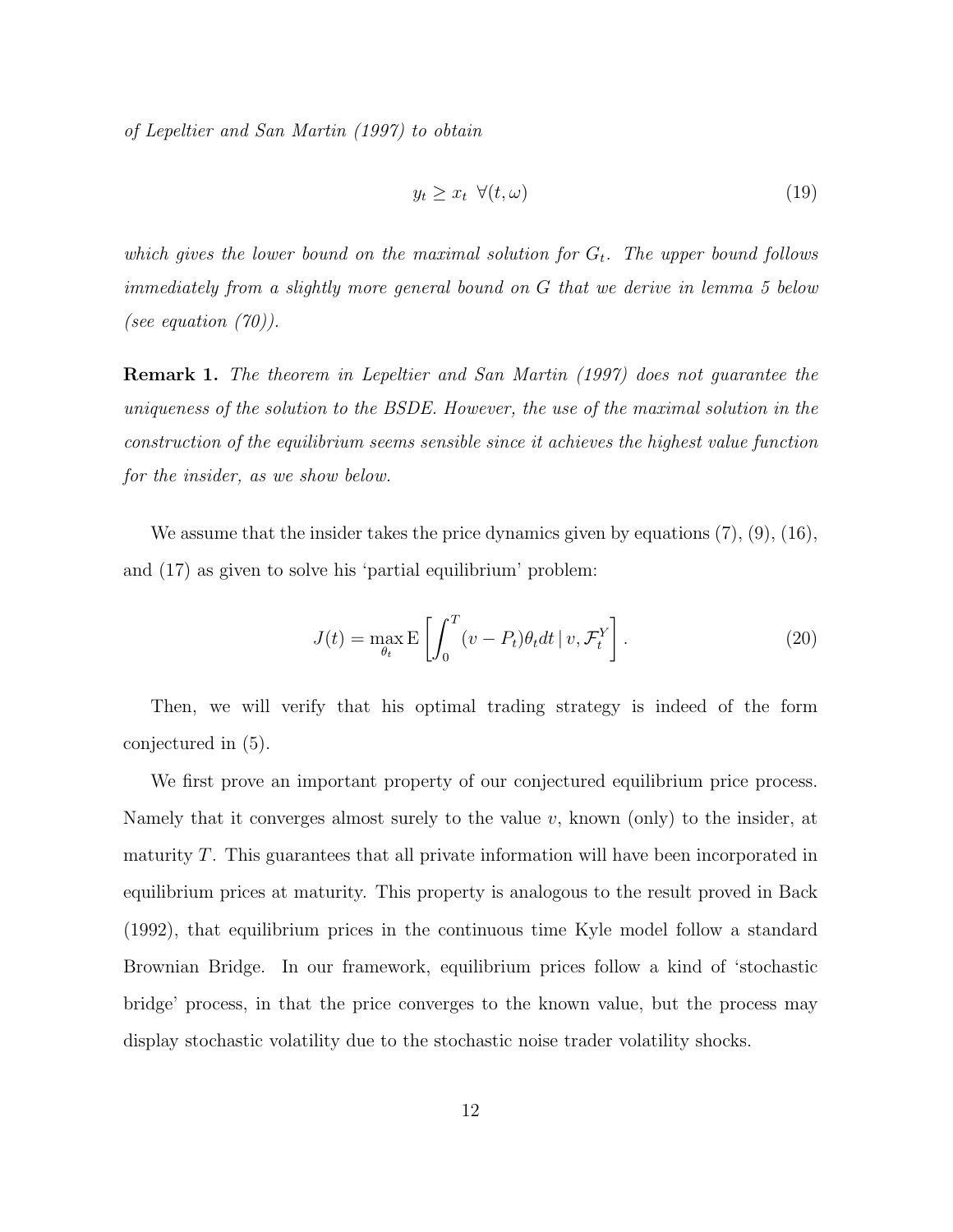**Theorem 1.** Suppose price dynamics are given by equations  $(7)$ ,  $(9)$ ,  $(16)$ , and  $(17)$ , then the price process  $P_t$  converges in  $\mathcal{L}^2$  to v at time T.

Proof 3. The conjectured equilibrium price process is:

$$
dP_t = \frac{(v - P_t)}{G_t} \sigma_t^2 dt + \sqrt{\frac{\Sigma_t}{G_t}} \sigma_t dZ_t \tag{21}
$$

$$
d\Sigma_t = -\frac{\Sigma_t}{G_t} \sigma_t^2 dt. \tag{22}
$$

To prove that  $P_T = v$  in  $\mathcal{L}^2$ , we consider the process  $X(t) = P_t - v$  and show that  $\lim_{t\to T} \mathbb{E}[X(t)] = 0$  and that  $\lim_{t\to T} \mathbb{E}[X(t)^2] = 0$ . This establishes convergence in  $\mathcal{L}^2$ .

Note that

$$
X(t) = e^{-\int_0^t \frac{\sigma_u^2}{G_u} du} X_0 + \int_0^t e^{-\int_s^t \frac{\sigma_u^2}{G_u} du} \sqrt{\frac{\Sigma_s}{G_s}} \sigma_s dZ_s \tag{23}
$$

$$
:= I_1(t) + I_2(t), \tag{24}
$$

where the second line defines the integrals  $I_1, I_2$ . Equation (18) implies that

$$
-\int_0^t \frac{\sigma_u^2}{G_u} du \le \frac{\underline{\sigma}^2}{\overline{\sigma}^2} \log(\frac{T-t}{T})
$$

It follows immediately from this inequality that

$$
\lim_{t \to T} E[I_1(t)^2] = \lim_{t \to T} E[I_1(t)] = 0.
$$
\n(25)

Further, note that:

$$
\mathcal{E}\left[\int_0^t \left\{ e^{-\int_s^t \frac{\sigma_u^2}{G_u} du} \sqrt{\frac{\Sigma_s}{G_s}} \sigma_s \right\}^2 ds \right] = \mathcal{E}\left[-\int_0^t e^{-\int_s^t 2\frac{\sigma_u^2}{G_u} du} d\Sigma_s\right].
$$
 (26)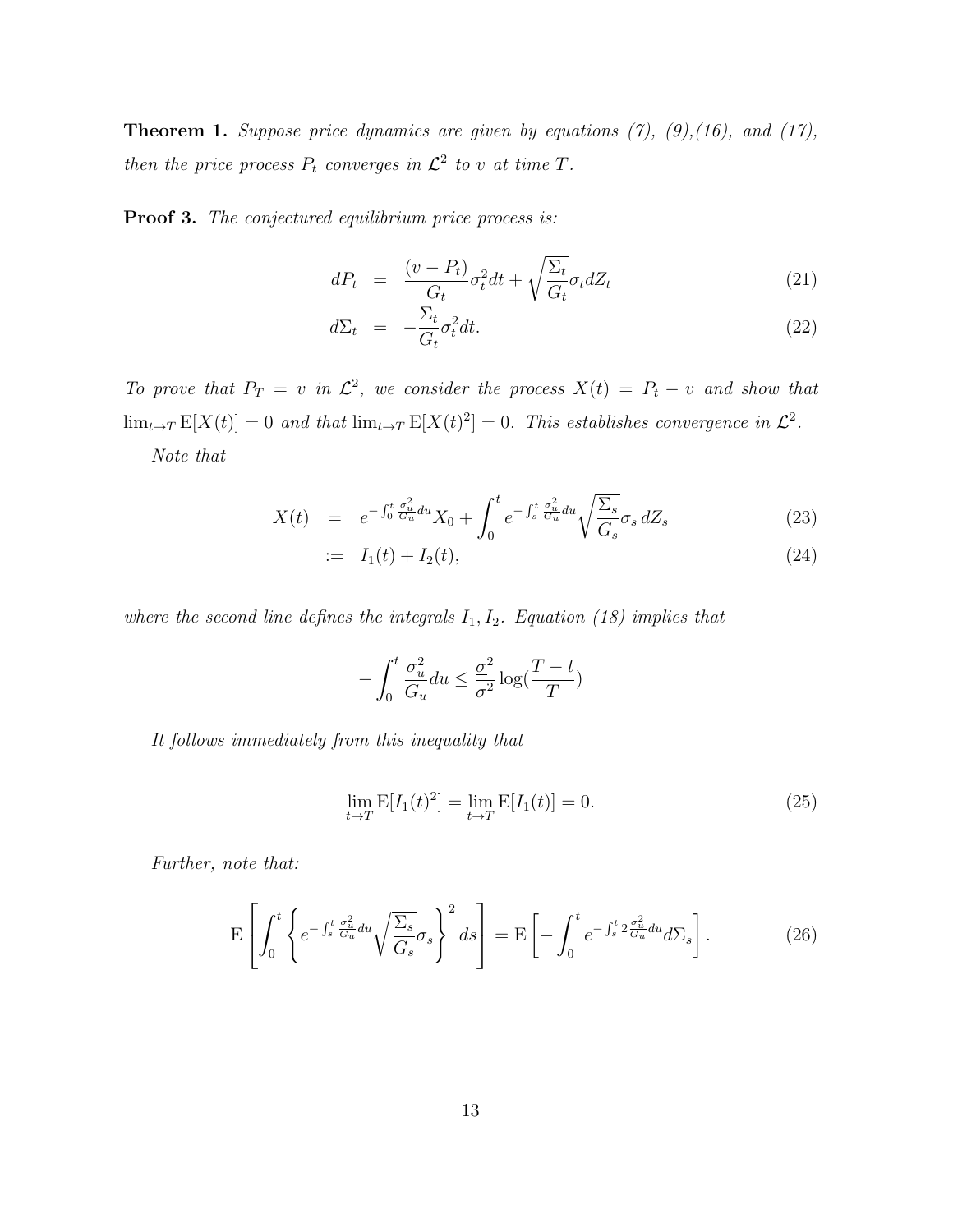Using integration by parts, we find:

$$
\mathcal{E}\left[\int_0^t \left\{ e^{-\int_s^t \frac{\sigma_u^2}{G_u} du} \sqrt{\frac{\Sigma_s}{G_s}} \sigma_s \right\}^2 ds \right] = \mathcal{E}\left[\Sigma_t - e^{-\int_0^t 2\frac{\sigma_u^2}{G_u} du} \Sigma_0\right].
$$
 (27)

We also have  $\Sigma_t = \Sigma_0 e^{-\int_0^t \frac{\sigma_u^2}{G_u} du}$ . Thus we conclude that the stochastic integral  $I_2(t)$  has finite second moment. It therefore is a martingale (thus  $E[I_2(t)] = 0$ ) and by the Itô Isometry we have:

$$
E[I_2(t)^2] = E\left[\sum_0 e^{-\int_0^t \frac{\sigma_u^2}{G_u} du} (1 - e^{-\int_0^t \frac{\sigma_u^2}{G_u} du})\right].
$$
\n(28)

It follows that  $\lim_{t\to T} E[I_2(t)^2] = 0$  and that  $\lim_{t\to T} E[X(t)] = \lim_{t\to T} E[X(t)^2] = 0$ . This establishes  $\mathcal{L}^2$  convergence.

We now establish an interesting property of the conjectured price process. This contrasts our framework from much of the previous literature. In the original Kyle model price impact is constant. In extensions of that model (Back, 1992; Back and Pedersen, 1998; Baruch, 2002; Back and Baruch, 2004), price impact is either a martingale, or a super-martingale. In these models, price impact measures have to improve (i.e, decrease) on average over time, to incite the insider to not trade too aggressively initially.<sup>7</sup> Instead, our framework is the first (to our knowledge) where price impact measures are expected to deteriorate (i.e, increase) over time. Indeed, we find:

**Lemma 3.** Market depth (which is the inverse of the price impact, i.e, Kyle's lambda) is a martingale that is orthogonal to the aggregate order flow. It follows that price impact (Kyle's lambda) is a submartingale.

<sup>7</sup>Motives to trade more aggressively early on are due to risk-aversion and a random exogenous deadline. It would be interesting to combine risk-aversion or random deadline, with stochastic noise trader volatility. It is likely that price impact would be neither a sub nor a super martingale in that case.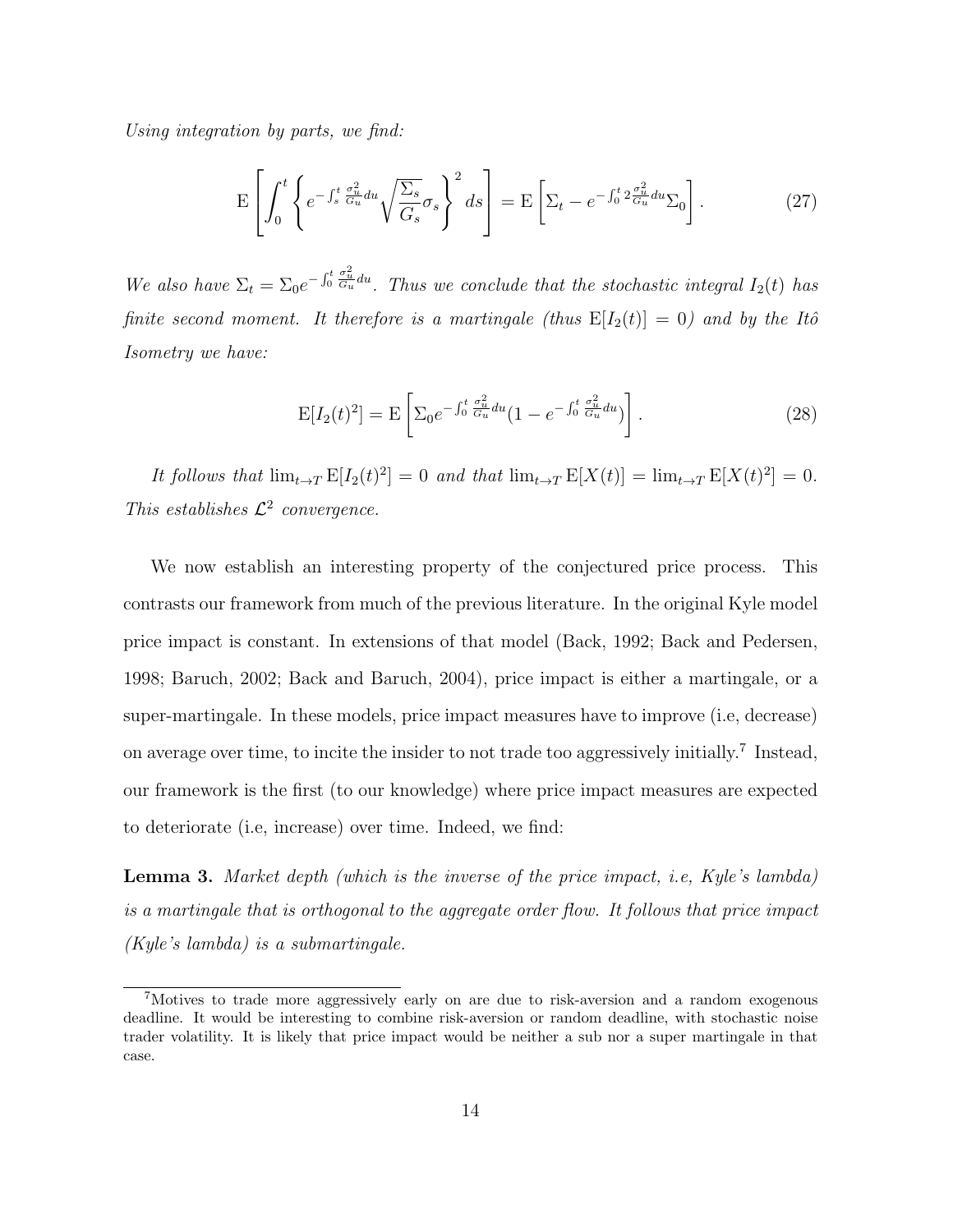**Proof 4.** Note that from its definition the  $G_t$  process satisfies:

$$
d\sqrt{G_t} + \frac{\sigma_t^2}{2\sqrt{G_t}} dt = d\mathcal{M}_t,
$$
\n(29)

where  $\mathcal{M}_t = \mathrm{E}[\int_0^T$  $\frac{\sigma_t^2}{2\sqrt{G_t}}dt\,|\,\sigma^t]$  is a martingale (adapted to the filtration generated by the noise-trader volatility process) by the law of iterated expectation. It follows, by definition of the process  $\sigma_t$ , that  $d\mathcal{M}_t dZ_t = 0$ .

From its definition in (16) and the definition for  $\Sigma$  and G above we obtain:

$$
d\frac{1}{\lambda(t)} = \frac{1}{\sqrt{\Sigma_t}} d\sqrt{G_t} - \frac{\sqrt{G_t}}{2(\Sigma_t)^{3/2}} d\Sigma_t
$$
\n(30)

$$
= \frac{1}{\sqrt{\Sigma_t}} d\mathcal{M}_t. \tag{31}
$$

It also follows that  $d\frac{1}{\lambda}$  $\frac{1}{\lambda_t} dY_t = 0.$ 

To prove that  $\lambda$  is a submartingale we apply Jensen's inequality. We have:  $\frac{1}{\lambda_t}$  =  $E_t[\frac{1}{\lambda}]$  $\frac{1}{\lambda_s}]\geq \frac{1}{\mathrm{E}_t[\lambda_s]}$  $\frac{1}{\mathrm{E}_t[\lambda_s]}$ . It follows that  $\lambda_t \leq E_t[\lambda_s]$ .

We now prove the following result, which establishes the optimal trading rule for the insider:

**Theorem 2.** Suppose price dynamics are given by equations  $(7)$ ,  $(9)$ ,  $(16)$ , and  $(17)$ , and that the drift  $m(t, \sigma^t)$  and volatility  $\nu(t, \sigma^t)$  of the  $\sigma_t$  process are such that the following technical conditions are satisfied:

A1 The local martingales  $\int_0^u (v - P_t) \sqrt{\frac{\Sigma_t}{G_t}}$  $\frac{\Sigma_t}{G_t}\sigma_t dZ_t$  and  $\int_0^u$  $(v-P_t)^2 + \Sigma_t$  $\frac{d^2F_t^2 + \Sigma_t}{2\sqrt{\Sigma_t}} d\mathcal{M}_t$  are 'true' martingales.

$$
A\mathcal{Z}\ \lambda_T=\sqrt{\tfrac{\Sigma_T}{G_T}}>0\quad a.s.
$$

Then the optimal value function is given by:

$$
J(t) = \frac{(v - P_t)^2 + \Sigma_t}{2\lambda_t}.
$$
\n
$$
(32)
$$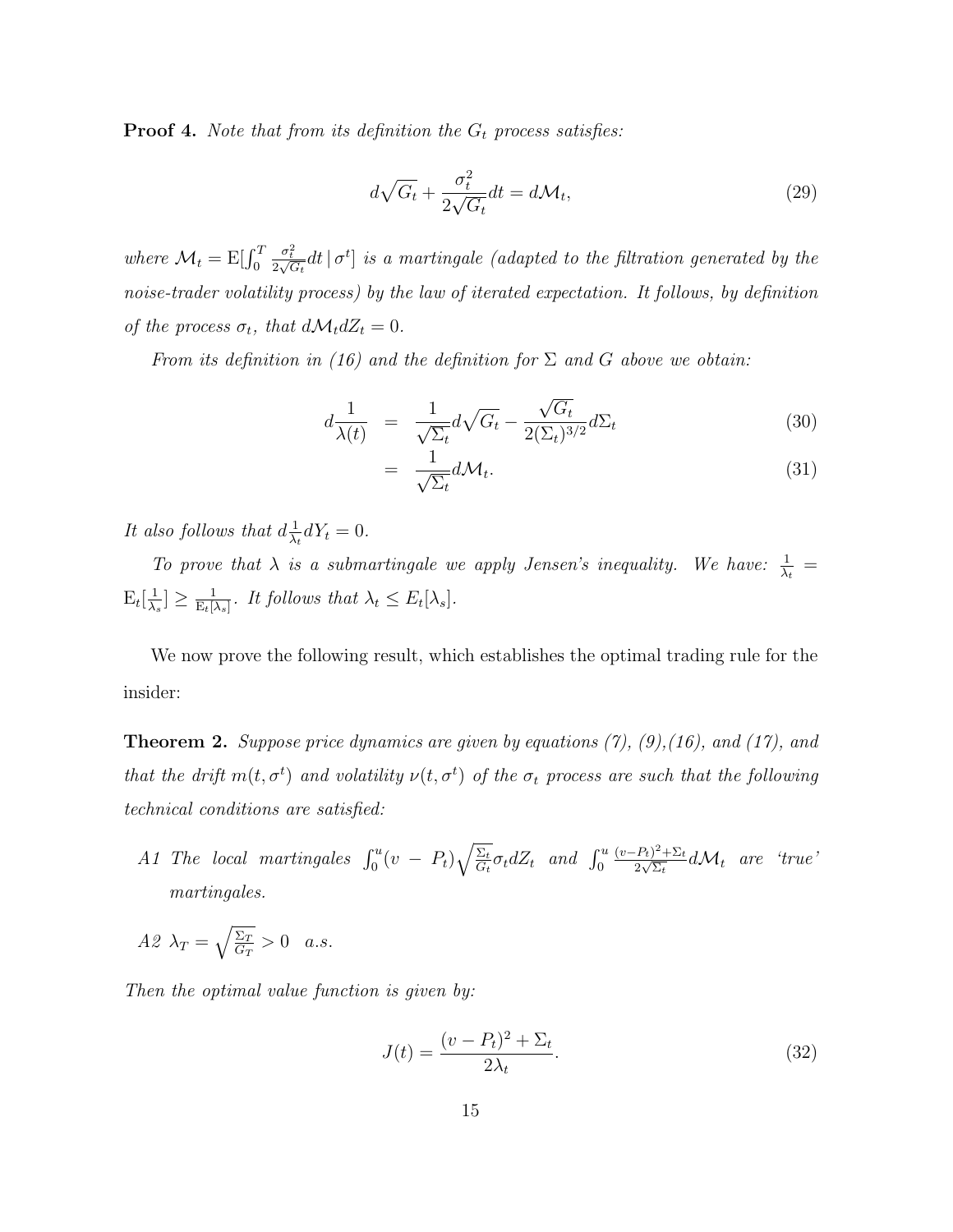The optimal strategy is given by:

$$
\theta_t^* = \frac{1}{\lambda_t} \frac{\sigma_t^2}{G_t} (v - P_t). \tag{33}
$$

**Proof 5.** Apply Itô's rule to the conjectured value function to get

$$
dJ(t) = \frac{(v - P_t)^2 + \Sigma_t}{2} d\frac{1}{\lambda_t} + \frac{1}{\lambda_t} \left( -(v - P_t) dP_t + \frac{1}{2} dP_t^2 \right) - (v - P_t) dP_t d\frac{1}{\lambda_t} + \frac{1}{2\lambda_t} d\Sigma_t.
$$
\n(34)

The insider takes the price impact process as given and assumes the price process follows:

$$
dP_t = \lambda_t \left( \theta_t dt + \sigma_t dZ_t \right),
$$

with the lambda process as in equation (16) above. Using lemma 3 and the  $\Sigma_t$  dynamics, and integrating the above we obtain:

$$
J(T) - J(0) + \int_0^T (v - P_t) \theta_t dt = \int_0^T (v - P_t) \sqrt{\frac{\Sigma_t}{G_t}} \sigma_t dZ_t + \int_0^T \frac{(v - P_t)^2 + \Sigma_t}{2\sqrt{\Sigma_t}} d\mathcal{M}_t.
$$
 (35)

Now, since  $J(T) \geq 0$  it follows by taking expectation and using A1 that

$$
\mathcal{E}\left[\int_0^T (v - P_t)\theta_t dt\right] \le J(0)
$$
\n(36)

for any admissible policy  $\{\theta_t\}$ . Further, if there exists a trading strategy  $\theta_t$  consistent with the updating equations (8), such that  $P_T$  converges to v in  $\mathcal{L}^2$  then, using A2, we have  $E[J(T)] = 0$  and the inequality holds with equality. As we have shown in theorem 1, the candidate policy  $\theta_t^*$  proposed in the theorem indeed satisfies this. We have therefore proved the optimality of the value function and of the proposed policy.

**Remark 2.** The technical assumptions A1 and A2 are a bit unsatisfactory since they are about endogenous quantities. However, at this level of generality and specifically, without making further assumptions about  $m(t, \sigma^t)$ ,  $\nu(t, \sigma^t)$ , it is difficult for us to give a more precise statement. In the next section however, we give six examples of the  $\sigma_t$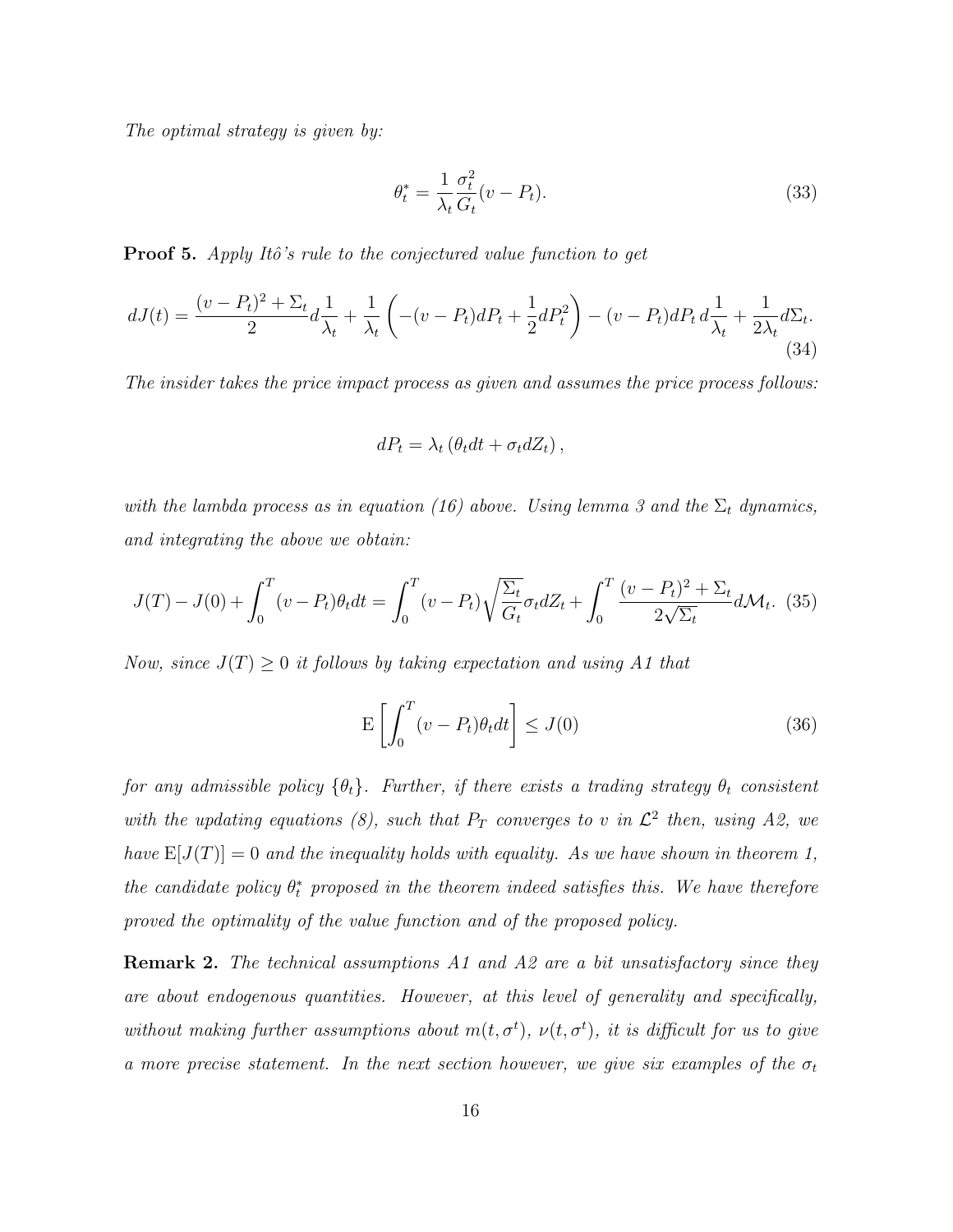process where we can verify explicitly that these conditions hold. Note that in the original Kyle-Back model where  $\sigma_t$  is constant, these conditions are clearly satisfied.

The following result is an immediate consequence of theorems 1 and 2:

**Theorem 3.** Under the conditions of theorem 2, there exists an equilibrium where the price process follows dynamics given in equations  $(7)$ ,  $(9)$ ,  $(16)$ , and  $(17)$ , and where the insider follows trading strategy established in theorem 2. The price impact (Kyle's lambda) follows a stochastic process, given in equation (16).

It is interesting to compare our results to those of Kyle (1985), and Back and Pedersen (1998).

First, we see that the optimal trading strategy for the insider is to trade proportionally to the under-valuation of the asset  $(v - P_t)$  at a rate that is inversely related to her price impact  $(\lambda_t)$  and to the remaining amount of noise trader risk as measured by the new equilibrium quantity  $(\frac{G_t}{\sigma_t})$ . The latter quantity reduces to the remaining time horizon  $T - t$  in the original Kyle model when  $\sigma_t$  is constant.

Second, our expression for the price impact generalizes both BP's result (page 395) obtained for deterministically changing noise trader volatility and Kyle's result that price impact (the inverse of market depth) is proportional to the amount of private information that has not yet been incorporated into prices and inversely proportional to the amount of noise trading. Interestingly, the measure of the relevant noise amount we obtain, when noise trading is stochastic, is quite different from what obtains in the deterministic case, where it is simply the remaining total variance. In fact we show below (see lemma 5) that  $G(t)$  is always smaller than the expected remaining noise-trader variance.

Lastly, our results shed more light on the dynamics of price impact. For example, BP find that, when noise trader volatility is deterministic but information arrives stochastically to the insider, then  $\lambda_t$  is a martingale. Instead, we find that with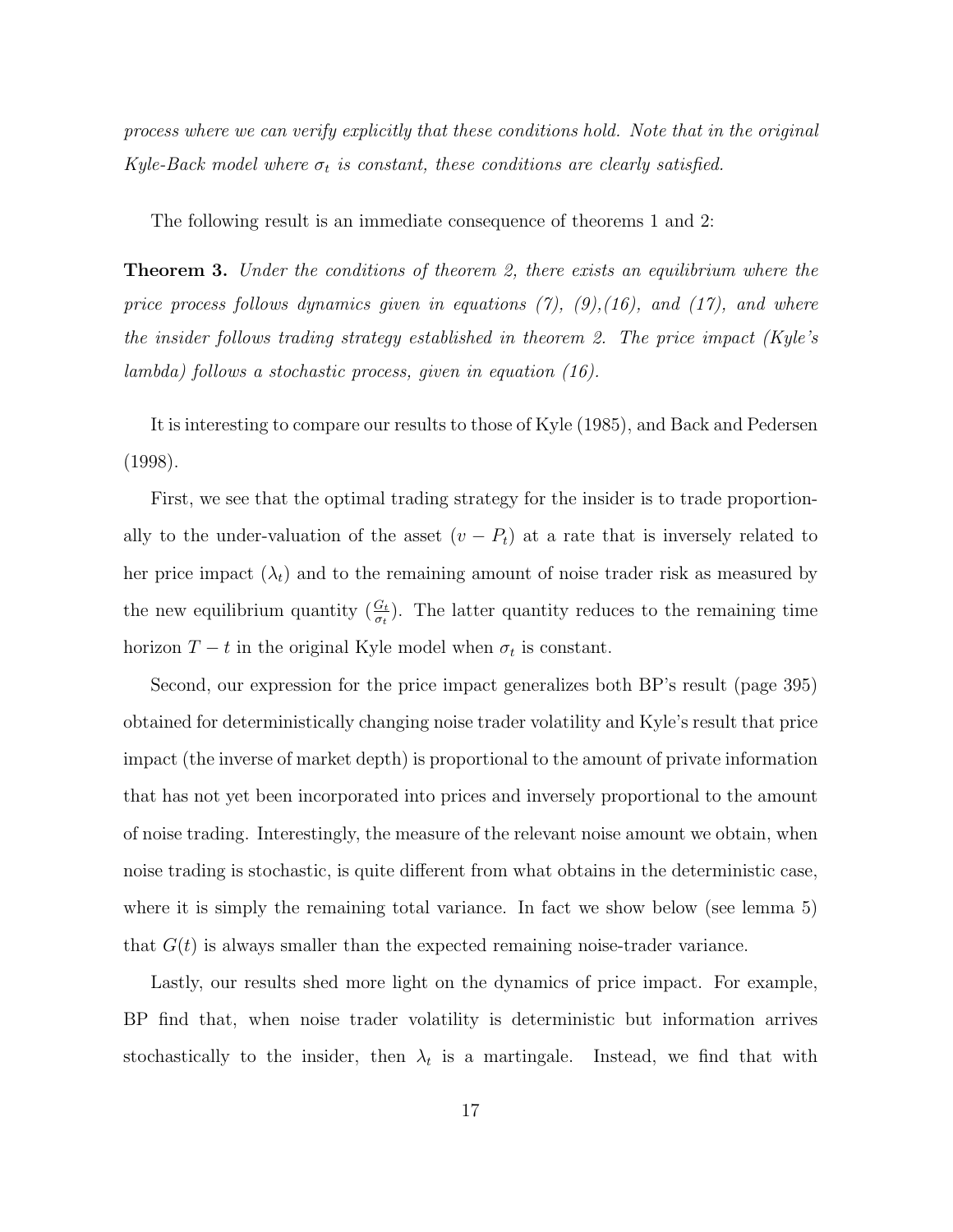fixed information of the insider, but stochastically arriving noise trader volatility, the inverse of  $\lambda_t$  (which measures market depth) is a martingale. In both cases, the martingale condition reflects the fact that, in equilibrium, informed trading responds optimally to changes in the environment (information arrival in BP, noise trading in our case). Interestingly, in BP's model, because noise trading changes deterministically, the sensitivity of prices to orders does not change systematically over time. Instead, in our model, it does, since as shown in lemma 3 above, price impact is a submartingale. In other words, not only is price impact systematically lower when noise trading volatility is higher, but also on average we expect price impact to increase over time. Unlike in BP, we find that in equilibrium market depth can vary systematically over time. The information content of orders is not constant in our model.

# How large are the profits to the insider?

Total unconditional profits of the informed in our model can be computed by integrating the value function over the unconditional prior distribution of  $v$ , as  $\mathrm{E}^v[J(0)]=\frac{\Sigma_0}{\lambda_0}=$ √  $\overline{\Sigma_0 G_0}$ . Clearly, the profits depend on how much private information remains to be released to the market, and the total expected amount of noise trading as measured by the solution to the BDSE for  $G_0$ . Since the latter depends on the current state of liquidity, it is clear that the total profits generated by the insider will be path dependent, and a function of the realized noise-trading volatility. The more time the market spends in the higher liquidity state, intuitively, the higher the profits the insider will generate.

#### How does information get into prices?

Note that in equilibrium

$$
d\Sigma_t = -dP_t^2,\tag{37}
$$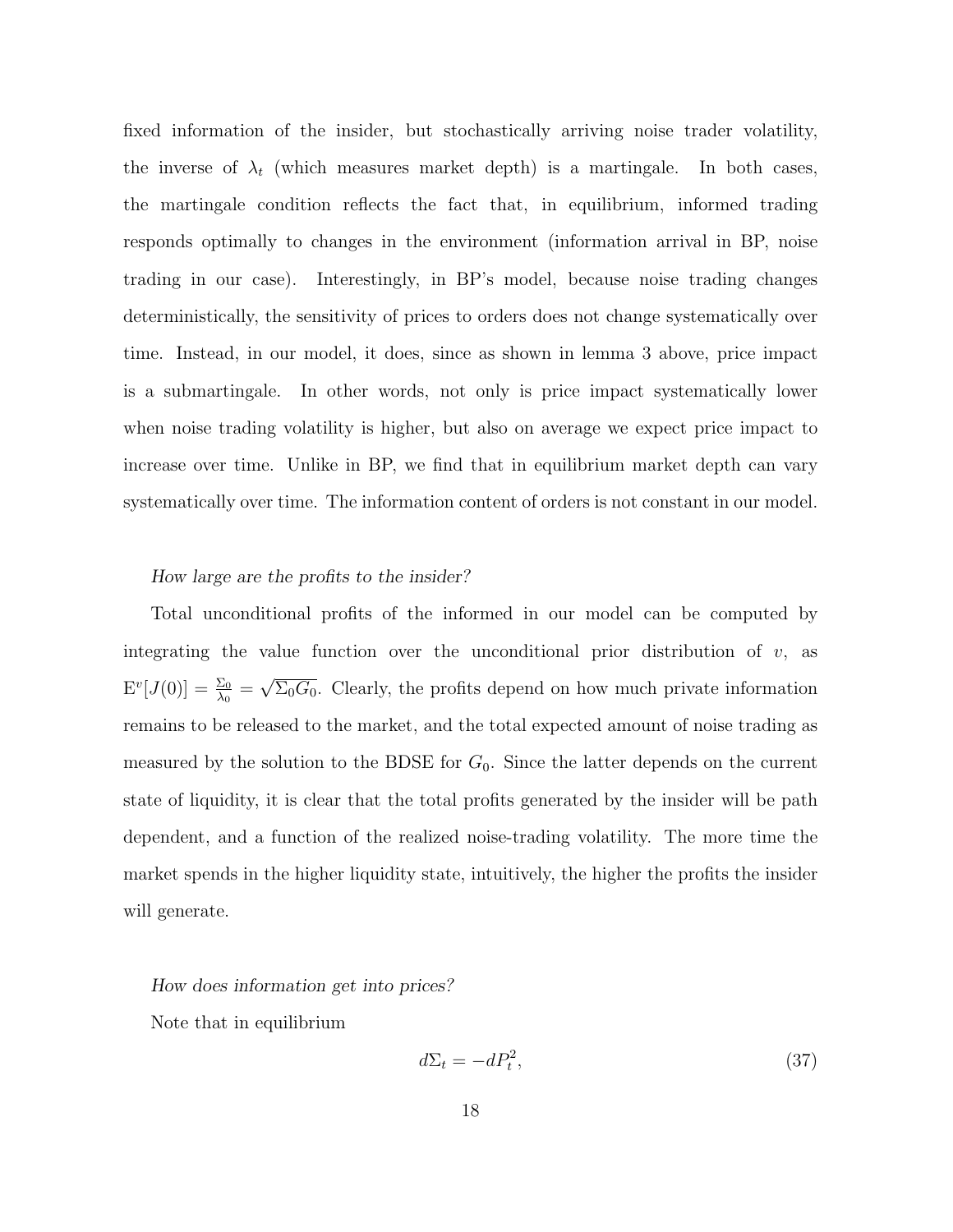which shows that information arrives at higher rate, when stock price volatility is high. As we show below, when noise trading volatility exhibits mean-reversion, then stock price volatility is stochastic and tends to be higher when noise trading volatility is higher. So paradoxically, the adverse selection cost (as measured by the probability of facing an informed trader) tends to be higher, when noise trading liquidity is higher. This is very different from the standard Kyle model, where private information decays at a constant rate that is independent of the noise trading volatility level.

# What can we say about the execution costs for uninformed noise traders?

We define the aggregate execution (or slippage) costs incurred by liquidity traders at time  $T$  (defined pathwise) as:

$$
\int_0^T \sigma_t dZ_t dP_t = \int_0^T \lambda_t \sigma_t^2 dt.
$$
\n(38)

Intuitively, the total losses incurred between 0 and T by uninformed can be computed pathwise as:

$$
\int_0^T (P_{t+dt} - v)\sigma_t dZ_t = \int_0^T (P_t + dP_t - v)\sigma_t dZ_t = \int_0^T \lambda_t \sigma_t^2 dt + \int_0^T (P_t - v)\sigma_t dZ_t.
$$
 (39)

The first component is the pure execution or slippage cost due to the fact that, in Kyle's model, agents submit market orders at time t that get executed at date  $t+dt$  at a price set by competitive market makers. The second component is the pure fundamental loss due to the fact that based on the price they observe at  $t$  uninformed purchase a security with fundamental value  $v$  that is unknown to them. Note that since prices are set efficiently by market makers, on average this second component has zero mean. Therefore we obtain the result that, the unconditional expected total losses incurred by uninformed are equal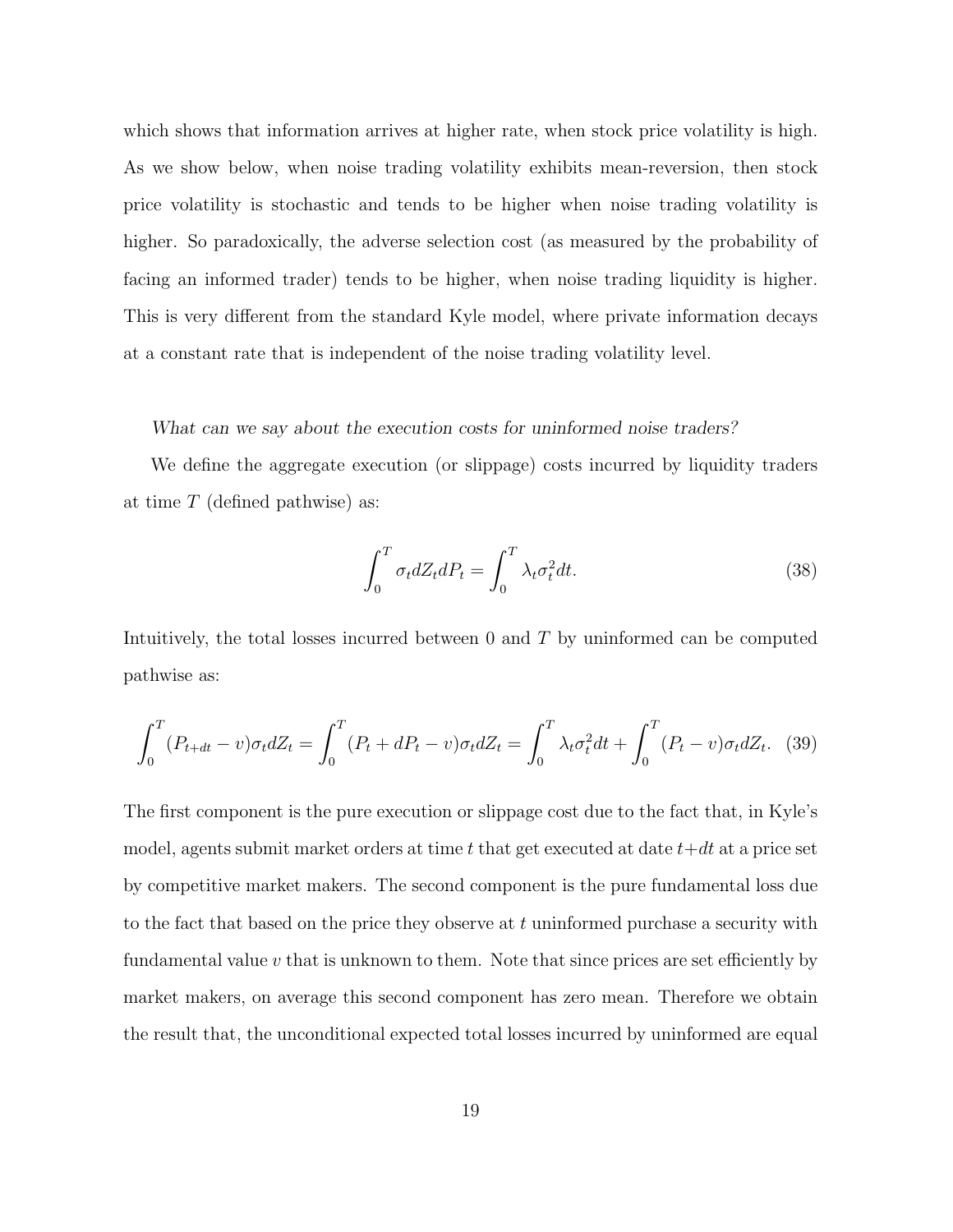to the unconditional expected execution costs incurred by uninformed. Further, as the next lemma shows, these are also equal the total unconditional expected profits of the insider. (Note, however, that pathwise neither quantity need be equal.)

Lemma 4. Unconditional expected execution costs paid by the uninformed are equal to the unconditional expected profits of the insider:

$$
\mathcal{E}^v[\int_0^T \theta_t^*(v - P_t)dt] = \mathcal{E}^v[\int_0^T \sigma_t^2 \lambda_t dt] = \sqrt{\Sigma_0 G_0}.
$$
 (40)

**Proof 6.** The insider's unconditional expected profits are

$$
\mathcal{E}^v \left[ \int_0^T \theta_t (v - P_t) dt \right] = \mathcal{E}^v \left[ \int_0^T \frac{\sigma_t^2}{\sqrt{\Sigma_t G_t}} (v - P_t)^2 dt \right] \tag{41}
$$

$$
= \mathbf{E}^v \left[ \int_0^T \frac{\sigma_t^2}{\sqrt{\Sigma_t G_t}} \Sigma_t dt \right]
$$
 (42)

$$
= \mathbf{E}^v \left[ \int_0^T \sigma_t^2 \lambda_t dt \right], \tag{43}
$$

where the first equality follows from the definition of  $\theta^*$  and the second from the law of iterated expectations. This is the same expression obtained for the execution costs paid by the uninformed. By definition this is also equal to  $E^v[J(0)]$  where the expectation superscript emphasizes that it is taken over the unconditional distribution of v. This gives the result.

We will show numerically below, that aggregate execution costs to noise traders can be larger when noise trading liquidity is larger (even though in those states, price impact measured by lambda is lower). This is consistent with trading profits of the insider being larger when noise trading volatility is higher.

In the following section we consider a few specific examples of noise trader volatility process to illustrate the above result.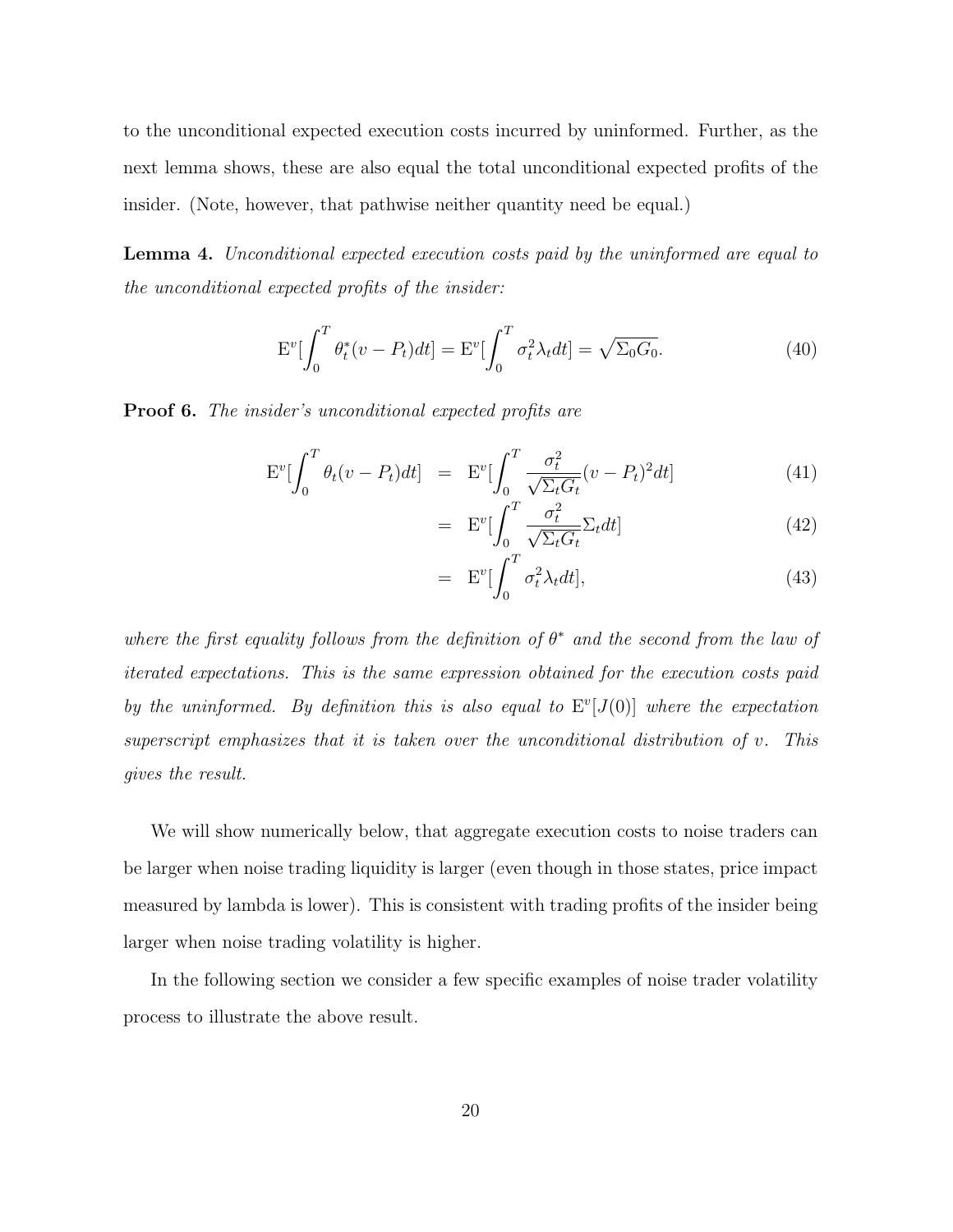# 3. Examples

As is clear from the above proposition, much of the characterization of the equilibrium depends on the dynamics of the  $\lambda_t$  process, which, in turn, depends on the  $G_t$  and  $\Sigma_t$ processes.  $G_t$  solves a backward stochastic differential equation, which can be solved for specific choices of the noise trader volatility dynamics. In this section we consider a few special cases, for which we can characterize the equilibrium further.

# 3.1. Arbitrary deterministic volatility process

Suppose that the noise trader volatility follows an arbitrary deterministic volatility, then the backward equation for  $G(t)$  simplifies to:

$$
\sqrt{G(t)} = \int_{t}^{T} \frac{\sigma(u)^{2}}{2\sqrt{G(u)}} du.
$$
\n(44)

In that case we can show the following.

**Theorem 4.** A solution to equation (44) is the function  $G(t) = \int_t^T \sigma(u)^2 du$ . In that case, the equilibrium is identical to that derived in Kyle/Back, up to a deterministic time change given by  $\tau_t = \int_0^t \sigma_u^2 du$ . Indeed, private information is incorporated into prices at the same rate at which the amount of noise trader volatility decays. Price impact (and market depth) are constant. Kyle's lambda is given by:  $\lambda = \sqrt{\frac{\Sigma_0}{\Sigma_0}}$  $\frac{\Sigma_0}{\tau_T}$ . The optimal strategy of the insider is:  $\theta_t^* = \frac{\sigma_t^2}{\lambda \int_t^T \sigma_u^2 du}(v - P_t)$ . The equilibrium price process follows a time-changed Brownian bridge process:

$$
dP_t = \frac{(v - P_t)}{\tau_T - \tau_t} d\tau_t + \lambda dZ(\tau_t).
$$
\n(45)

**Proof 7.** Differentiating both sides of (44) we see that a solution satisfies  $G'(t) = -\sigma(t)^2$ with boundary  $G(T) = 0$ . Thus we obtain the solution for  $G(t)$ . Further, we have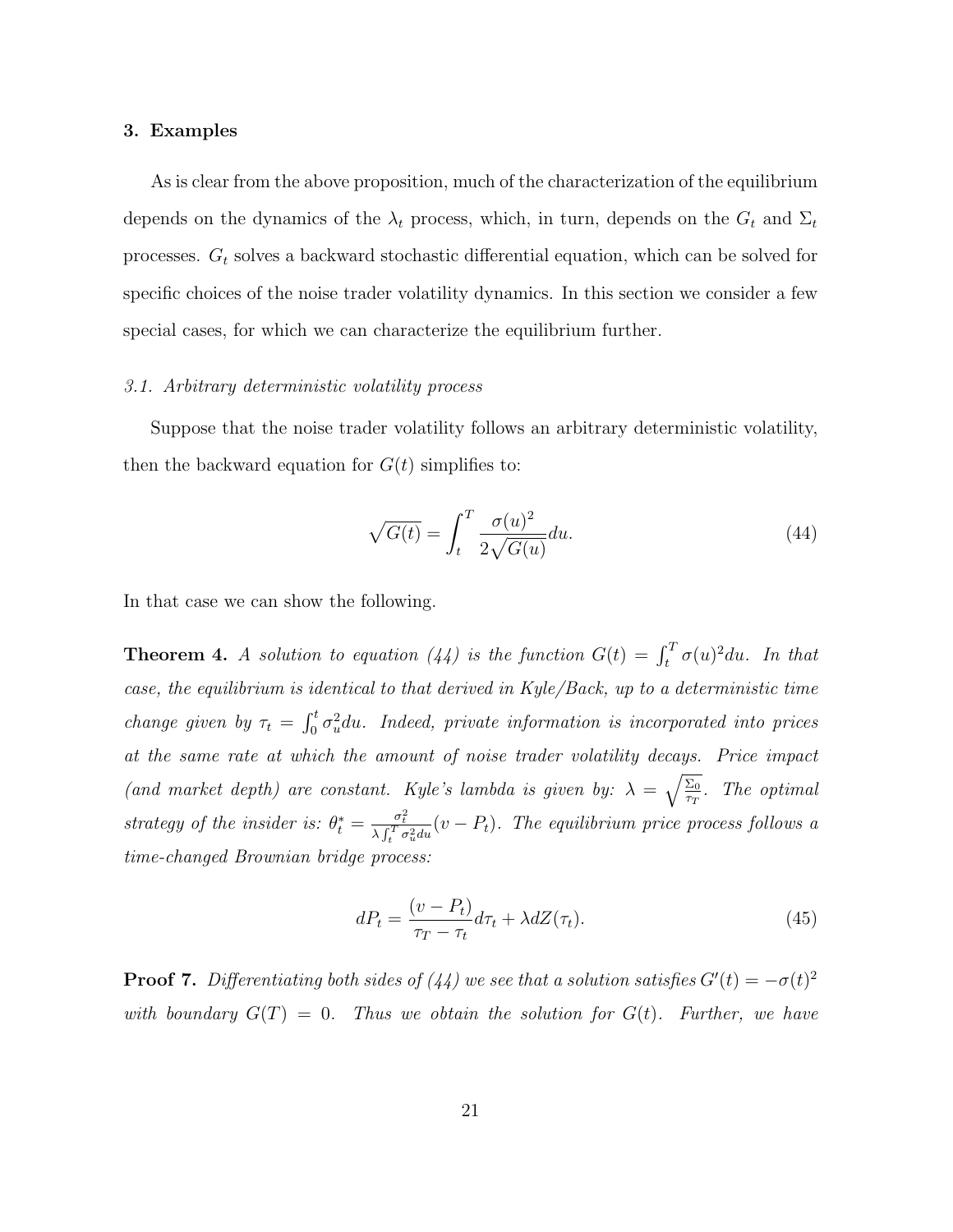from (9) with the definition of  $\lambda_t = \sqrt{\frac{\Sigma_t}{G}}$  $\frac{\Sigma_t}{G_t}$  that:

$$
\frac{d\Sigma_t}{\Sigma_t} = \frac{dG(t)}{G(t)}.\tag{46}
$$

This implies that  $\frac{\Sigma_t}{G_t} = \frac{\Sigma_0}{G_0}$  $\frac{\Sigma_0}{G_0}$ , and hence that  $\lambda$  is constant. The optimal portfolio policy and the equilibrium price process follow from equations (7) and equation (33). Comparing the equation for the price to the Brownian bridge process obtained in Back (1992), it is clear that the dynamics are identical up to a deterministic time change given by  $\tau_t = \int_0^t \sigma_u^2 du$ .

This result is consistent with the analysis in Back and Pedersen (1998) and specializes to the continuous time Kyle-model also derived in Back (1992) if  $\sigma(t) = \sigma_u$  is constant (in which case  $\lambda = \frac{\sigma_v}{\sigma_v}$  $\frac{\sigma_v}{\sigma_u}$  with  $\sigma_v^2 = \frac{\Sigma_0}{T}$  $\frac{\Sigma_0}{T}$  is the annualized variance of the market maker's prior estimate of the asset value). Note that, since  $\lambda$  is constant in this example, it is trivially both a martingale and a submartingale. However, we give examples below where the lambda process is stochastic.

# 3.2. Positive martingale dynamics

Suppose that volatility follows an arbitrary (strictly positive) martingale process:

$$
\frac{d\sigma_t}{\sigma_t} = \nu(t, \sigma^t) dM_t,\tag{47}
$$

where as before  $M$  is a martingale (in fact,  $M_t$  need not even be a continuous Martingale) independent of Z. The backward equation for  $G(t)$  is:

$$
\sqrt{G(t)} = \mathcal{E}_t \left[ \int_t^T \frac{\sigma_u^2}{2\sqrt{G(u)}} du \right]. \tag{48}
$$

Then we can show the following.

**Theorem 5.** A solution to equation (48) is  $G(t) = \sigma_t^2(T - t)$ . In that case, private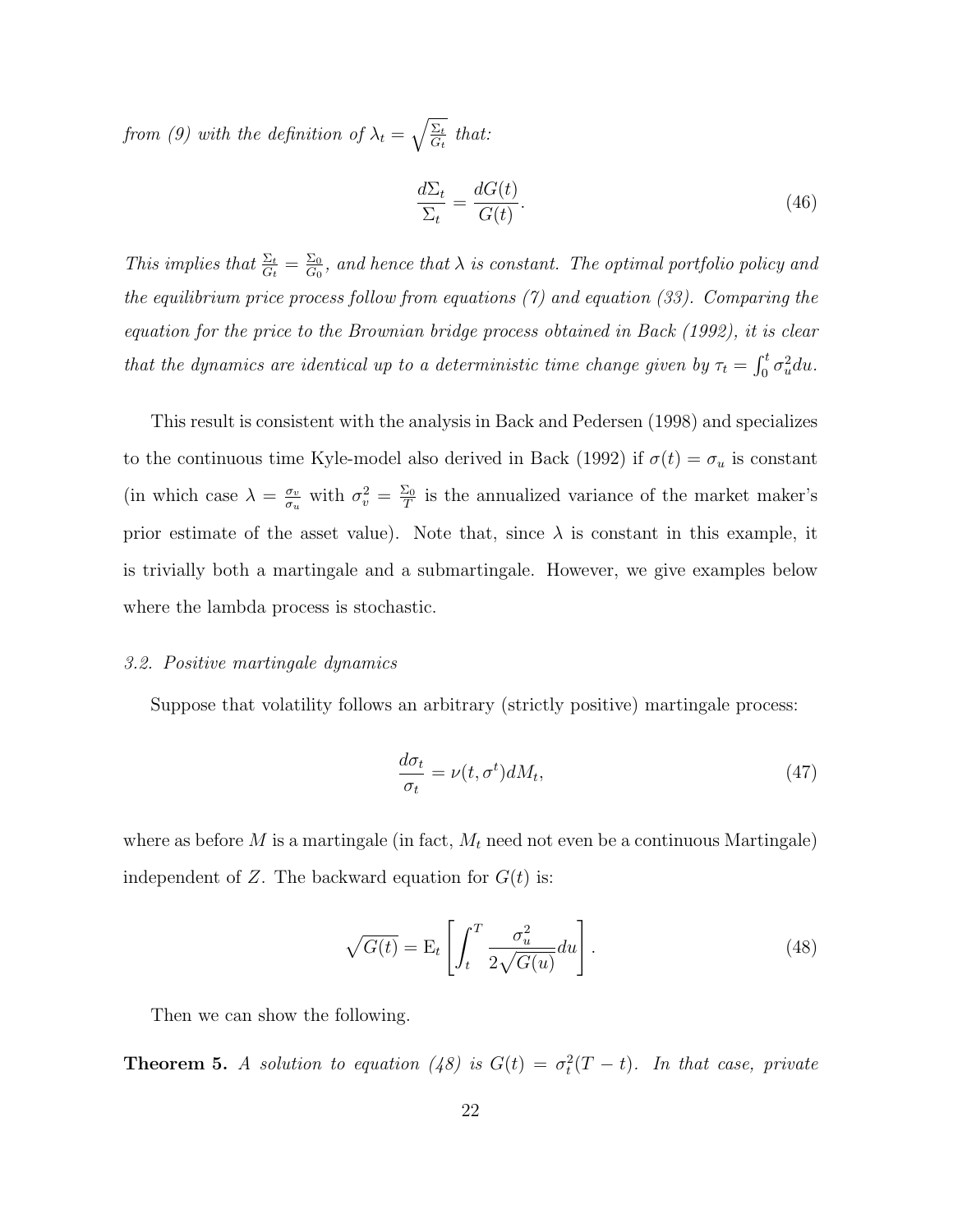information is incorporated into prices linearly (independent of the level of noise trader volatility). Market depth (the inverse of Kyle's lambda) is proportional to noise trader volatility:

$$
\frac{1}{\lambda_t} = \frac{\sigma_t}{\sigma_v},\tag{49}
$$

where  $\sigma_v^2 = \frac{\Sigma_0}{T}$  $\frac{E_0}{T}$  is the annualized initial private information variance level. The trading strategy of the insiders is:

$$
\theta_t = \frac{\sigma_t}{\sigma_v (T - t)} (v - P_t). \tag{50}
$$

Equilibrium price dynamics are identical to the original Kyle (1985) model:

$$
dP_t = \frac{(v - P_t)}{T - t} dt + \sigma_v dZ_t.
$$
\n(51)

In particular, stock price volatility is constant. The unconditional expected profit level of the insider at time zero is  $T\sigma_v\sigma_0$ .

**Proof 8.** Plugging the guessed solution for G on the right hand side of equation  $(48)$ and using the martingale property of  $\sigma(u)$  we obtain:

$$
E_t \left[ \int_t^T \frac{\sigma_u^2}{2\sqrt{G(u)}} du \right] = \sigma(t) \int_t^T \frac{1}{2\sqrt{(T-u)}} du \qquad (52)
$$

$$
= \sigma(t)\sqrt{(T-t)}
$$
\n(53)

$$
= \sqrt{G(t)}, \tag{54}
$$

which confirms our quess. Further, we have from  $(9)$  and using the solution for  $G(t)$  we obtain:

$$
\frac{d\Sigma_t}{\Sigma_t} = -\frac{1}{T-t}.\tag{55}
$$

The solution is:

$$
\Sigma_t = \sigma_v (T - t). \tag{56}
$$

Further, from its definition  $\lambda_t = \sqrt{\frac{\Sigma_t}{G}}$  $\frac{\Sigma_t}{G_t} = \frac{\sigma_v}{\sigma(t)}$  $\frac{\sigma_v}{\sigma(t)}$ . From equation (7) we find the stock price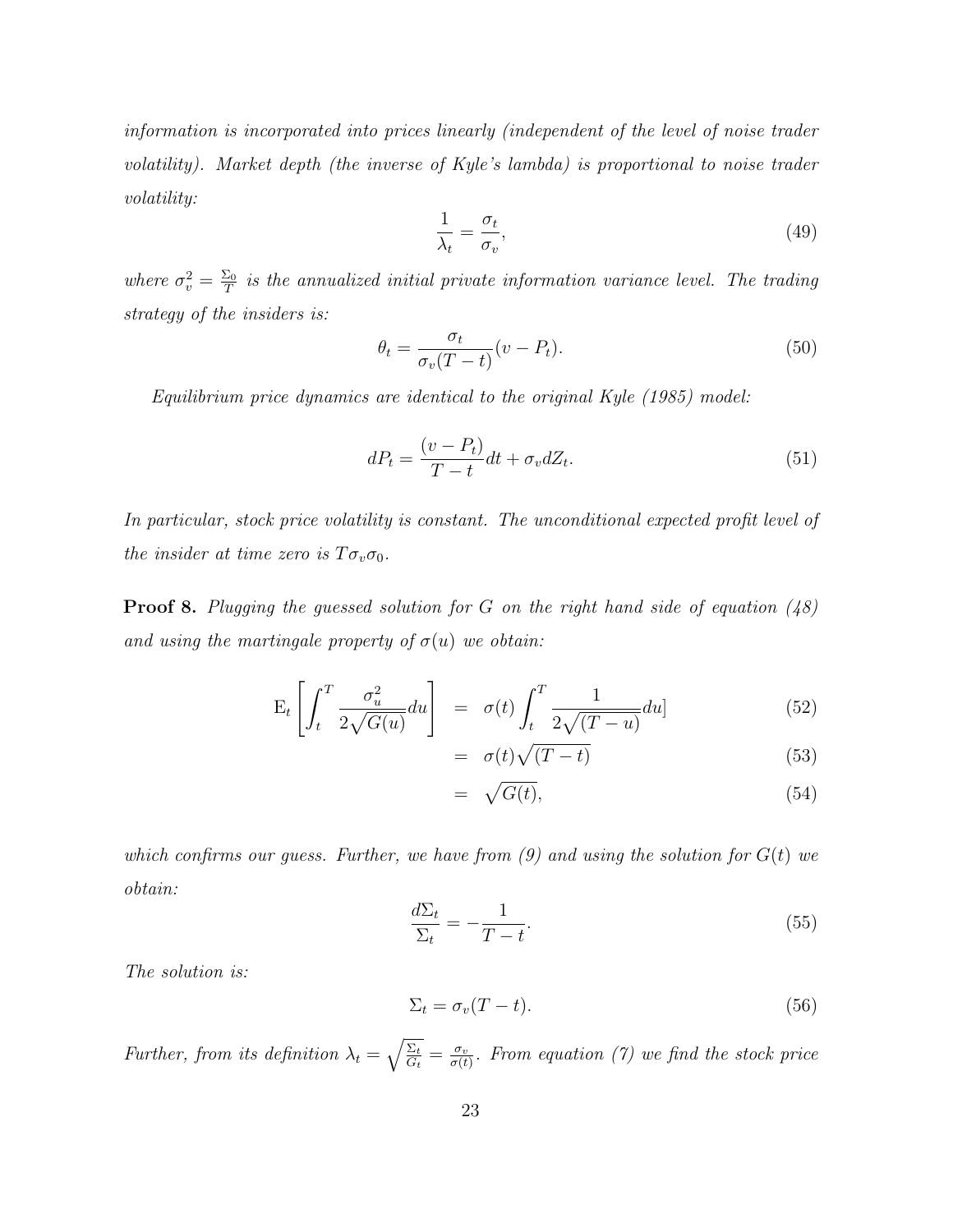#### dynamics.

This example shows that many of the features of Kyle's equilibrium survive when noise trader volatility follows arbitrary martingale dynamics. Indeed, we see that when noise trader volatility is not forecastable, private information gets into prices at the same rate as in the original economy (i.e., linearly). The equilibrium looks identical to the original Kyle-Back model where one substitutes a stochastic process  $\sigma_t$  for the constant volatility of uninformed order flow in the original model. Since in the original model, the equilibrium price process and the rate at which private information is revealed are independent of the volatility of uninformed order-flow, they are unchanged in this case. However, both the trading strategy of the insider and the price impact (Kyle's lambda) change. Both become stochastic. The insider trades more aggressively when uninformed order flow volatility is higher, but price impact moves in the exact opposite direction so that both effects cancel, leaving equilibrium prices unchanged. In equilibrium then, insiders cannot gain from timing their trades and thus their unconditional expected profit level is unchanged relative to what it would be in the Kyle-Back model with noise trader volatility set to a constant  $\sigma_0$ . Interestingly, even in this model however, price impact measures are stochastic and vary inversely with the level of noise trader volatility. Since the latter is a martingale, we see that on average, price impact is expected to deteriorate in this case.

This simple framework also suggests that price dynamics will become more complex if the level of noise trading volatility is predictable. We consider four such examples next. First, we consider the case where noise trader volatility grows (or decreases) at a constant rate. Second, we consider the case of general diffusion dynamics. Third, we consider a case of diffusion dynamics with mean-reversion. Fourth, we consider a regime switching model with state dependent predictability.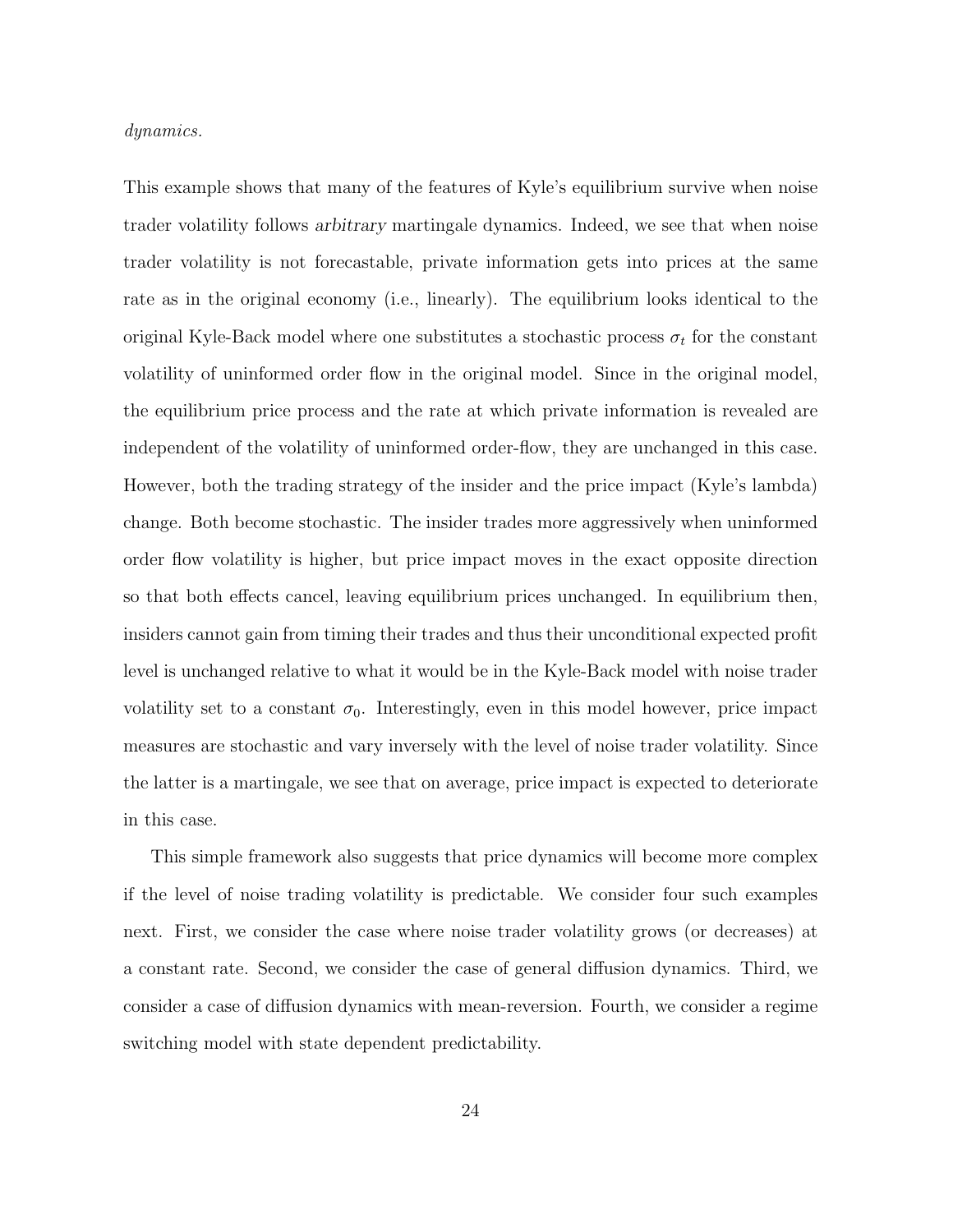#### 3.3. Constant growth rate

Suppose that volatility follows a geometric brownian motion process:

$$
\frac{d\sigma_t}{\sigma_t} = mdt + \nu dW_t,\tag{57}
$$

where  $W$  is a standard Brownian motion independent of  $Z$  and for simplicity we assume that  $m, \nu$  are constant. The backward equation for  $G(t)$  is as before. We can show the following.

**Theorem 6.** A solution to equation (48) is the function  $G(t) = \sigma_t^2 B_t$  where  $B_t =$  $e^{2m(T-t)}-1$  $\frac{1}{2m}$ . In that case, private information is initially incorporated into prices at a faster (slower) rate than in the original Kyle model if m is negative (positive):

$$
\frac{\Sigma_t}{\Sigma_0} = \frac{1 - e^{-2m(T - t)}}{1 - e^{-2mT}}.
$$
\n(58)

Market depth is given by:

$$
\frac{1}{\lambda_t} = e^{-mt} \sigma_t \sqrt{\frac{B_0}{\Sigma_0}}.
$$
\n(59)

The trading strategy of the insider is:

$$
\theta_t = \frac{\sigma_t}{e^{-m(T-t)}B_t} \sqrt{\frac{B_0}{\Sigma_0}} (v - P_t). \tag{60}
$$

Stock price dynamics are given by:

$$
dP_t = \frac{(v - P_t)}{B_t}dt + e^{mt}\sqrt{\frac{\Sigma_0}{B_0}}dZ_t.
$$
\n
$$
(61)
$$

In particular, stock price volatility is a deterministic exponentially increasing (decreasing) function of time if noise trader volatility is expected to increase (decrease). The unconditional expected profit at time zero of the insider is  $T\sigma_v\sigma_0\sqrt{\frac{B_0}{T}}$  $\frac{B_0}{T}$  .

**Proof 9.** Plugging the guessed solution for G on the right hand side of equation (17)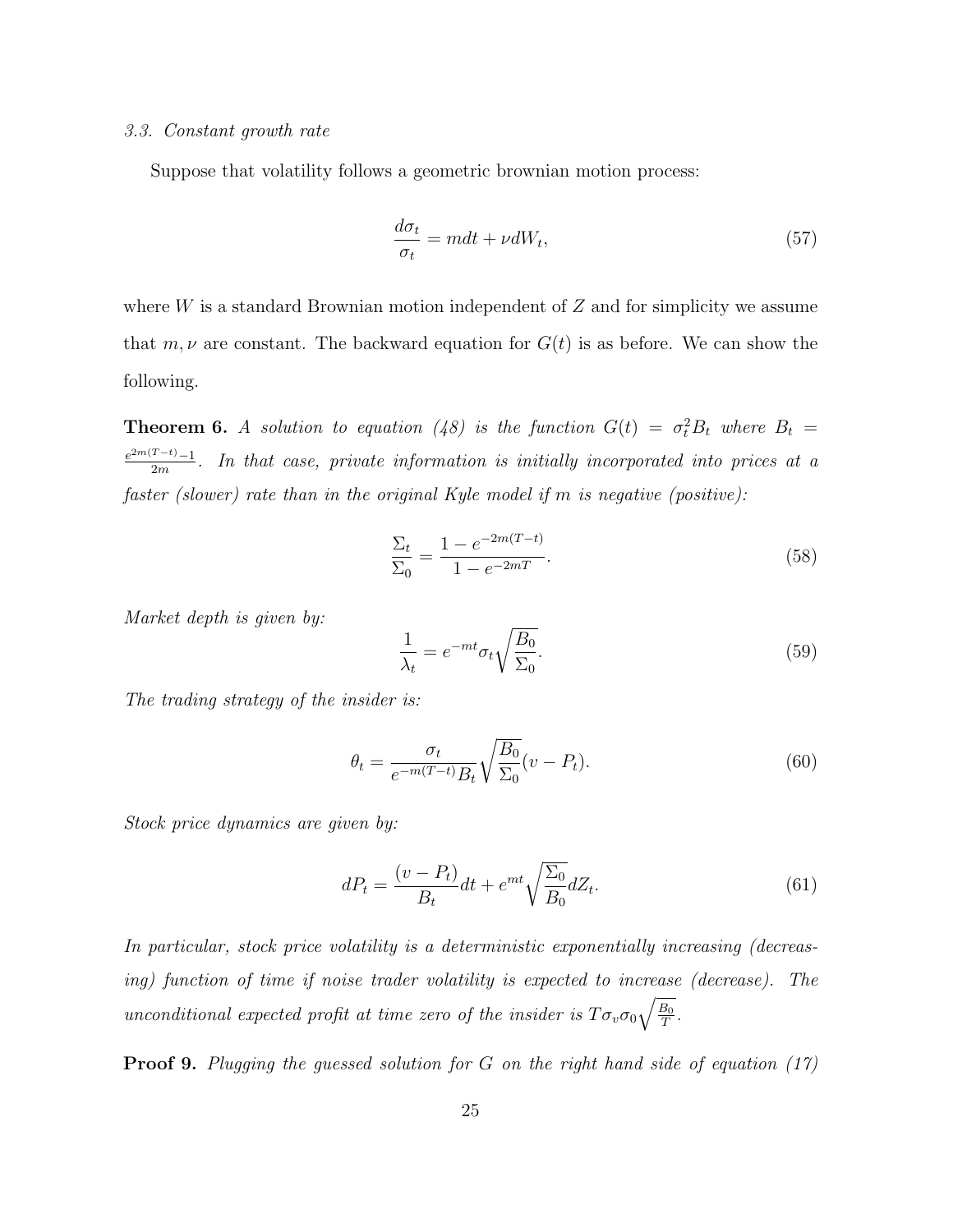and using the fact that  $e^{-mu} \sigma(u)$  is a martingale, we obtain:

$$
\mathcal{E}\left[\int_{t}^{T} \frac{\sigma_{u}^{2}}{2\sqrt{G(u)}} du\right] = \sigma(t) \int_{t}^{T} \frac{e^{m(u-t)}}{2\sqrt{\frac{e^{2m(T-u)}-1}{2m}}} du \tag{62}
$$

$$
= \sigma_t \sqrt{\frac{e^{2m(T-t)} - 1}{2m}}, \tag{63}
$$

which confirms our guess.

Further, using  $(9)$  and the solution for  $G(t)$  we obtain:

$$
\frac{d\Sigma_t}{\Sigma_t} = -\frac{2m}{e^{2m(T-t)} - 1} dt. \tag{64}
$$

The solution is:

$$
\frac{\Sigma_t}{\Sigma_0} = \frac{1 - e^{-2m(T - t)}}{1 - e^{-2mT}}.
$$
\n(65)

Further, from its definition:

$$
\lambda_t = \sqrt{\frac{\Sigma_t}{G_t}} = \sqrt{\frac{\Sigma_0}{G_0}} \frac{\sigma_0}{e^{-mt}\sigma_t}.
$$
\n(66)

Equation (7) gives the stock price dynamics.

This example shows that as soon as there is some predictability, then the equilibrium differs from the standard Kyle-Back solution. For example, if noise trader volatility is expected to increase  $(m > 0)$ , then the insider has an incentive to trade more aggressively (for a given level of noise trader volatility and of expected profit  $v - P$ ), because an increase in m raises the amount of remaining cumulative noise trading  $(G(t))$  at all times. His unconditional expected profit is increasing in  $m$  (because  $G_0$  is increasing in m). We plot in figure 1 the optimal trading strategy of the insider normalized by its expected profit level  $(\theta_t/(v-P_t))$  for different levels of m and in figure 2 the corresponding  $G(t)$  function, holding the noise trader volatility fixed at  $\sigma_t = 0.4$ . Interestingly, this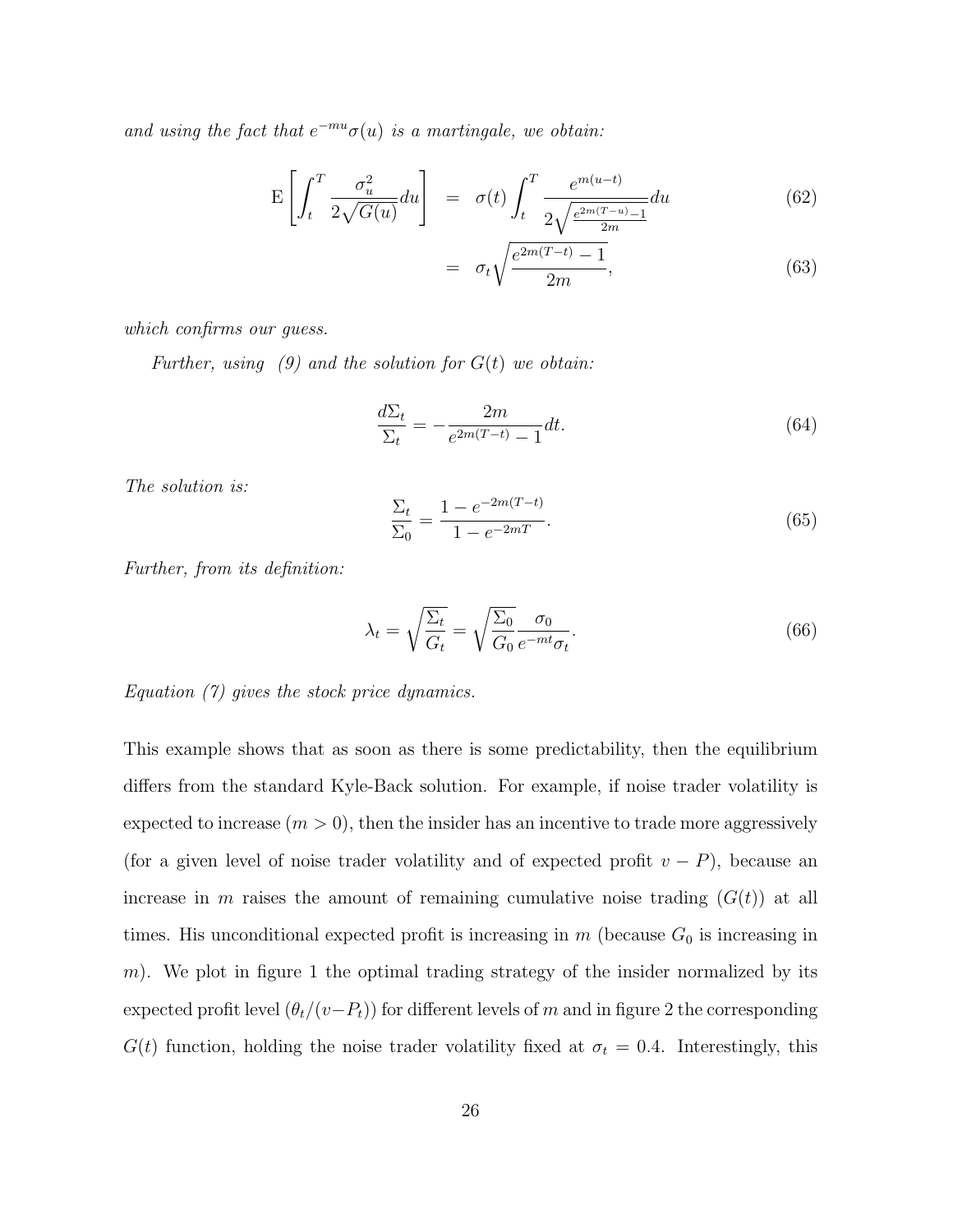results in private information getting revealed at a different speed than in the benchmark economy, where volatility is unforecastable (or constant).



Figure 1: Trading strategy of the insider normalized by his expected profit  $(\theta_t/(v - P_t))$ for a given fixed level of noise trader volatility plotted against time and for different levels of expected growth rate of noise trader volatility.



Figure 2: Expected remaining cumulative noise trading variance  $(G(t))$  plotted against time and for different levels of expected growth rate of noise trader volatility.

Figure 3 plots the path of the posterior variance of the private information signal for three cases  $m = 0.5$ ,  $m = 0$  and  $m = -0.5$ . It is remarkable that private information is revealed following a deterministic path, which only depends on the expected rate of change in noise trading volatility, despite the fact that the strategy of the insider is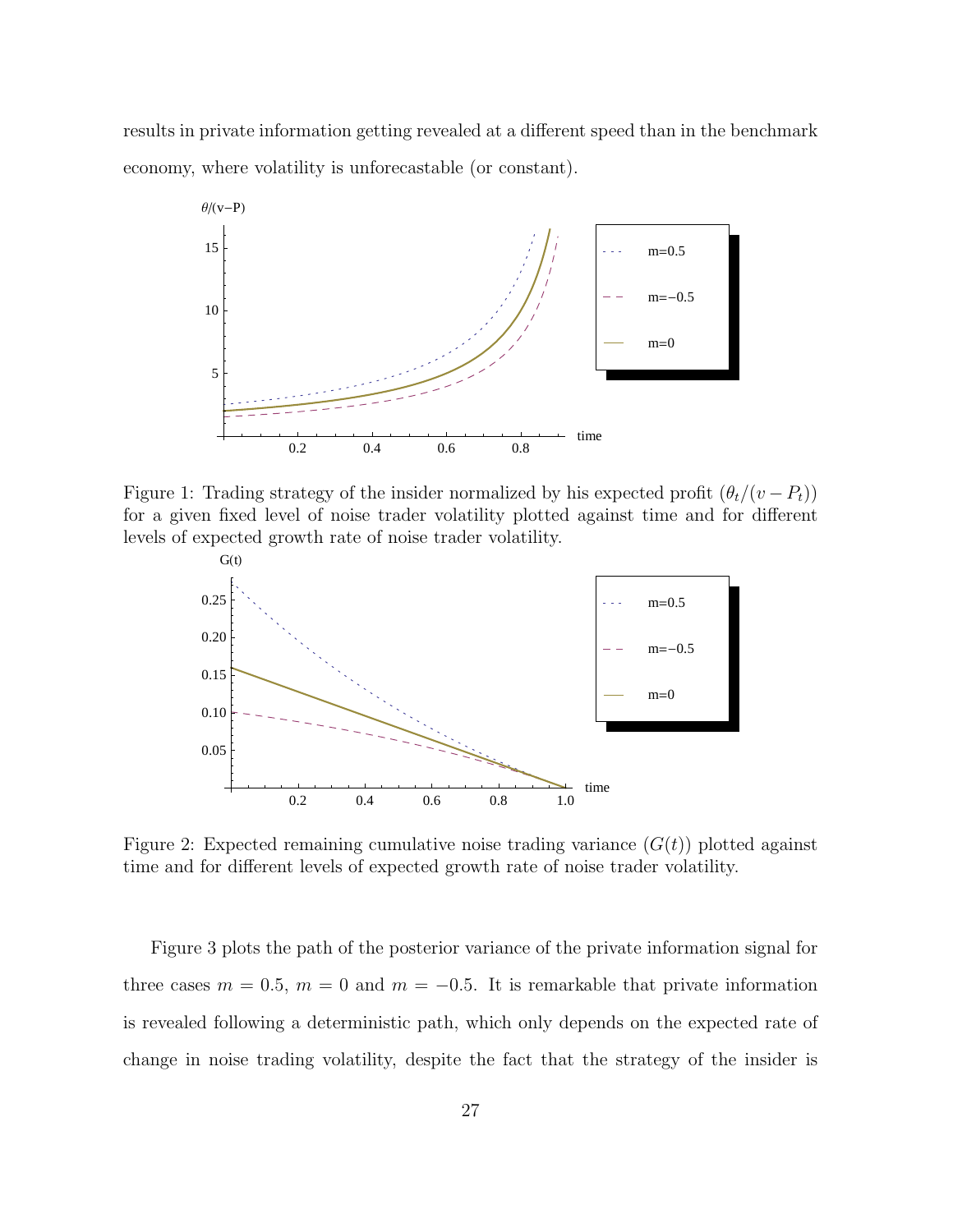

Figure 3: Path of posterior variance of the insider's private information  $\Sigma_t$  for various values of the expected change in noise trader volatility m.

stochastic. This is of course the result of the offsetting effect noise trading volatility has on the price impact coefficient  $\lambda_t$ . If the level of noise trading variance changes, the insider trades more or less aggressively, but price impact changes one for one, making price dynamics and information revelation independent of the volatility level. If variance is expected to increase, then private information gets into prices more slowly initially, and then faster when the insider trades more aggressively. So posterior variance follows a deterministic concave path if noise trader volatility is expected to increase, but a convex path if it is expected to decrease. As a result, the equilibrium price process exhibits time varying volatility. Its volatility increases (decreases) exponentially if noise trader volatility is expected to increase (decrease). Interestingly, price volatility is deterministic, despite stochastic noise trader volatility and stochastic market depth. From a mathematical point, the price process follows a one-factor Markov stochastic bridge process with non-time homogeneous volatility (recall that  $P_t$  almost surely converges to  $v$  at time  $T$ ).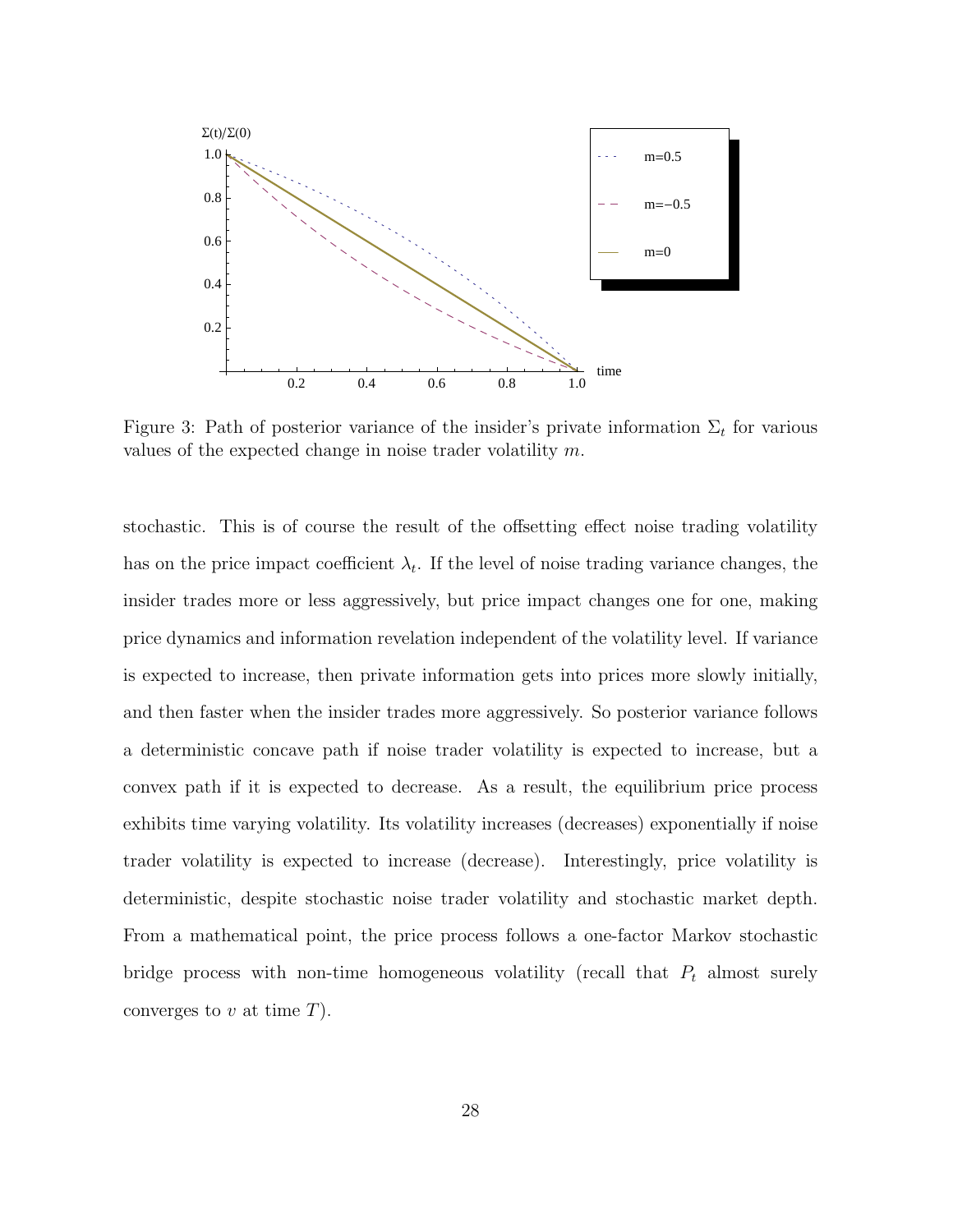In this economy, we obtain an interesting separation result. The strategy of the insider  $(\theta_t)$  and the price impact measures  $(\lambda_t)$  expressed as a function of the level of noise trader volatility  $(\sigma_t)$  are independent of the volatility of the noise trader volatility  $(\nu)$ . As a result, the informational efficiency of prices, the price process, and the unconditional expected profits of the insider only depend on initial conditions  $(\Sigma_0, \sigma_0)$  and the expected growth rate of noise trader volatility  $(m)$ .

However, the time-series dynamics of the price impact measure and the optimal strategy of the insider is stochastic and varies with  $\sigma_t$ , which of course depends on  $\nu$ . An implication is that we may see lots of variation in estimates of price impact measures (Kyle's lambda) in time series (i.e, at different times along one path) and in cross-section (i.e., at the same time across different 'economies' or stocks), but this is not necessarily informative about the amount of private information  $(\Sigma_t)$  in the market.

We may wonder how general these findings are. Specifically, under what conditions the optimal trading strategy of the insider, given knowledge of the current level of noise trading volatility, is independent of the uncertainty about future noise trader volatility. The next example offers a characterization of the equilibrium for more general diffusion dynamics, which helps clarify this further.

# 3.4. General Diffusion Dynamics

Suppose that volatility follows a strictly positive process of the form:

$$
\frac{d\sigma_t}{\sigma_t} = m(t, \sigma^t)dt + \nu(t, \sigma^t)dW_t,
$$
\n(67)

where W is a standard Brownian motion independent of Z and  $m, \nu$  are general processes (that satisfy the technical restrictions of the previous section). The backward equation for  $G(t)$  is as before. We can characterize the solution as follows.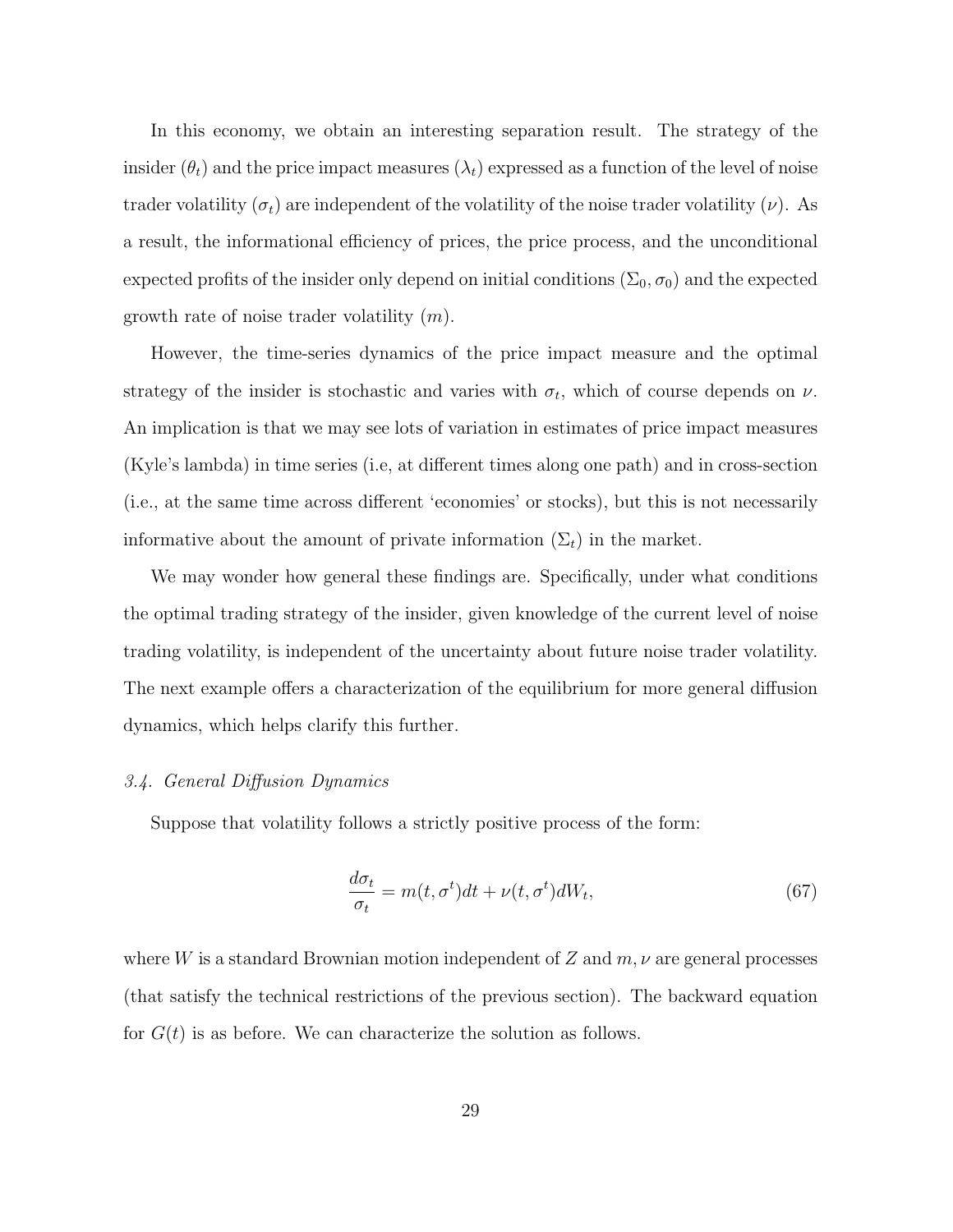**Lemma 5.** Suppose that  $\nu_t$  is such that the process  $\xi_t = e^{-\int_0^t \frac{\nu_s^2}{2} ds + \int_0^t \nu_s dW_s}$  is a martingale<sup>8</sup>, then a solution to equation  $(48)$  is given by the process:

$$
G(t) = \sigma_t^2 A(t)^2,\tag{68}
$$

where  $A(t)$  solves the following recursive equation:

$$
A(t)^2 = \tilde{\mathbf{E}}_t \left[ \int_t^T e^{\int_t^u 2m_s - \sigma_A(s)^2 ds} du \right],\tag{69}
$$

where the expectations is taken with respect to the measure  $\tilde{P}$  equivalent to P and defined by the Radon-Nykodim derivative  $\frac{d\tilde{P}}{dP} = \xi_T$ , and where  $\sigma_A$  is the diffusion of  $\log A(t)$ . It follows that:

$$
G(t) \le \mathcal{E}\left[\int_{t}^{T} \sigma_{u}^{2} du\right].
$$
 (70)

**Proof 10.** Define  $A(t)$  =  $\sqrt{G(t)}$  $\frac{\partial u(t)}{\partial t}$ . Then plugging into equation (48) we see that  $A(t)$ solves:

$$
A(t) = \mathcal{E} \left[ \int_{t}^{T} \frac{e^{\int_{t}^{u} m_{s} ds} \xi_{u}}{2A(u)} \frac{\xi_{u}}{\xi_{t}} du \right]
$$
(71)

$$
= \tilde{\mathbf{E}} \left[ \int_{t}^{T} \frac{e^{\int_{t}^{u} m_{s} ds}}{2A(u)} du \right], \tag{72}
$$

where we have used, for the first line, the fact that (for  $u \ge t$ ):

$$
\sigma_u = \sigma_t e^{\int_t^u m_s ds} \frac{\xi_u}{\xi_t},\tag{73}
$$

and, for the second line, Girsanov's theorem. Now, it follows, from the law of iterated

 ${}^{8}$ Sufficient conditions, such as the Novikov conditions, are given in LS(2001).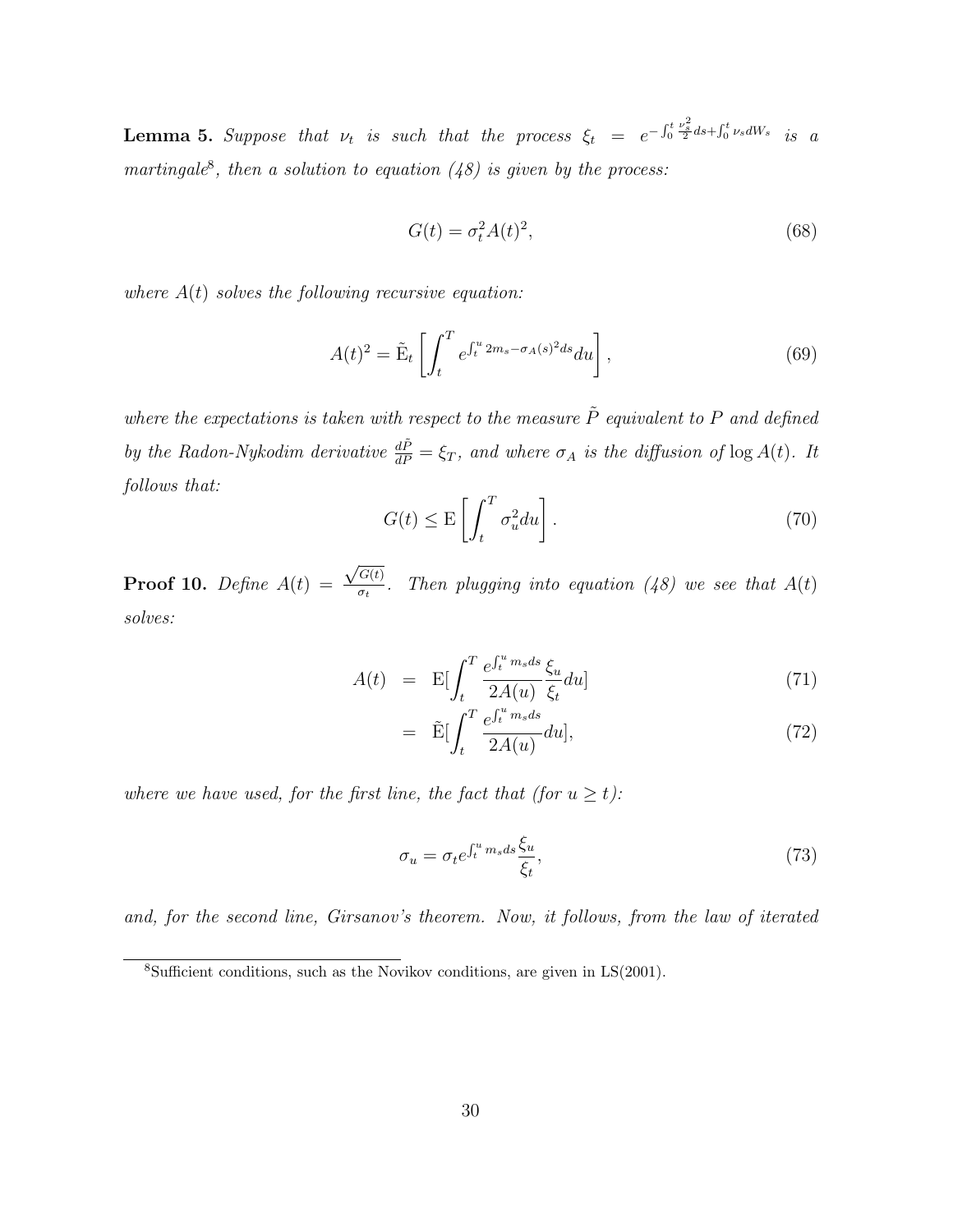expectation, that  $e^{\int_0^t m_s ds} A(t) + \int_0^t$  $e^{\int_0^u m_s ds}$  $\frac{\int_{0}^{u}msds}{2A(u)}du$  is a  $\tilde{P}$  martingale, say  $\tilde{M}$ . Thus we have:

$$
dA(t) + m_t A(t)dt + \frac{1}{2A(t)}dt = e^{-\int_0^t m_s ds} d\tilde{M}_t.
$$
 (74)

By Itô's formula we also have  $dA(t)^2 = 2A(t)dA(t) + \sigma_A(t)^2A(t)^2dt$ , where we define  $\sigma_A(t)$  to be the diffusion of  $\log A(t)$ . It follows that:

$$
dA(t)^{2} = (2m_{t} - \sigma_{A}(t)^{2})A(t)^{2}dt = 2A(t)^{2}e^{-\int_{0}^{t}m_{s}ds}d\tilde{M}_{t}.
$$
 (75)

Integrating, using the fact that  $A(T) = 0$ , and assuming sufficient regularity for the stochastic integral to be a martingale, we obtain the result.

The inequality follows immediately from the fact that  $E[\int_t^T \sigma_u^2 du] =$  $\sigma_t^2 \tilde{\mathrm{E}}[\int_t^T e^{\int_t^u 2m_s ds} du].$ 

This result helps us understand when the uncertainty about future noise trading volatility level  $(\nu)$  will affect the trading strategy of the insider, the price impact measure, and equilibrium prices. In particular, we see that the 'uncertainty irrelevance' result obtained in the previous example, generalizes to rather general diffusion settings, as long as the drift is deterministic:

Corollary 1. If the expected growth rate of noise trading volatility follows a deterministic process  $m_t$ , then the process  $G(t)$  admits the solution:

$$
G(t) = \sigma_t^2 \int_t^T e^{\int_t^u 2m_s ds} du.
$$
\n(76)

In turn this implies that private information enters prices at a deterministic rate, and that equilibrium price volatility is deterministic.

It is immediate that, in this (deterministic  $m$ ) case, the trading strategy of the insider is not affected by uncertainty about future noise trading volatility (as measured by the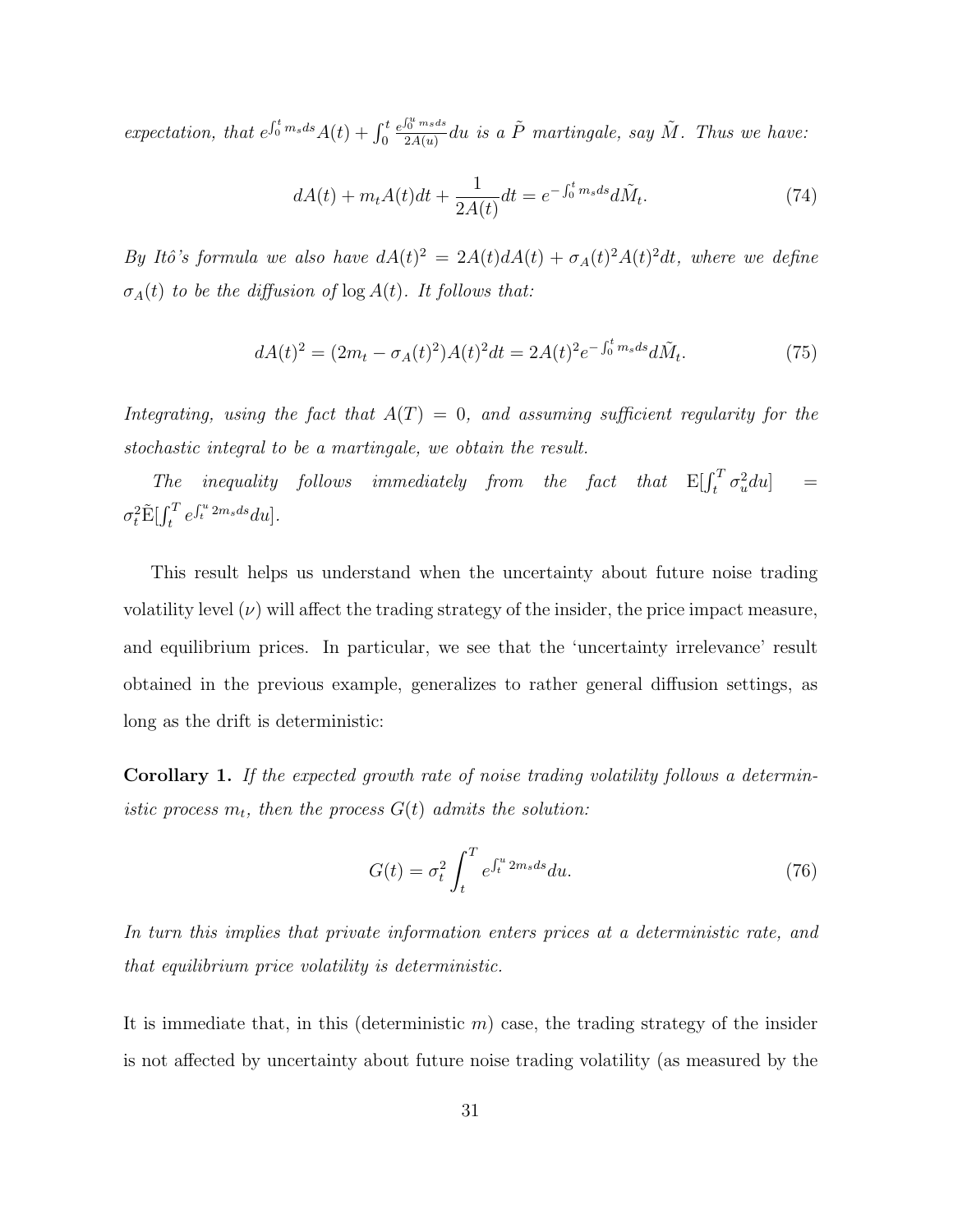$\nu$  process). However, as in the previous example, the insider's strategy is a function of the level of noise trading volatility, and thus stochastic.

For the insider to change his strategy depending on the uncertainty about future noise trading volatility, the growth rate of noise trading volatility  $m_t$  has to be stochastic. When that is the case, the inequality (70), obtained in the previous lemma, suggests that the agent will act as if there was less cumulative noise trading volatility than a 'myopic' agent who would simply consider the expected remaining total cumulative variance due to noise trading.

To better understand this case, we consider a case where volatility is mean-reverting.

#### 3.5. Mean-reverting noise trading volatility

Consider the case where  $x_t = \log \sigma_t$  follows a mean-reverting Ornstein-Uhlenbeck process:

$$
dx_t = \left(-\frac{\nu^2}{2} - \kappa x_t\right)dt + \nu dW_t.
$$
\n(77)

We parametrize the drift of  $x_t$  so that, when  $\kappa = 0$ , volatility is a martingale:

$$
\frac{d\sigma_t}{\sigma_t} = -\kappa x_t dt + \nu dW_t.
$$
\n(78)

As a result, we can focus on the impact of mean-reversion alone, and use a series expansion in  $\kappa$  around the known solution when  $\kappa = 0$  (derived in example 2). The following result characterizes the solution.

Theorem 7. If the log of noise trading volatility follows a mean reverting process as given in equation (78), then the process  $G(t)$  admits the solution:

$$
G(t) = \sigma_t^2 A(T - t, x_t, \kappa)^2,
$$
\n(79)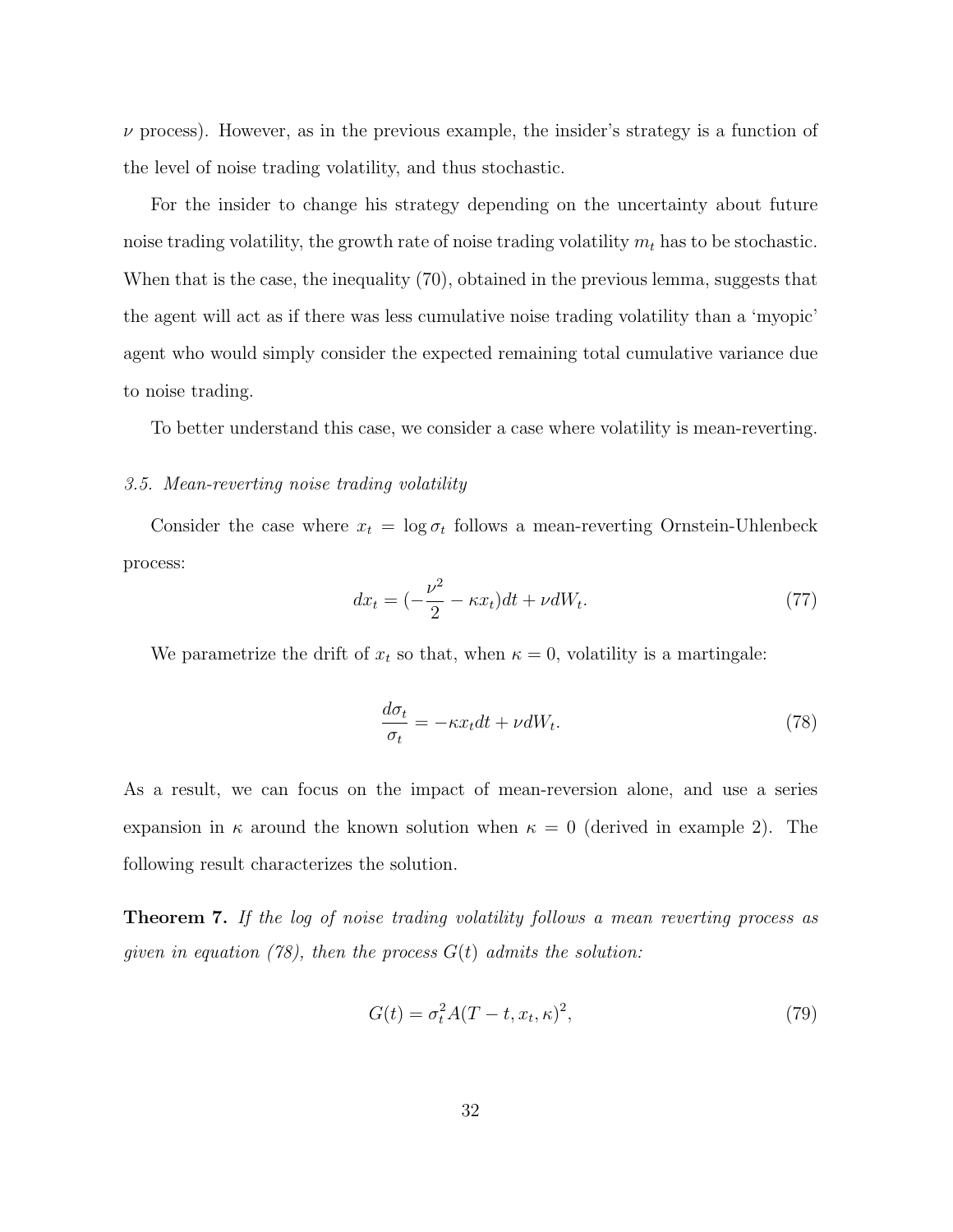where the function  $A(\tau, x, \kappa)$  can be approximated by a series expansion:

$$
A(\tau, x, \kappa) = \sqrt{T - t} \left( 1 + \sum_{i=1}^{n} (-k\tau)^{i} \left( \sum_{j=0}^{i} x^{j} \sum_{k=0}^{i-j} c_{ijk} t^{k} \right) + O(\kappa^{n+1}) \right), \tag{80}
$$

where the  $c_{ijk}$  are positive constants that depend only on  $\nu^2$  and can be solved explicitly.<sup>9</sup> In that case, private information enters prices at a stochastic rate that depends on the level of noise trading volatility:

$$
\frac{d\Sigma_t}{\Sigma_t} = -\frac{1}{A(T-t, x_t, \kappa)^2} dt.
$$
\n(81)

Market depth is stochastic and given by:

$$
\lambda_t = \frac{\sqrt{\Sigma_t}}{\sigma_t A (T - t, x_t, \kappa)}.
$$
\n(82)

The trading strategy of the insider is:

$$
\theta_t = \frac{\sigma_t}{\sqrt{\Sigma_t}A(T-t, x_t, \kappa)}(v - P_t). \tag{83}
$$

Stock price dynamics follow a three factor  $(P, x, \Sigma)$  Markov process with stochastic volatility given by:

$$
dP_t = \frac{(v - P_t)}{A(T - t, x_t, \kappa)^2} dt + \frac{\sqrt{\Sigma_t}}{A(T - t, x_t, \kappa)} dZ_t.
$$
 (84)

In particular, stock price volatility is a stochastic and tends to be higher when noise trading volatility is higher. The unconditional expected profit at time zero of the insider is  $T\sigma_v\sigma_0\frac{A_0}{\sqrt{7}}$  $\frac{0}{T}$ .

**Proof 11.** To prove this result, we observe that  $m_t = -\kappa x_t$  and that  $x_t$  has following

<sup>&</sup>lt;sup>9</sup>We provide in the appendix the fifth order solution. Higher order expansions can be obtained easily using Mathematica (program available upon request).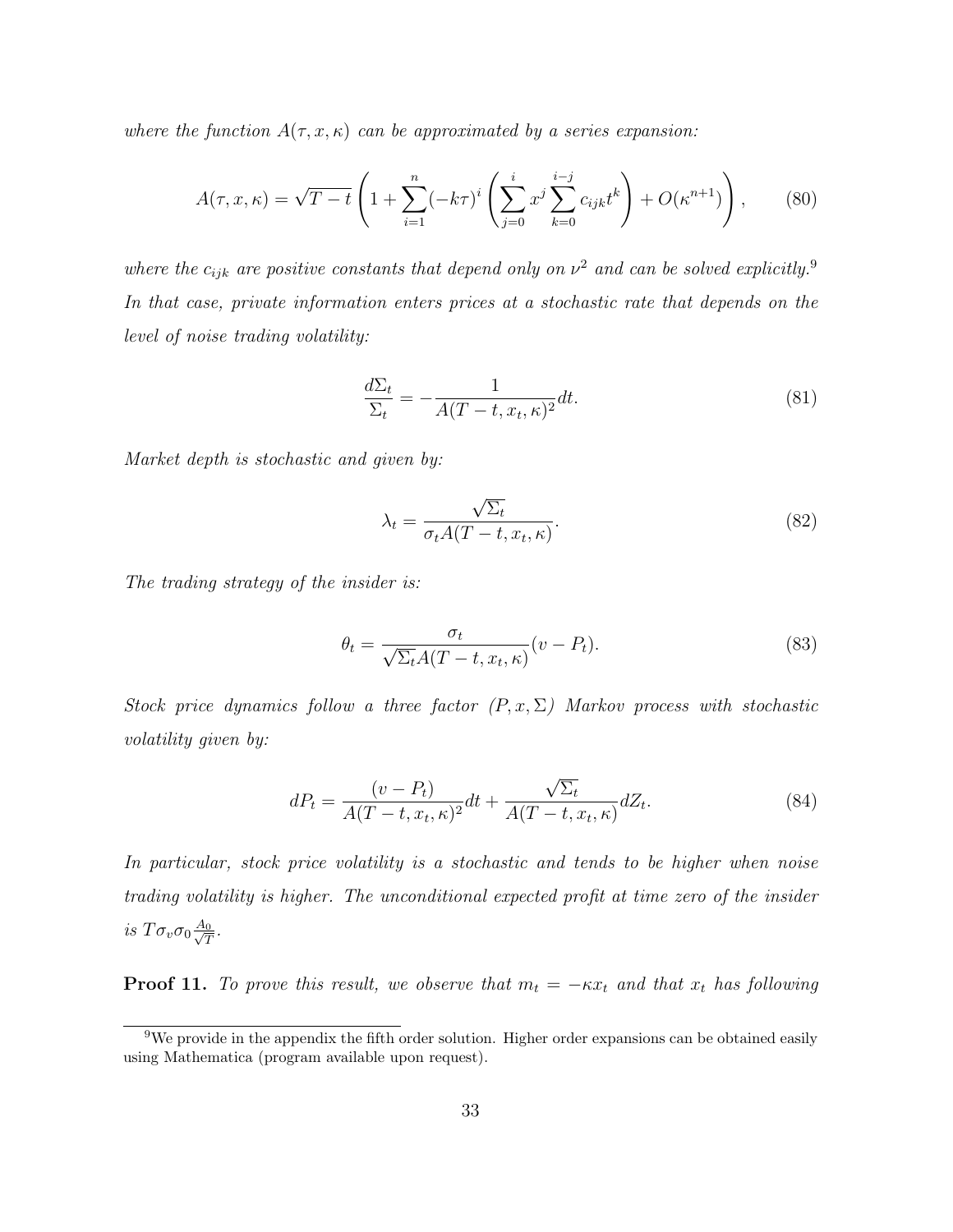dynamics under the  $\tilde{P}$  measure:

$$
dx_t = \left(\frac{\nu^2}{2} - \kappa x_t\right)dt + \nu d\tilde{W}_t,\tag{85}
$$

where by Girsanov's theorem we have defined  $\tilde{W}_t = W_t - \nu^2 t$  a standard  $\tilde{P}$ -measure Brownian motion. Thus  $x_t$  is a one-factor Markov process under  $\tilde{P}$ . Using the Markov property for conditional expectations, we guess that the solution to equation (69) is given by a function  $A(t, x_t)$ .

As shown in the proof of lemma 4, this function satisfies:

$$
\tilde{E}_t \left[ dA(t, x_t) / dt + m_t A(t, x_t) + \frac{1}{2A(t, x_t)} \right] = 0.
$$
\n(86)

Using Itô's lemma we obtain the following non-linear PDE for  $A(T-t, x)$  (where we change variables to  $\tau = T - t$  and drop the argument of the function for simplicity):

$$
\frac{\nu^2}{2}(A_{xx} + A_x) + -\kappa x(A_x + A) - A_\tau + \frac{1}{2A} = 0
$$
\n(87)

subject to boundary conditions  $A(0, x) = 0$ . When  $\kappa = 0$ , the solution is simply  $A(\tau, x; \kappa = 0) = \sqrt{\tau}$ . Assuming the solution is analytic in its arguments, we seek an series expansion solution of the form given in equation (80) above. Plugging this guess into the left hand side of the PDE and Taylor expanding in  $\kappa$ , we find that each term in the series expansion can be set to zero by an appropriate choice of the constants  $c_{ijk}$ . We can thus recursively solve for these constants and obtain an approximate solution to the PDE. In figures 9 in the appendix we plot the 0th, 1st, 2nd and 5th order expansion solution for  $\nu = 0.7$  T = 1, $\kappa = 0.25$  and for three values of  $x_0 = \{-0.3; 0; +0.3\}.$ 

The first term in the series expansion of the  $A(\tau, x, \kappa)$  function is instructive. Indeed, we find:

$$
A(\tau, x, \kappa) = \sqrt{\tau} \left(1 - \frac{\kappa}{2} \tau \left(\frac{\nu^2 \tau}{6} + x\right)\right) + O(\kappa^2). \tag{88}
$$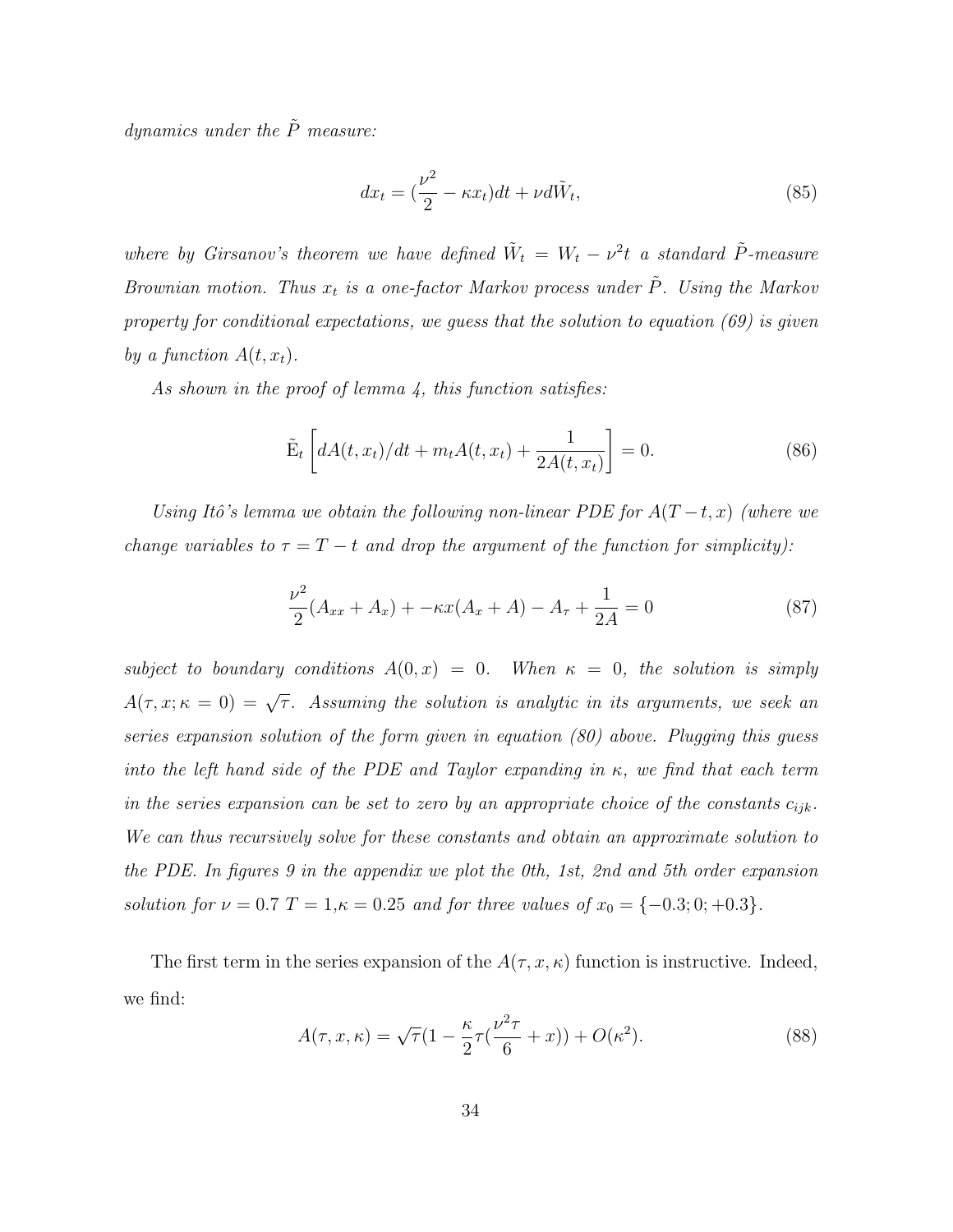This confirms that we need  $\kappa$  to be different from zero for uncertainty about future noise trading volatility to affect the trading strategy of the insider, and equilibrium prices. We see that for a given expected path of noise trading volatility (e.g., setting  $x = 0$  where it is expected to stay constant), the higher the mean-reversion strength  $\kappa$  the lower the A function. This implies that mean-reversion tends to lower the profit of the insider for a given expected path of noise trading volatility (compare his profits to the case where  $\kappa = 0$ ).

Further, we see that the function is decreasing in (log) noise-trading volatility if  $\kappa > 0$  (we confirm this for higher order expansions). This implies that stock price volatility is stochastic and positively correlated with noise-trading volatility. Equilibrium prices follow a three-factor Markov Bridge process with stochastic volatility. Private information gets incorporated into prices faster the higher the level of noise trading volatility, as the insider trades more aggressively in these states. Note that, since the  $A(\tau, \log \sigma, \kappa)$  function is decreasing and convex in volatility, the insider trades more aggressively than in the case where  $\kappa = 0$  (where  $A(t, \log \sigma)$  is independent of volatility). In these high volatility states, market depth also improves, but less than proportionally to volatility to account for the more aggressive insider trading.

The net effect is that the insider's strategy changes as a function of uncertainty about future noise trading volatility, as the insider can benefit from timing market (liquidity) conditions in this context. In fact, the higher  $\nu^2$  the more aggressively does the insider choose to respond a change in noise trading volatility (as A is decreasing in  $\nu^2$ ).

In the last example, we consider a continuous time Markov Chain process for noisetrader volatility. This introduces state-dependent predictability and jumps in noise trader volatility in a simple manner and leads to a tractable illustration of the dynamics of price volatility and private information revelation. We can also simply illustrate the relation between market liquidity states and execution costs to insiders.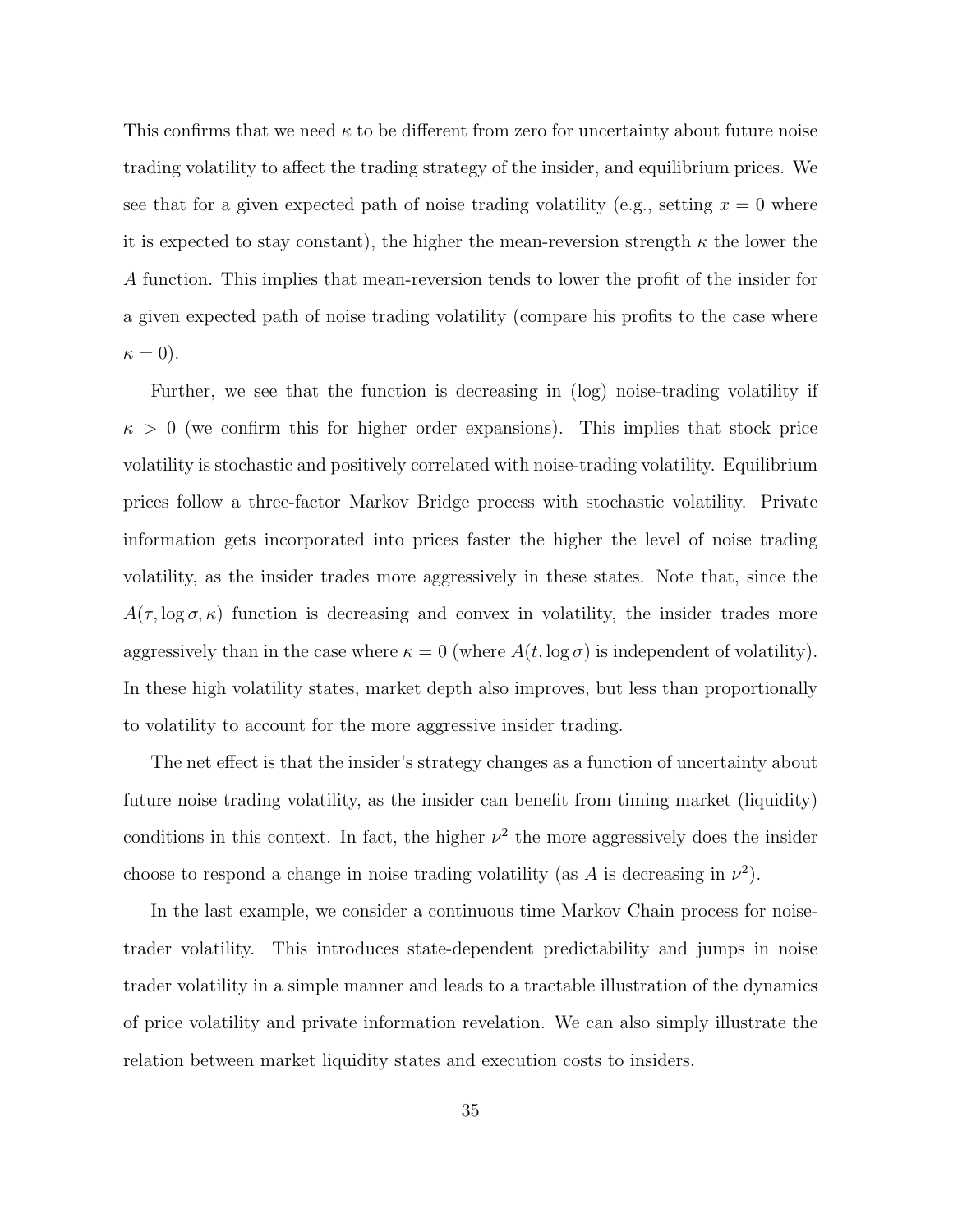#### 3.6. A continuous time Markov chain example

Here we consider a case where  $M_t$  is not a continuous martingale and show that we can still derive an equilibrium following the same approach used in the Brownian case above. We assume that uninformed order flow volatility follows a two-state continuous Markov Chain, i.e., there are two regimes  $s_t \in [0,1]$  with  $\sigma(0) < \sigma(1)$ , and the dynamics of the regime indicator are:

$$
ds_t = (1 - s_t)dN_0(t) - s_t dN_1(t),
$$
\n(89)

where  $N_i(t)$  is a standard Poisson counting process with jump intensity  $\eta_i$  respectively.<sup>10</sup>

Then we can show the following. Since the volatility process is Markov, we seek a solution to the BSDE for G of the form  $G(t, s_t)$  that satisfies:

$$
\sqrt{G(t, s_t)} = \mathcal{E}_t \left[ \int_t^T \frac{\sigma(s_u)^2}{2\sqrt{G(u, s_u)}} du \right]. \tag{90}
$$

We can characterize it as follows.

**Theorem 8.** A solution to (90) is the function  $G(t, s_t) = \mathbf{1}_{s_t=0}G^0(T-t)+\mathbf{1}_{s_{t}=1}G^1(T-t)$ t), where the deterministic functions  $G^0, G^1$  satisfy the system of ODE given in (91) below, with boundary conditions  $G^0(0) = G^1(0) = 0$ .

$$
G_{\tau}^{0}(\tau) = \sigma(0)^{2} + 2\eta_{0}(\sqrt{G^{1}(\tau)G^{0}(\tau)} - G^{0}(\tau))
$$
\n(91)

$$
G_{\tau}^{1}(\tau) = \sigma(1)^{2} + 2\eta_{1}(\sqrt{G^{1}(\tau)G^{0}(\tau)} - G^{1}(\tau))
$$
\n(92)

**Proof 12.** To prove this results note that if G is a solution to (90) then  $\sqrt{G(t, s_t)}$  +  $\int_t^T$  $\sigma(s_u)^2$  $\frac{\sigma(s_u)^2}{2\sqrt{G(u,s_u)}}$ du is a martingale, by the law of iterated expectation. Applying Itô's lemma we obtain that G then solves the system of ODE derived above. It is clear that the

<sup>&</sup>lt;sup>10</sup>For example,  $\eta_0$  is the intensity of moving from state 0 to state 1.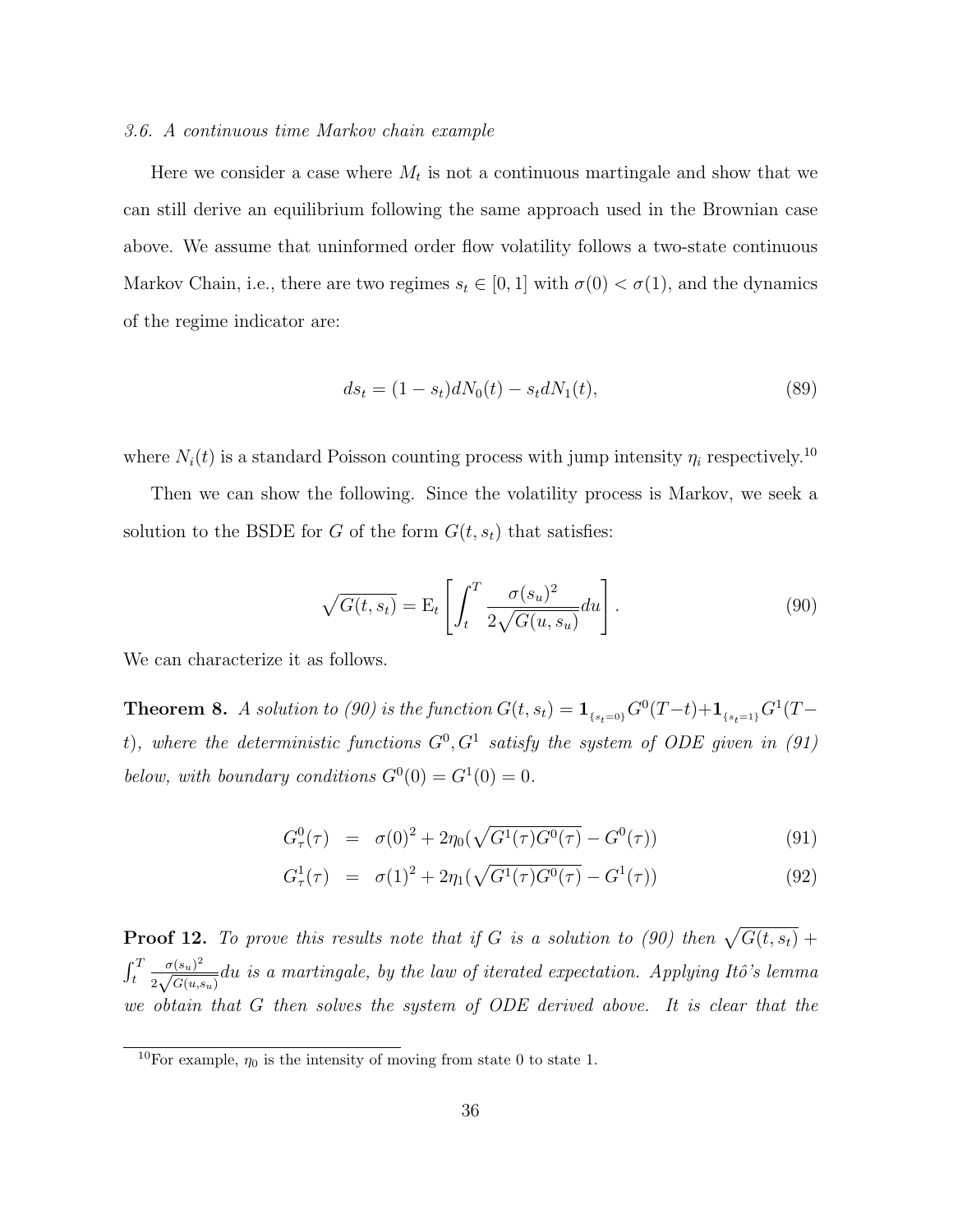boundary condition is  $G(T, S) = 0$ .

We note that when there is no transition between states  $\eta_i = 0$  then the solution reduces to the familiar one obtained in Back (1992), i.e.,  $G^{i}(\tau) = \sigma(i)^{2}(T - t)$ . In general, the system of coupled differential equations for  $G^{i}(t)$   $i = 0,1$  can be easily solved numerically (we have not been able to find a closed-form solution). We note that as maturity approaches, as long as the switching intensities  $\eta_1, \eta_2$  are not too (i.e., unboundedly) large, the solution for the price process converges to a pure Brownian bridge as in the continuous time version of the Kyle model presented in Back (1992). However, with more time to go before maturity, the possibility of transitionning from one liquidity state to another changes the optimal strategy of the insider and the price impact function.

For illustration, we choose a period length  $T = 1$ ,  $\eta_0 = \eta_1 = 2$  (2 transitions per period),  $\sigma(0) = 0.2$  and  $\sigma(1) = 0.5$ . For these parameter values we report in figure 4 the G-function in the high and low state. As expected, close to maturity the two functions converge smoothly to the lines  $\sigma(i)^2(T-t)$  (with  $i=0,1$ ) that would prevail, if there were no transitions between states (i.e., the state was absorbing), which also corresponds to the original Kyle model.

Figure 4 shows that, typically, when there is a switch in regime, say from the low to the high volatility regime, the measure of price impact (Kyle's lambda) will jump down, as price impact is lower in the high noise-trading volatility regime. Indeed, recall that  $\lambda_t = \sqrt{\frac{\Sigma_t}{G_t}}$  $\frac{\Sigma_t}{G_t}$  and that since  $\Sigma_t$  is an absolutely continuous process, the immediate effect of an upward jump from  $G^0$  to  $G^1$  is to lower  $\lambda$ . (of course subsequently, in the high noise trading regime, information will be impounded more quickly into prices, leading to a faster drop in  $\Sigma_t$  than in the low volatility regime).

Using the explicit solution for the amount of private information  $\Sigma(t)$  =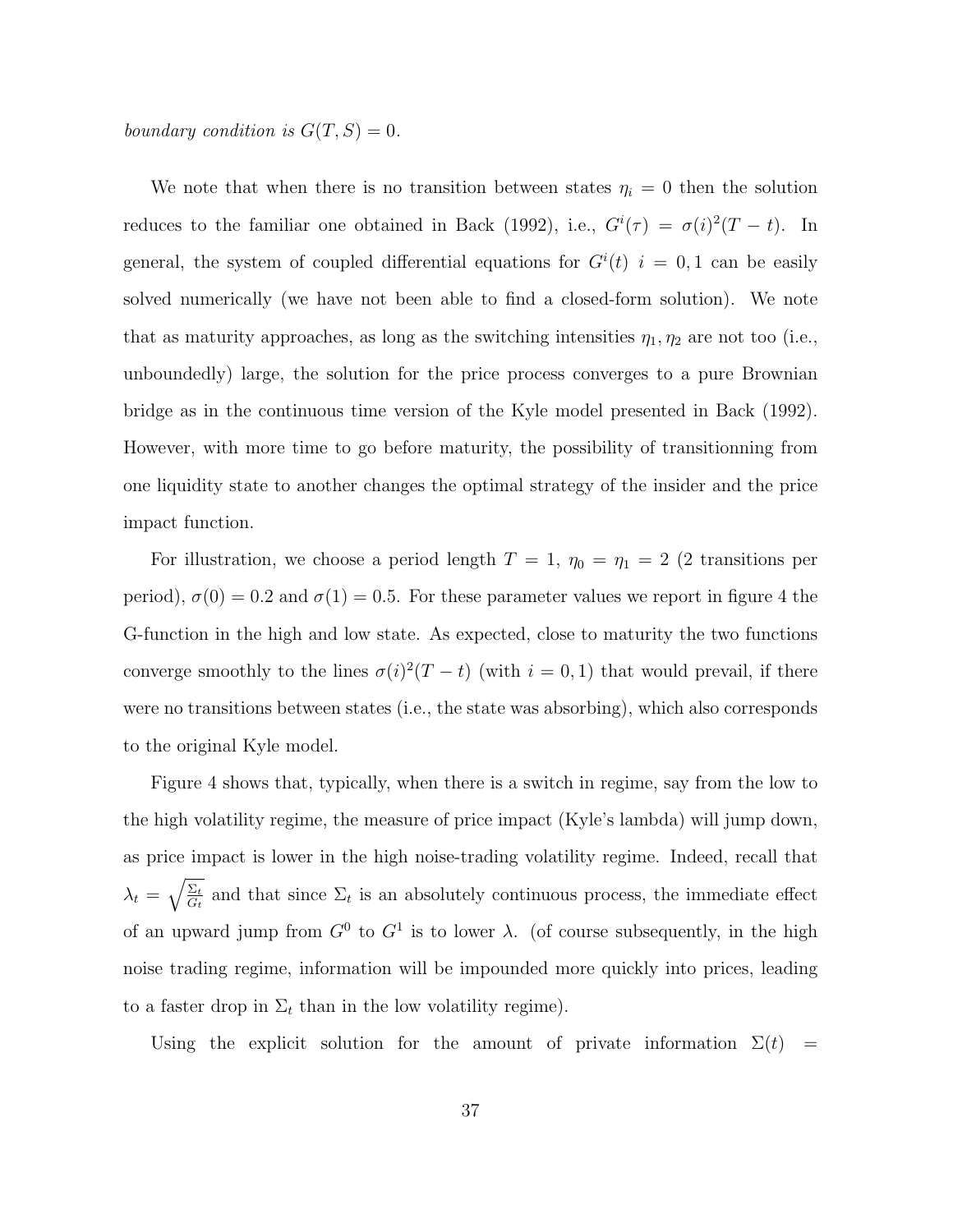

Figure 4: G function in high and low state that solve equation (90). We also plot the lines  $\sigma(0)(T-t)$  and  $\sigma(1)T-t$ , which sandwich respectively  $G^0(T-t)$  and  $G^1(T-t)$ .



Figure 5: Four paths of the remaining amount of private information  $\Sigma(t)/\Sigma(0)$ corresponding to four different noise trader volatility scenarios: (a) start and stay in the high volatility regime until  $T$ , (b) start and stay in the low volatility regime until T, (c) start in the high volatility regime and switch to low volatility at  $t = 0.5$ , and (d) start in low volatility regime and switch to high at  $t = 0.5$ . We also plot as a benchmark, the Kyle (1985) economy private information decay, which is linear and independent of the noise trader volatility level.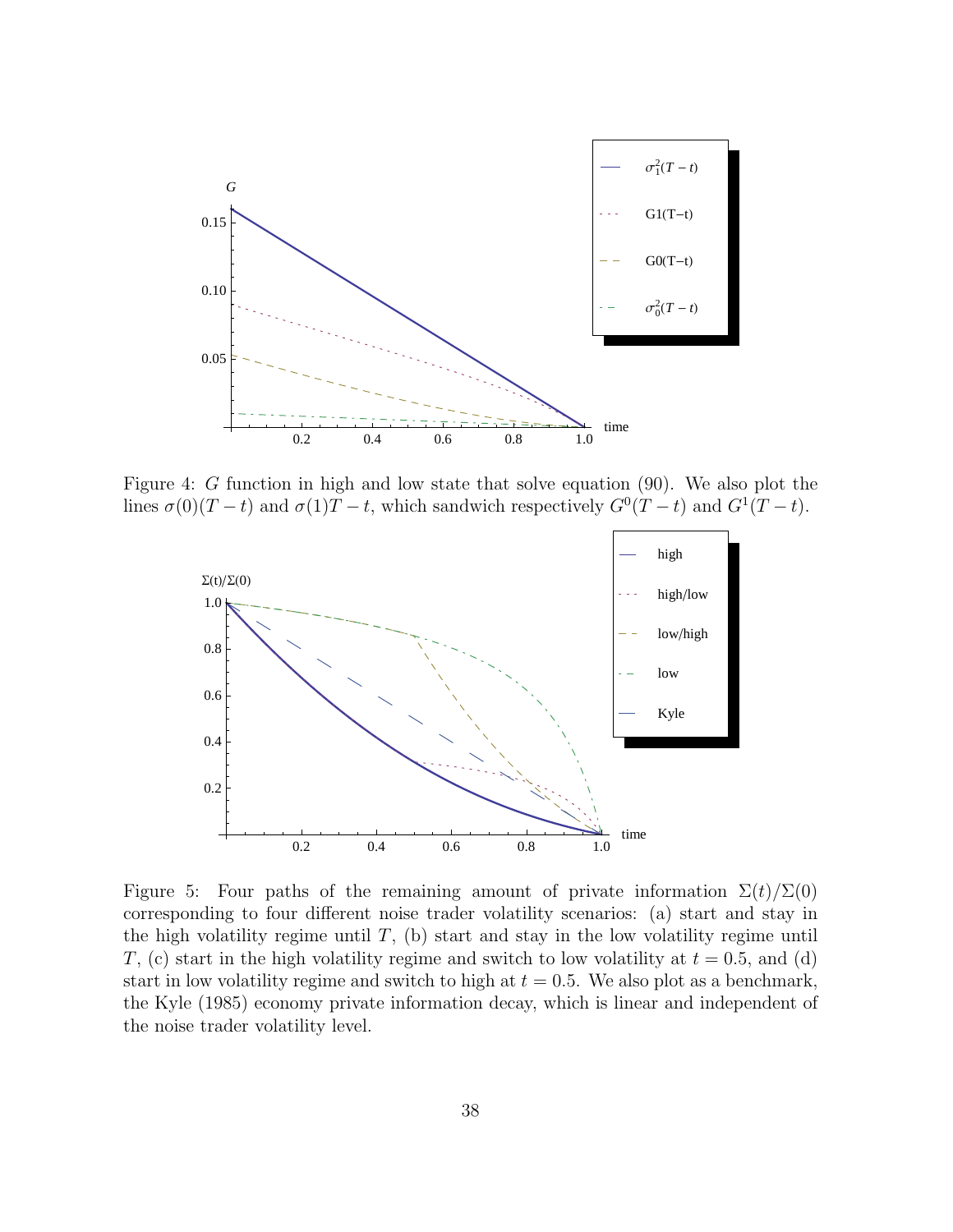$\Sigma(0)e^{-\int_0^t \frac{\sigma_u^2}{G_u}du}$ , we present in figure 5 four paths of  $\Sigma(t)$  which depict the revelation of private information in our economy relative to the Kyle (1985) benchmark. We plot  $\Sigma(t)/\Sigma(0)$  for the case where noise trading volatility switches to the high regime at date zero and stays there until maturity (high), when it starts in the low regime and stays there until maturity, and when there is a jump at  $t = 0.5$  from high to low and low to high respectively. Note that in Kyle, information always decays linearly in time, irrespective of the level of noise trader volatility, in the sense that  $\sum^{kyle}(t)/\sum^{kyle}(0) = T - t$ . Instead, when noise trading volatility can change stochastically, information flows into prices in a very different fashion. As figure 5 reveals, the posterior variance, when in the high volatility regime, is a decreasing convex function of time, but becomes decreasing concave when there is a switch to the low noise trading regime. The intuition, is that in the low noise trading regime, the insider is playing a waiting game, in the sense that he trades much less aggressively, than he would in the Kyle economy with the same level of volatility. He does so hoping for the high noise trading regime to arrive, where he trades more aggressively, leading to much faster arrival of private information. Of course, if the regime switch does not arrive then ultimately, he will have to become more aggressive so that all his information eventually makes it into prices (see the path marked as 'low' on the graph).

This suggests that all the price impact measures and execution cost measures will be path dependent. For example, we plot in figure 6, for the same four noise trading volatility scenarios, the corresponding path of the price impact  $(\lambda(t))$  process. We see that if the economy starts in the high noise trading regime and stays there until maturity, then measured price impact is relatively low and decays steadily (the path is only slightly concave). Instead, if the economy starts in the low noise trading regime, then price impact level is at first only slightly higher than the price impact level in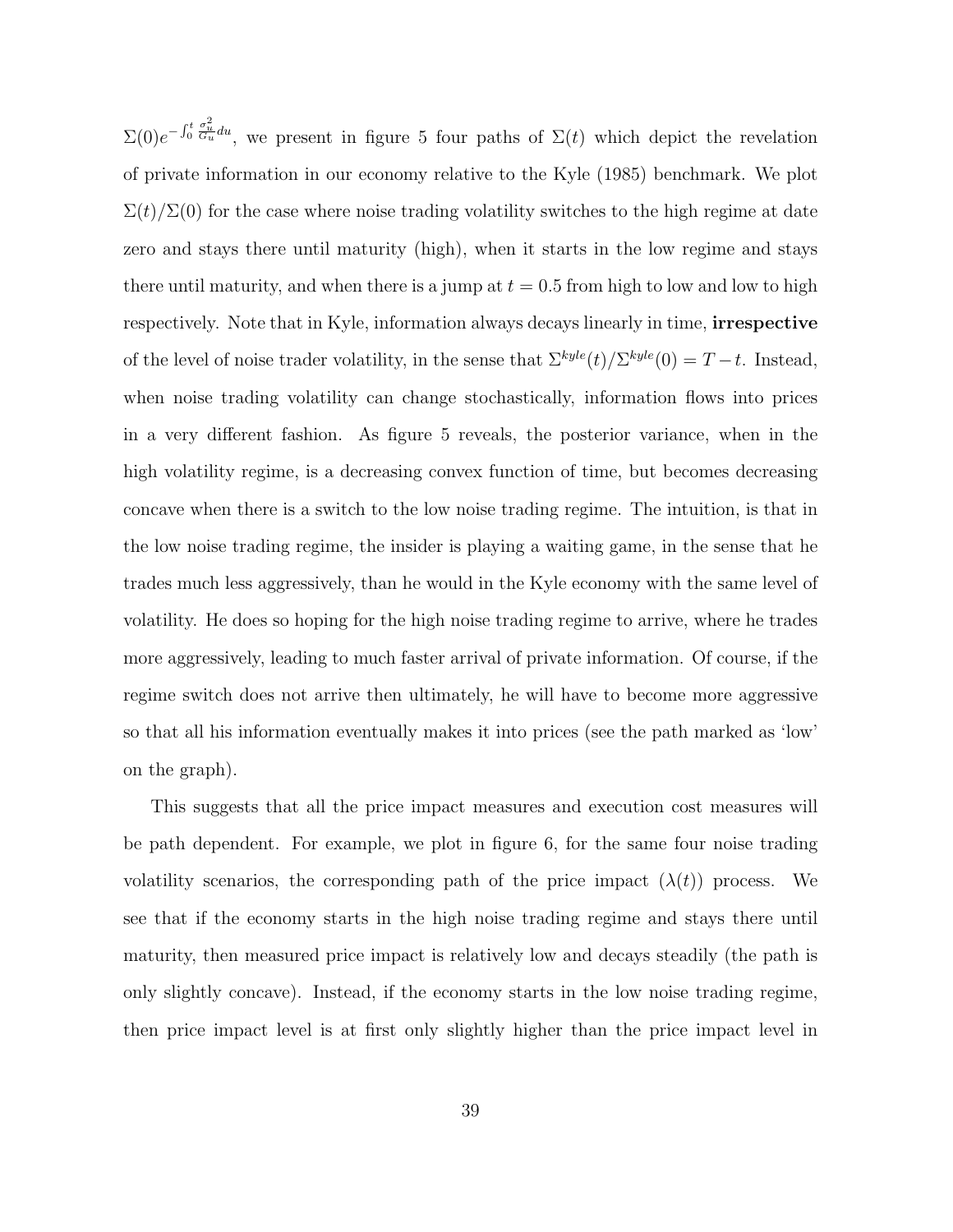the high noise trading regime, but it increases exponentially as the economy approaches maturity. Similarly, if the regime switches at some point from high to low volatility, then price impact immediately jumps up a little, but subsequently, market depth deteriorates very rapidly as  $\lambda$  increases along a very convex path. This captures intuitively, the submartingale property of  $\lambda$ . On average, execution costs are expected to deteriorate as the economy approaches maturity. Interestingly, note that if the economy is in the high noise trading regime, then measured price impact will be low and decrease steadily at the beginning, even though there is a lot of 'asymmetric information' in the sense that, from figure 5, we see a lot of information getting into prices. Comparing figures 5 and 6 suggests that the level of  $\lambda$ , obtained by 'regressing' stock prices changes on order flow, does not give a valid measure of the amount of private information flowing into prices (as measured by the slope of  $\Sigma(t)$ ).

In figure 7 we plot the volatility of the stock price (which equals  $\lambda_t \sigma_t$ ), for the same four noise trading volatility scenarios. As we see, stock price volatility tends to be higher in the high noise-trading volatility regime. If the economy stays in that regime, then volatility drops steadily. However, if the economy jumps to a low noise trading volatility regime, then stock price volatility jumps down, a large amount, and then subsequently rises rapidly, following an exponential path. These dynamics are intuitive, given the discussion on the dynamics of price impact. In the low noise trading regime, there is less informed trading, thus price responds less to order flow. However, if the higher noise trading volatility regime does not materialize, then, since the same total of amount of private information will make it into price eventually, price impact increases dramatically to reflect the 'catching-up' trading by insiders.

Lastly, from its definition, it is clear that execution costs paid by uninformed noise traders are closely related to the path of stock price volatility (indeed, from their definition, execution costs for insiders are the noise trader volatility weighted integral of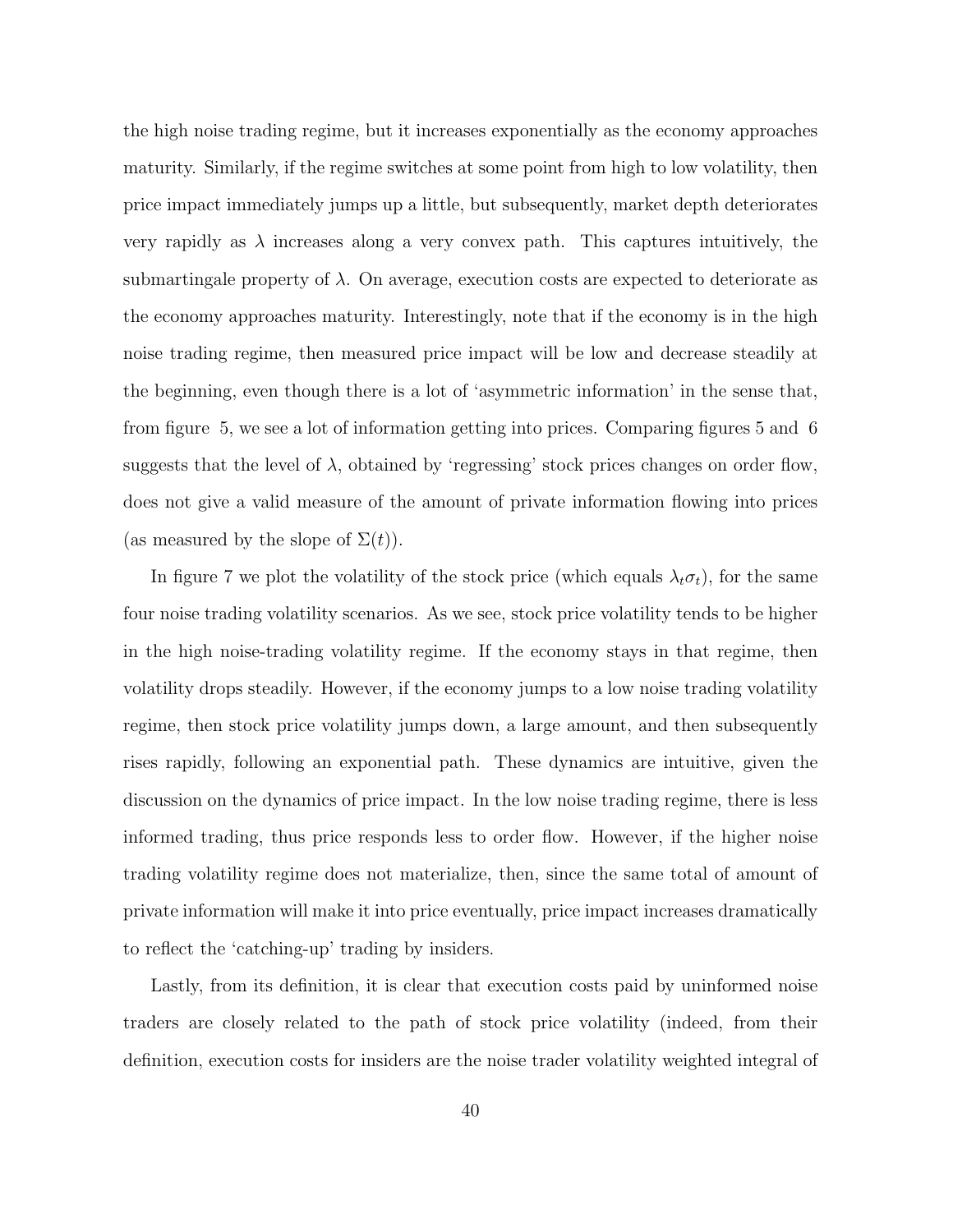

Figure 6: Four separate paths of equilibrium price impact (lambda) dynamics corresponding to (a) start and stay in the high volatility regime until  $T$ , (b) start and stay in the low volatility regime until  $T$ , (c) start in the high volatility regime and switch to low volatility at  $t = 0.5$ , and (d) start in low volatility regime and switch to high at  $t = 0.5$ .



Figure 7: Four separate paths of stock price volatility corresponding to (a) start and stay in the high volatility regime until  $T$ , (b) start and stay in the low volatility regime until T, (c) start in the high volatility regime and switch to low volatility at  $t = 0.5$ , and (d) start in low volatility regime and switch to high at  $t = 0.5$ .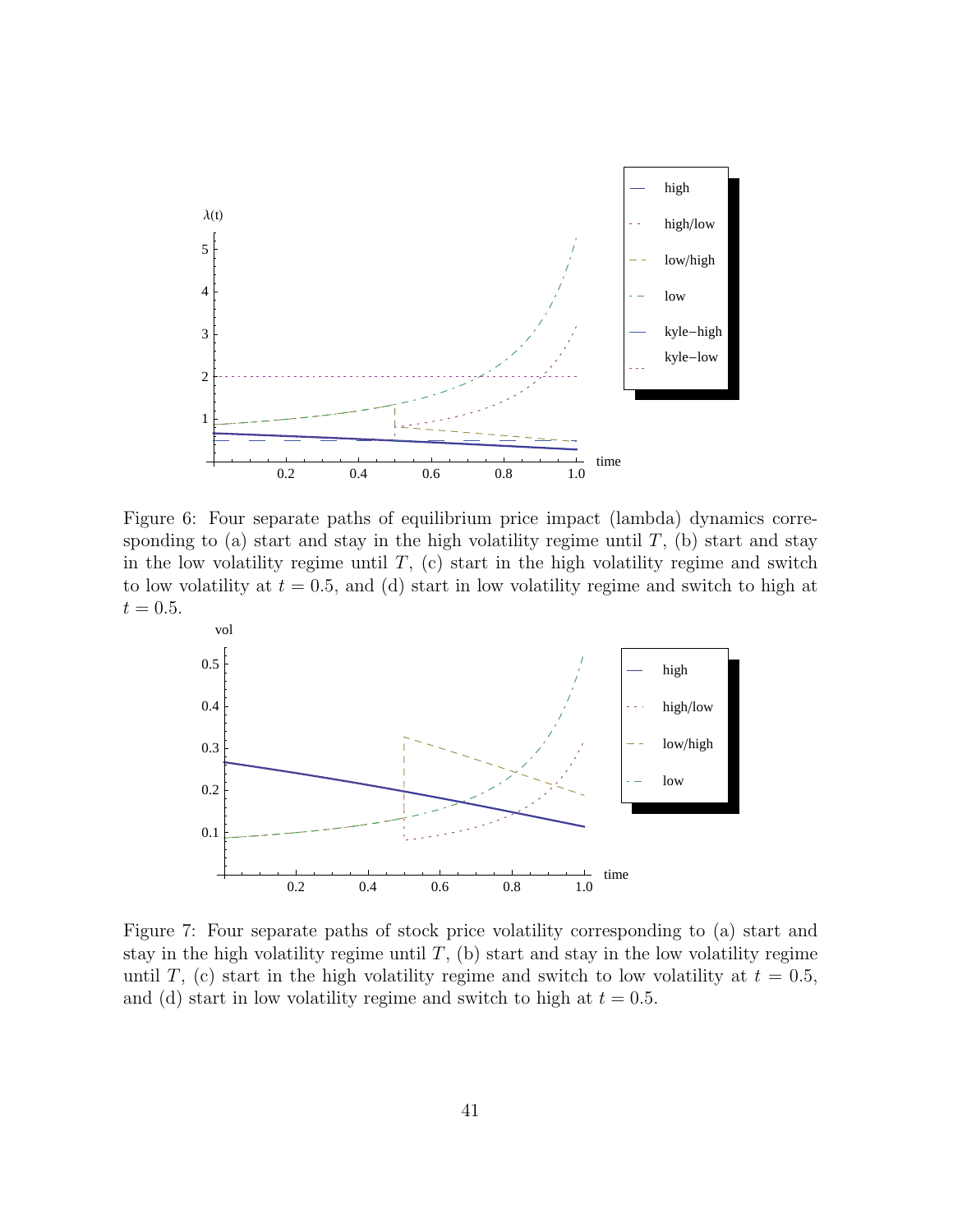the area below the path of the stock price volatility). In figure 8 we plot, for the same four scenarios, the path of realized execution costs  $(\lambda_t \sigma_t^2)$ . As pointed out in lemma 3, the total execution costs paid by uninformed at time  $T$  is the area below each curve plotted. From the graph it is clear that execution costs are lowest in the low volatility regime scenario, and much higher in the high noise trading volatility regime. We give the corresponding numbers in table 1 below.

This is paradoxical, since as is clear from the table, the high noise trading volatility regime is also the one where the average measured price impact  $(\lambda)$  is lower. Now, one may argue that the difference between the two is simply that there are simply more noise traders in high volatility scenario than in the low volatility scenario, and that therefore it is natural that the total costs are higher. However, if we compare the two other scenarios (high/low to low/high), where arguably, there are the same 'number' of noise traders along each path (in the sense that the cumulative quadratic variation of noise trader order flow is the same across both paths as is confirmed in the third row of table 1), then we see that this is not the only reason. Indeed, execution costs paid by uninformed traders is higher in the low/high than in the high/low scenario (see first row of table 1). Interestingly, we see that the average price impact is higher in the high/low than in the low/high regime, which indicates that focusing on the average level of price impact measures does not capture the realized execution costs. Instead, normalized execution costs, measured as 'volume' weighted price impact normalized by total noise trader volume, is perhaps better informative of the average execution cost for the average uninformed trader. We see in the last row of table 1 that the average price impact thus measured is indeed higher in the low/high than the high/low regime, and indeed, also higher in the low regime than the high regime, indicating the importance of normalizing price impact measures, when there can be variation in uninformed noise trader volatility.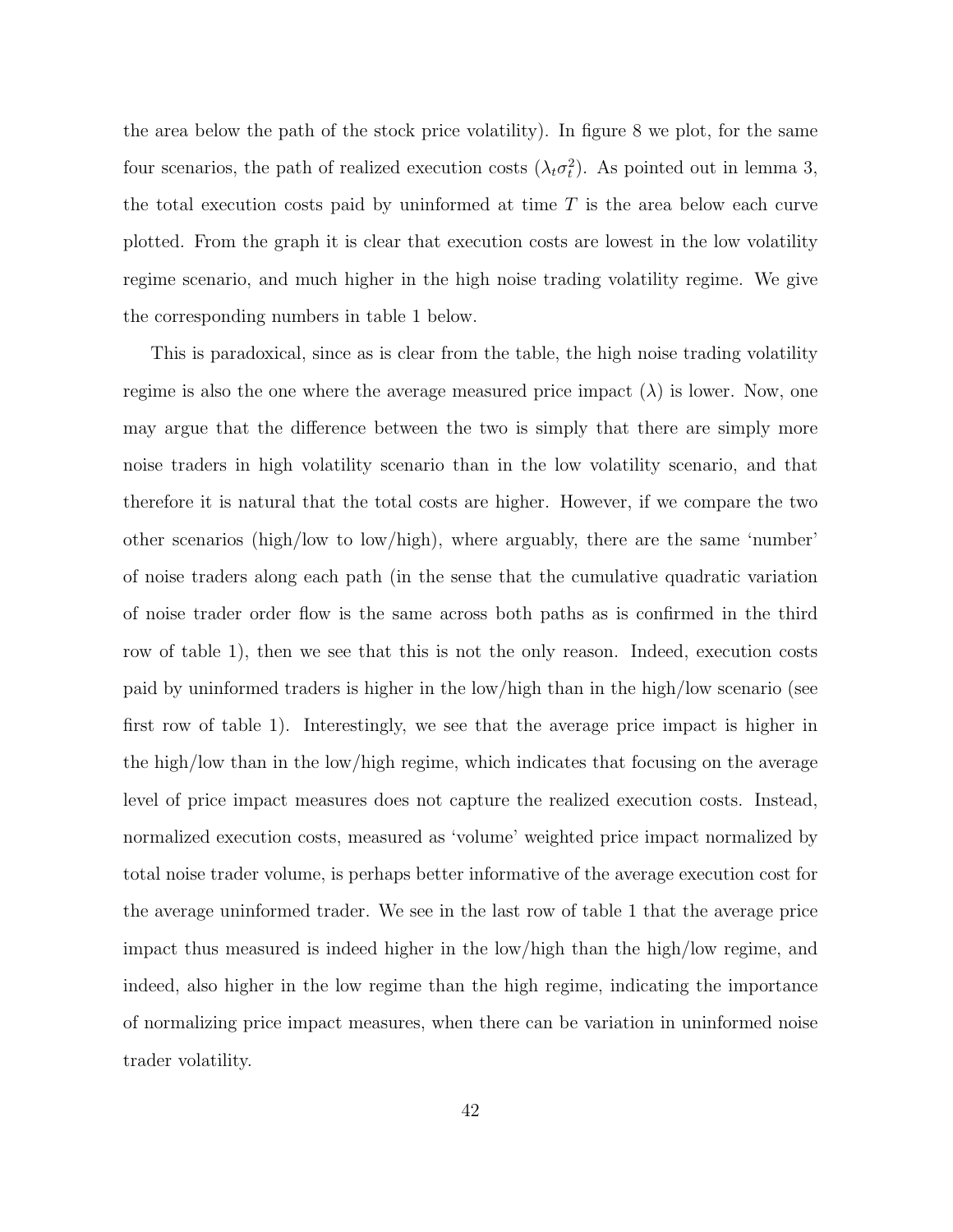|                                                                                                           | Noise trading volatility paths |             |                         |       |
|-----------------------------------------------------------------------------------------------------------|--------------------------------|-------------|-------------------------|-------|
|                                                                                                           | high                           |             | $low$ high/low low/high |       |
| Execution costs $(\int_0^T \lambda_t \sigma_t^2 dt)$                                                      | 0.078                          | 0.017       | 0.054                   | 0.057 |
| Average price impact $(\int_0^T \lambda_t dt)$                                                            |                                | 0.487 1.740 | 1.023                   | 0.853 |
| Total 'number' of uninformed $(\int_0^T \sigma_t^2 dt)$                                                   | 0.16                           | 0.01        | 0.085                   | 0.085 |
| Normalized execution costs $\left(\frac{\int_0^T \lambda_t \sigma_t^2 dt}{\int_0^T \sigma_t^2 dt}\right)$ | 0.487 1.740                    |             | 0.636                   | 0.671 |

Table 1: This table presents the realized execution costs for uninformed traders depending on various scenarios of realized paths of noise trader volatility. Each path of realized noise trader volatility corresponds to a certain 'number' of uniformed traders arriving to the market. This 'number' is measured by the quadratic variation of the order flow. Normalized execution costs measure the total execution costs divided by the number of uninformed traders.

Unlike in previous literature, execution costs are path-dependent and depend in a complex manner on the realized path of noise trader volatility (and not just on the total cumulative amount of noise trading relative to private information as in Kyle (1985) or Back and Pedersen (1998)).

# 4. Conclusion

In this paper we have extended Kyle (1985) model of dynamic insider trading to the case where noise trader volatility can change stochastically over time. In equilibrium, we find that the insider adjusts his optimal trading strategy to trade less when noise trading liquidity is lower and more when it is higher. Since market makers anticipate this, in equilibrium, measures of market depth are time varying. Market depth is a martingale and therefore its inverse, price impact, is a submartingale, indicating that on average execution costs are expected to deteriorate over time. If noise trader volatility is predictable, then the equilibrium price exhibits stochastic volatility. It follows a multivariate 'stochastic bridge' process, which can be seen as a generalization of the classic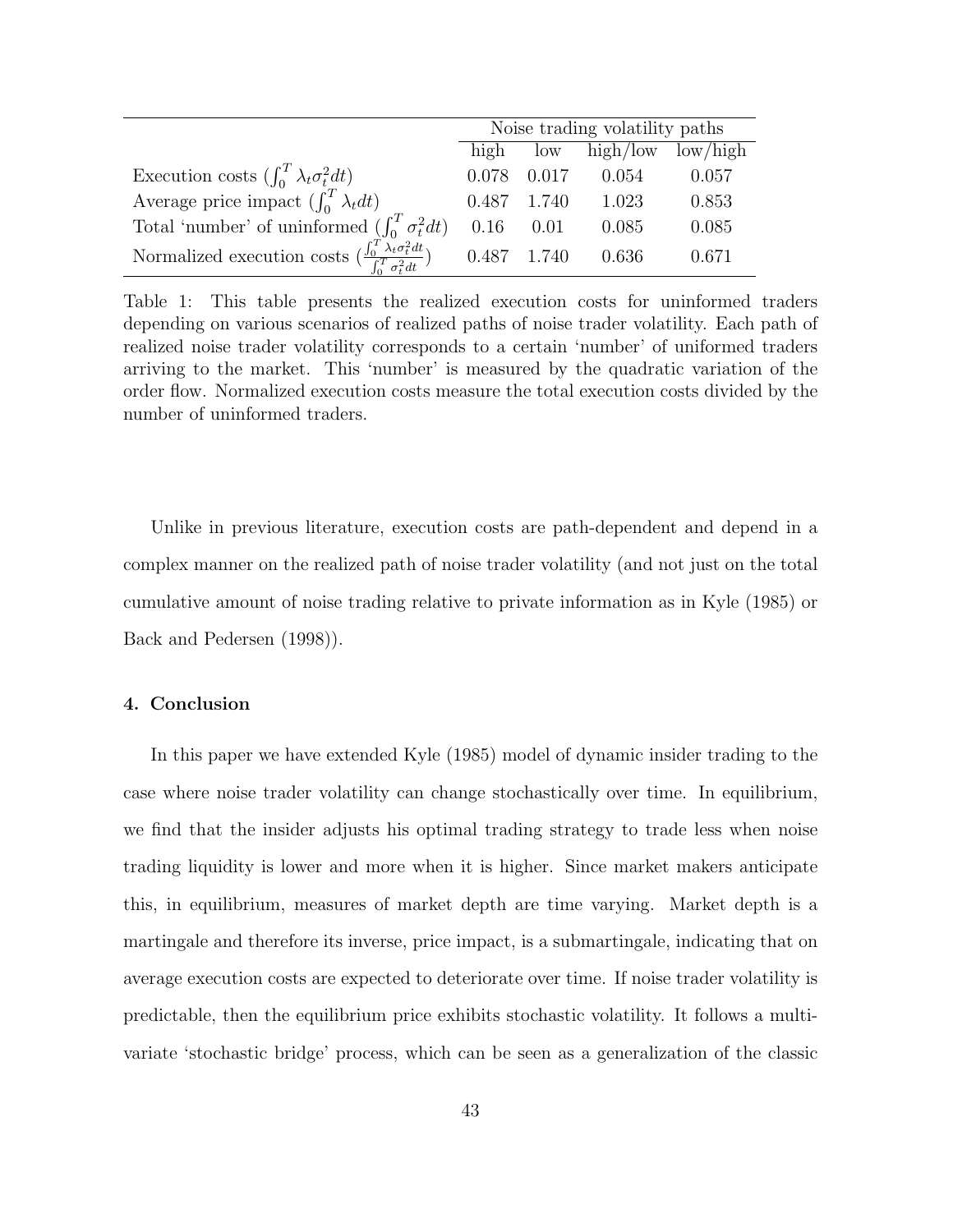

Figure 8: Four separate paths of realized execution costs  $(\lambda_t \sigma_t^2)$  corresponding to (a) start and stay in the high volatility regime until  $T$ , (b) start and stay in the low volatility regime until  $T$ , (c) start in the high volatility regime and switch to low volatility at  $t = 0.5$ , and (d) start in low volatility regime and switch to high at  $t = 0.5$ . As explained in lemma 3 the area under each path represents the execution costs incurred by uninformed traders.

Brownian bridge to stochastic volatility.

Since the insider trades more aggressively when measured price impact is lower, more information gets into prices when price volatility (and noise trading) is high. Somewhat paradoxically then, when volume is high, measures of execution costs for the uninformed traders (due to 'adverse selection') may be higher, reflecting the fact that insider trades more aggressively, and therefore that more information gets into prices, even though price impact measures, such as Kyle's lambda, might be lower. Some of these results seem consistent with empirical facts documented in the literature (e.g., Collin-Dufresne and Fos (2012) find that informed trade more aggressively when liquidity measures seem better, Madhavan, Richardson and Roomans (1997) find that measured execution costs tend to rise on average over the day, Foster and Viswanathan (1993) find a positive relation between adverse selection measures and volume), but more work remains to be done to test the implications of the model more directly.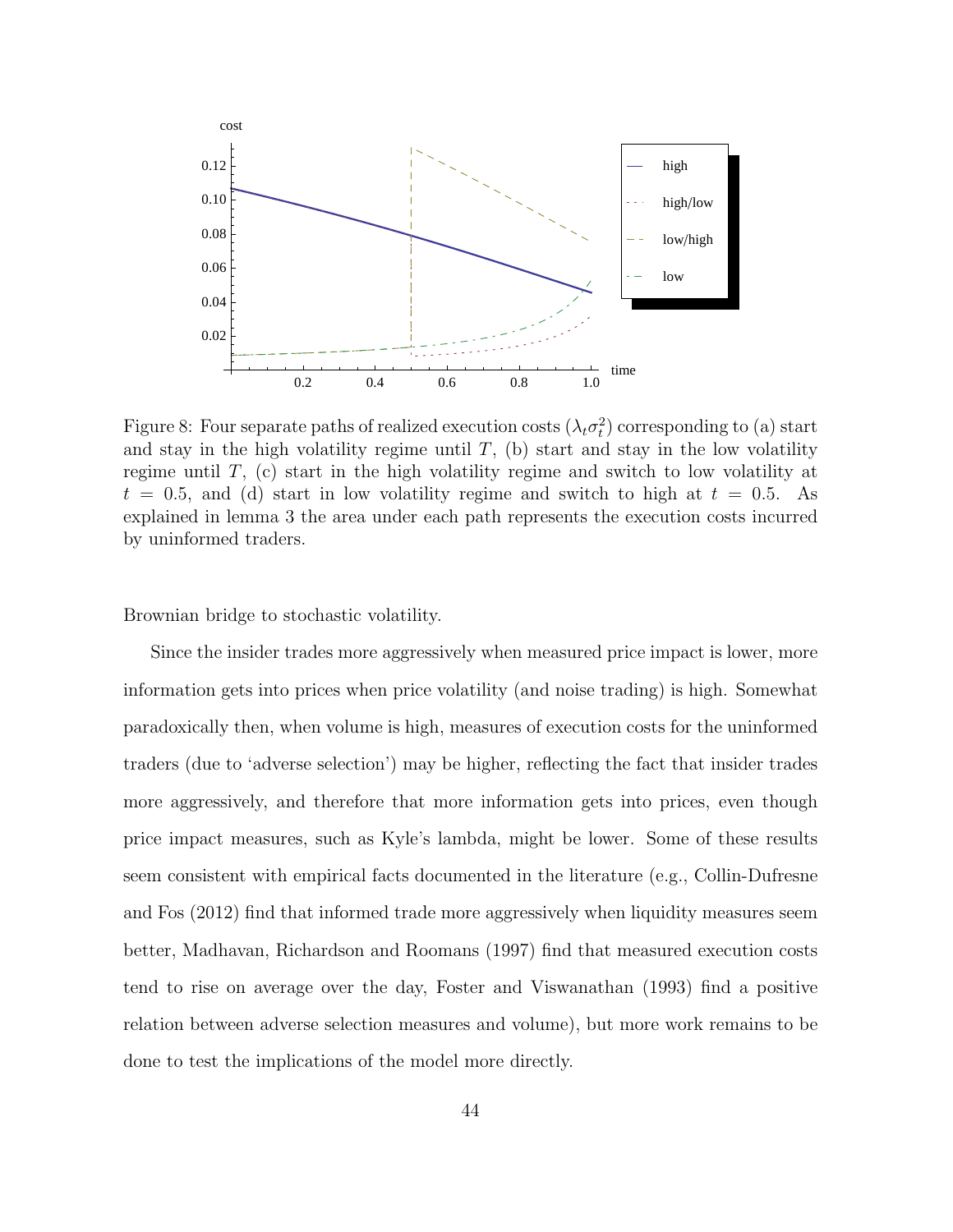# 5. Appendix

The fifth order expansion of the A function (with  $v = \nu^2$ ).

$$
A(\tau, x, \kappa) = \sqrt{t} \left( 1 - \kappa t \left( \frac{vt}{12} + \frac{x}{2} \right) + \kappa^2 t^2 \left( \frac{13v^2t^2}{1440} + x \left( \frac{vt}{12} + \frac{1}{6} \right) + \frac{7vt}{96} + \frac{5x^2}{24} \right) \right.
$$
  
\n
$$
- \kappa^3 t^3 \left( \frac{89v^3t^3}{120960} + x \left( \frac{3v^2t^2}{320} + \frac{323vt}{2880} + \frac{1}{24} \right) + \frac{11v^2t^2}{640} + x^2 \left( \frac{59vt}{1440} + \frac{1}{6} \right) + \frac{3vt}{80} + \frac{x^3}{16} \right)
$$
  
\n
$$
+ \kappa^4 t^4 \left( \frac{1237v^4t^4}{29030400} + \frac{337v^3t^3}{161280} + x^2 \left( \frac{71v^2t^2}{16128} + \frac{2593vt}{34560} + \frac{59}{720} \right) + \frac{6827v^2t^2}{387072} + x \left( \frac{17v^3t^3}{24192} + \frac{2657v^2t^2}{120960} + \frac{737vt}{8640} + \frac{1}{120} \right) + x^3 \left( \frac{vt}{80} + \frac{59}{720} \right) + \frac{31vt}{2160} + \frac{79x^4}{5760} \right)
$$
  
\n
$$
- \kappa^5 \left( t^5 \right) \left( \frac{6299v^5t^5}{3832012800} + \frac{193v^4t^4}{1244160} + \frac{51709v^3t^3}{16588800} + x^3 \left( \frac{601v^2t^2}{483840} + \frac{4673vt}{161280} + \frac{59}{960} \right) + \frac{18703v^2t^2}{1451520} + x^2 \left( \frac{4241
$$

We illustrate the convergence of the expansion in the following figures.



Figure 9: A function expansion solution given in equation  $(80)$  for different order  $(0,1,2,5)$ of the expansion for  $x_0 = 0$ . Other parameter values are  $\kappa = 0.25, \nu = 0.7, T = 1$ .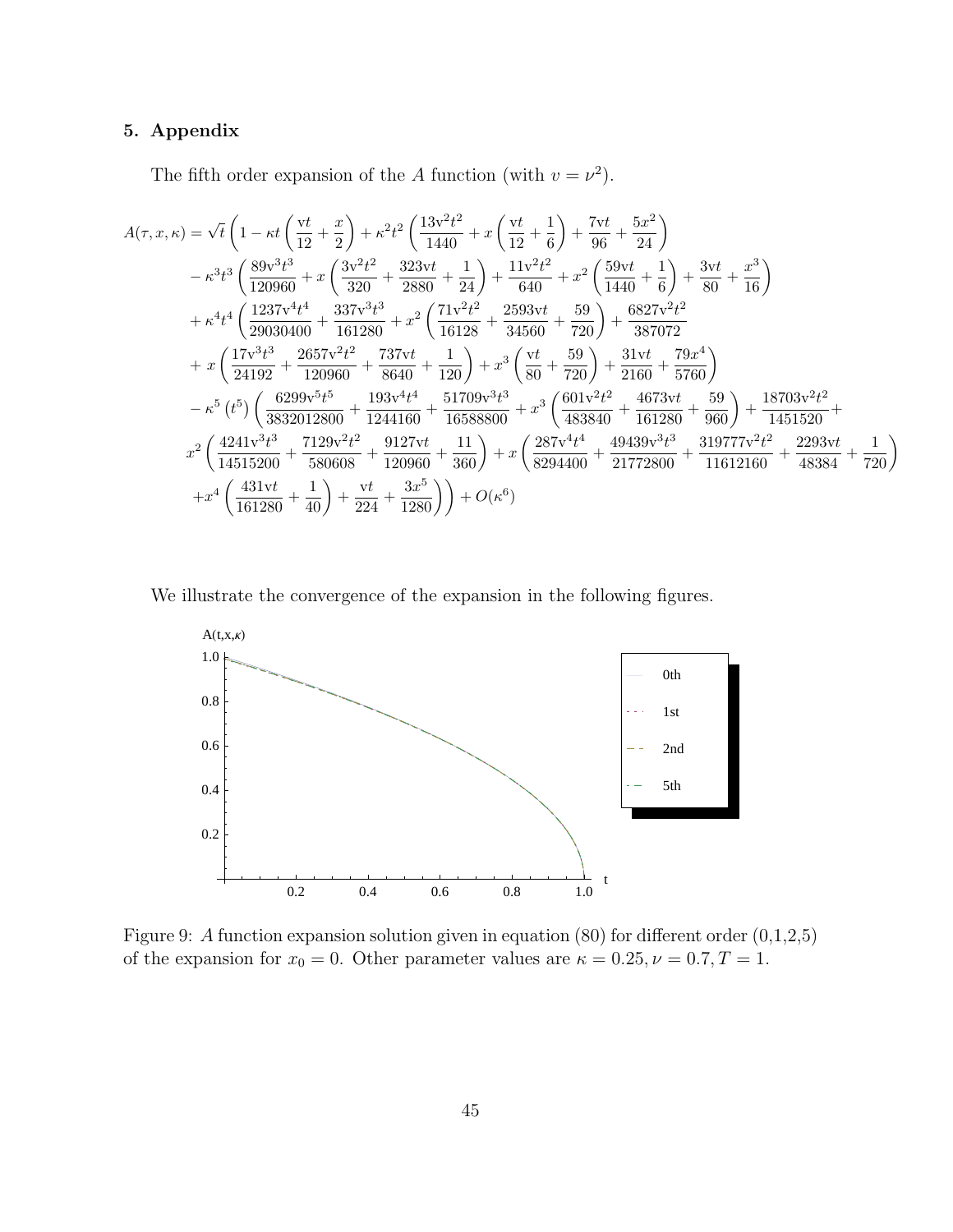

Figure 10: A function expansion solution given in equation (80) for different order  $(0,1,2,5)$  of the expansion for  $x_0 = +0.7$ . Other parameter values are  $\kappa = 0.25, \nu =$  $0.7, T = 1.$ 



Figure 11: A function expansion solution given in equation (80) for different order  $(0,1,2,5)$  of the expansion for  $x_0 = -0.7$ . Other parameter values are  $\kappa = 0.25, \nu =$  $0.7, T = 1.$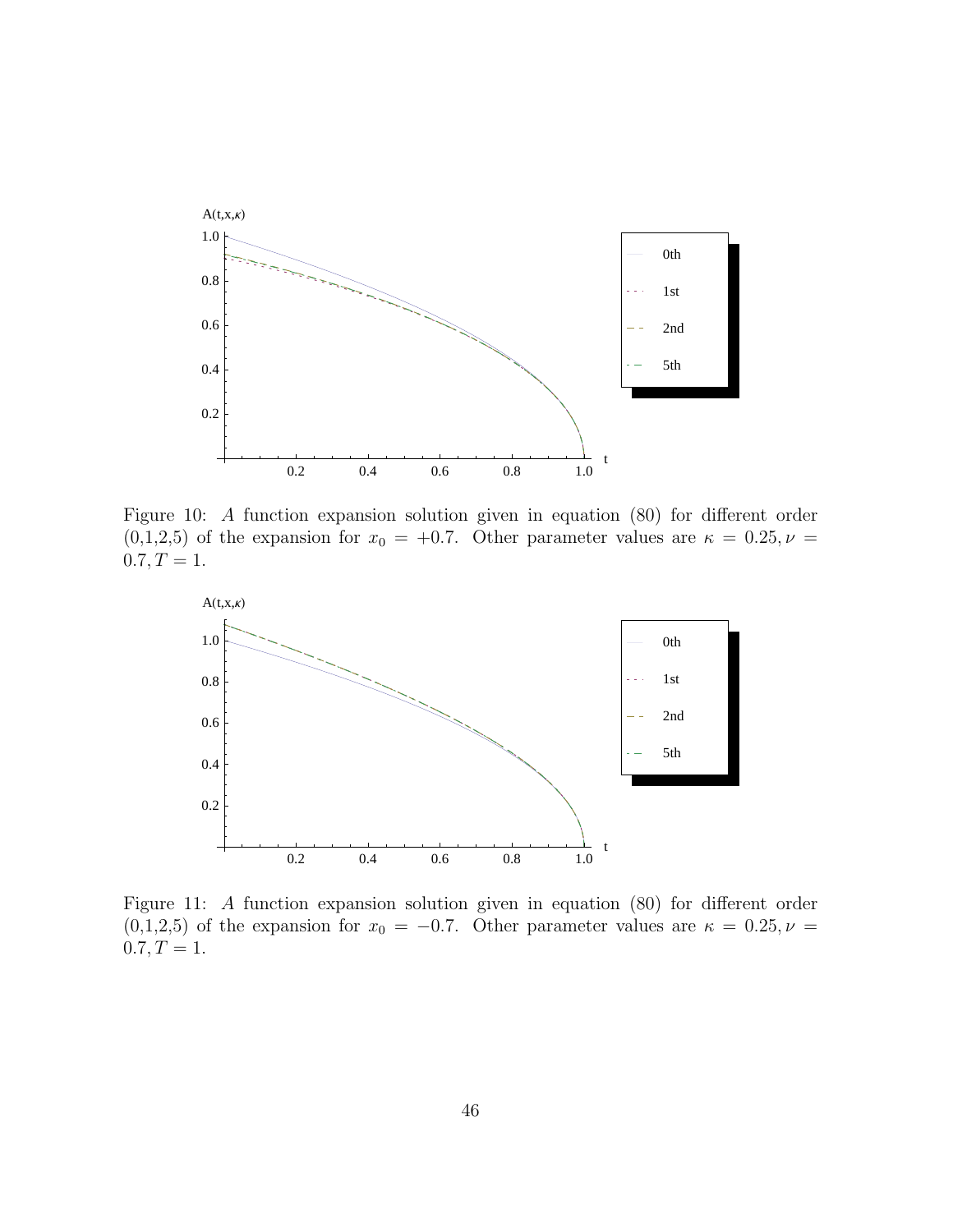# References

- Admati, A., Pfleiderer, P., 1988. A theory of intraday patterns: Volume and price variability. The Review of Financial Studies 1 (1), 3–40.
- Back, K., 1992. Insider trading in continuous time. Review of Financial Studies 5, 387– 409.
- Back, K., Baruch, S., 2004. Information in securities markets: Kyle meets glosten and milgrom. Econometrica 72 (2), 433–465.
- Back, K., Pedersen, H., 1998. Long-lived information and intraday patterns. Journal of Financial Markets 1, 385–402.
- Baruch, S., 2002. Insider trading and risk aversion. Journal of Financial Markets 5 (4),  $451 - 464.$
- Brunnermeier, M. K., 2001. Asset Pricing under Asymmetric Information: Bubbles, Crashes, Technical Analysis and Herding. Oxford University Press, Oxford.
- Caldentey, R., Stacchetti, E., 2010. Insider trading with a random deadline. Econometrica 78 (1), 245–283.
- Collin-Dufresne, P., Fos, V., March 2012. Do prices reveal the presence of informed trading?, working paper.
- Foster, F., Viswanathan, S., 1990. A theory of the interday variations in volume, variance, and trading costs in securities markets. Review of Financial Studies 3 (4), 593–624.